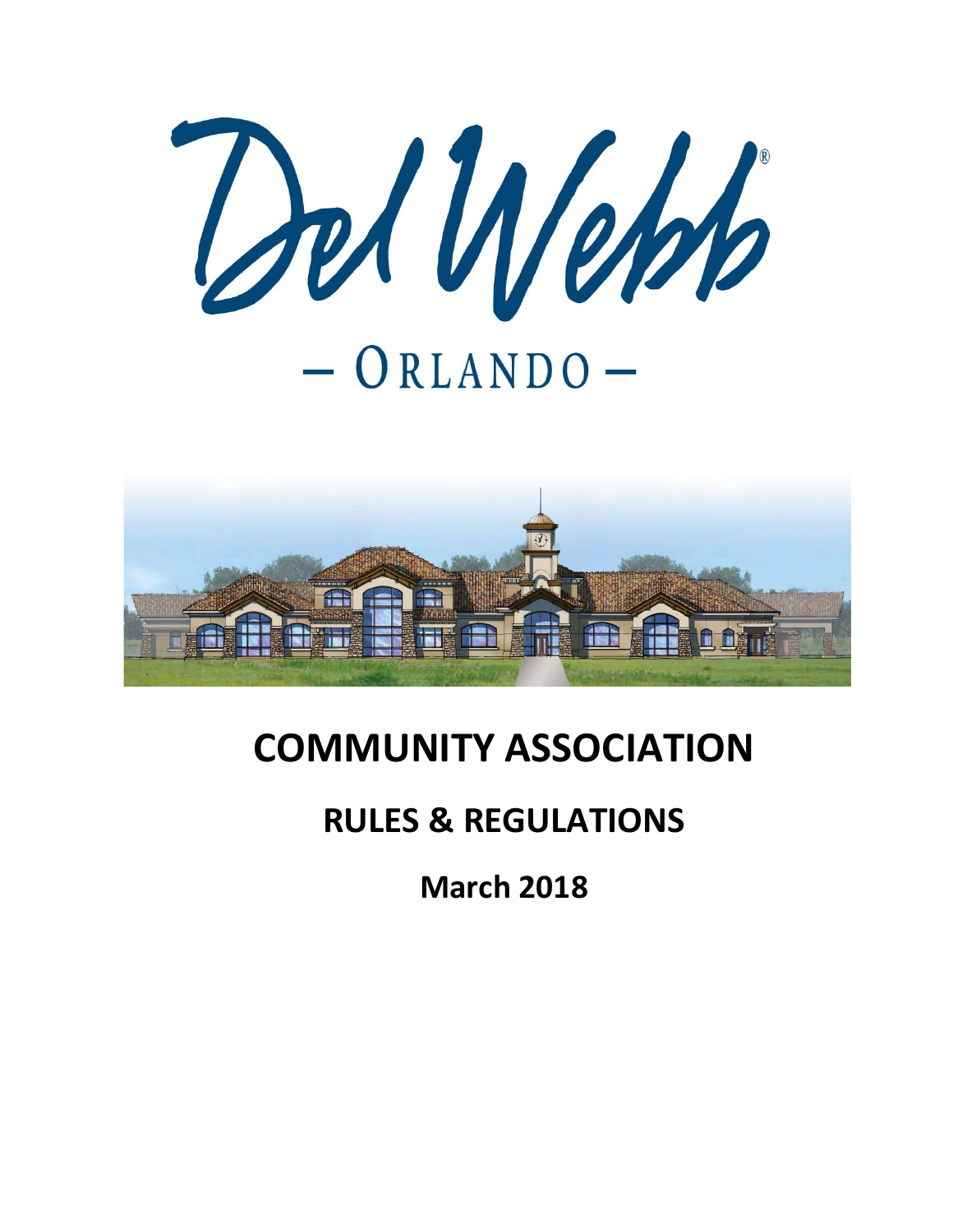# **Table of Contents**

| A)            |
|---------------|
|               |
|               |
|               |
|               |
|               |
|               |
|               |
|               |
|               |
|               |
|               |
|               |
|               |
|               |
| B)            |
| C)            |
| D)            |
| E)            |
| F)            |
| G)            |
|               |
|               |
|               |
|               |
|               |
| A)            |
| B)            |
| $\mathcal{C}$ |
| D)            |
| E)            |
|               |
|               |
|               |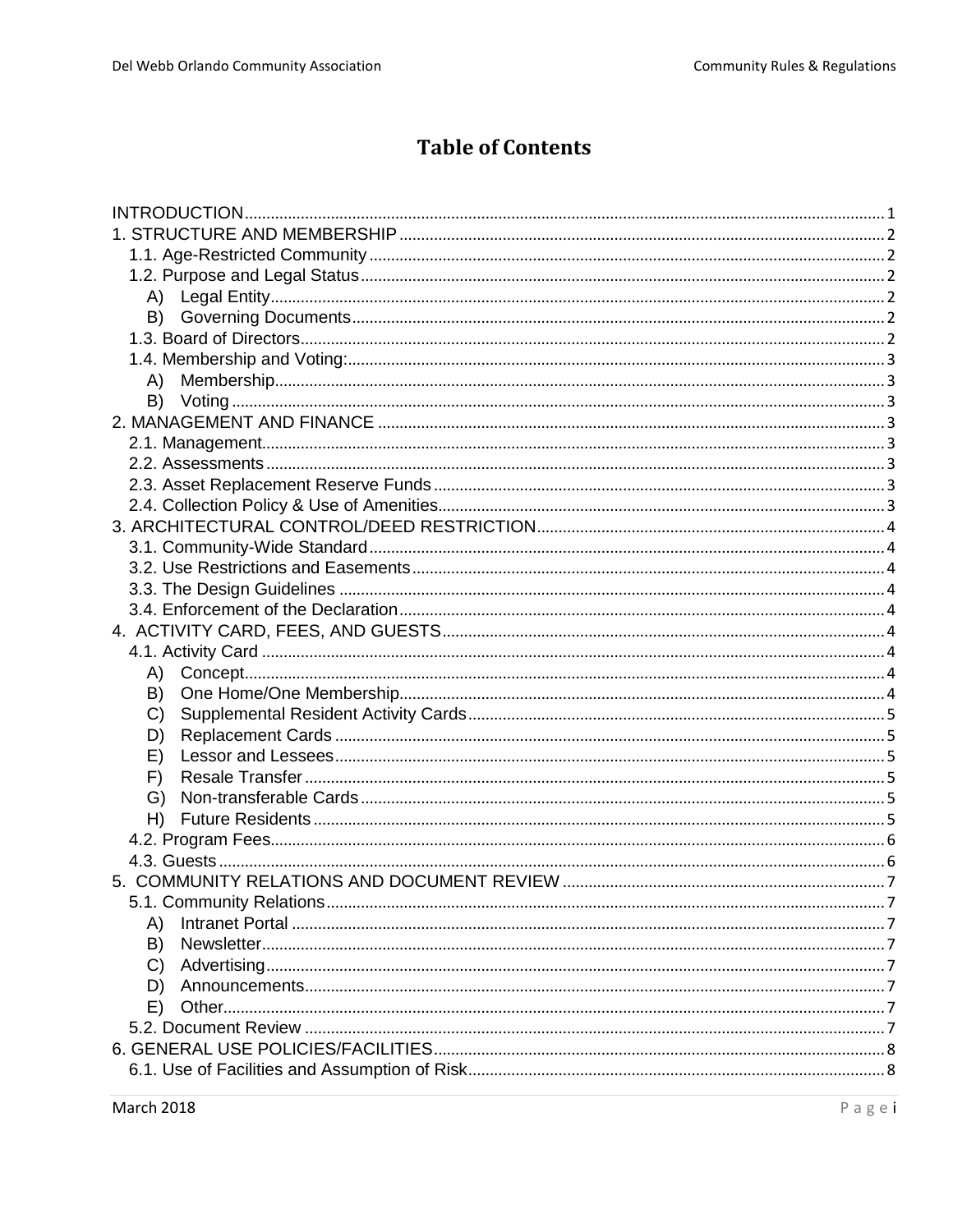| A)                                                                                            |  |
|-----------------------------------------------------------------------------------------------|--|
| B)                                                                                            |  |
| C)                                                                                            |  |
| D)                                                                                            |  |
| E)                                                                                            |  |
| F)                                                                                            |  |
|                                                                                               |  |
|                                                                                               |  |
|                                                                                               |  |
| EXHIBIT (1) - Association Property Where Alcohol is Prohibited or Restricted to Consumption11 |  |
|                                                                                               |  |
|                                                                                               |  |
|                                                                                               |  |
| EXHIBIT (5) - Alcoholic Beverage Consumption & Distribution Acknowledgement and Waiver16      |  |
|                                                                                               |  |
|                                                                                               |  |
|                                                                                               |  |
|                                                                                               |  |
|                                                                                               |  |
|                                                                                               |  |
|                                                                                               |  |
|                                                                                               |  |
|                                                                                               |  |
|                                                                                               |  |
|                                                                                               |  |
|                                                                                               |  |
|                                                                                               |  |
|                                                                                               |  |
|                                                                                               |  |
|                                                                                               |  |
|                                                                                               |  |
|                                                                                               |  |
|                                                                                               |  |
|                                                                                               |  |
|                                                                                               |  |
|                                                                                               |  |
|                                                                                               |  |
|                                                                                               |  |
|                                                                                               |  |
|                                                                                               |  |
|                                                                                               |  |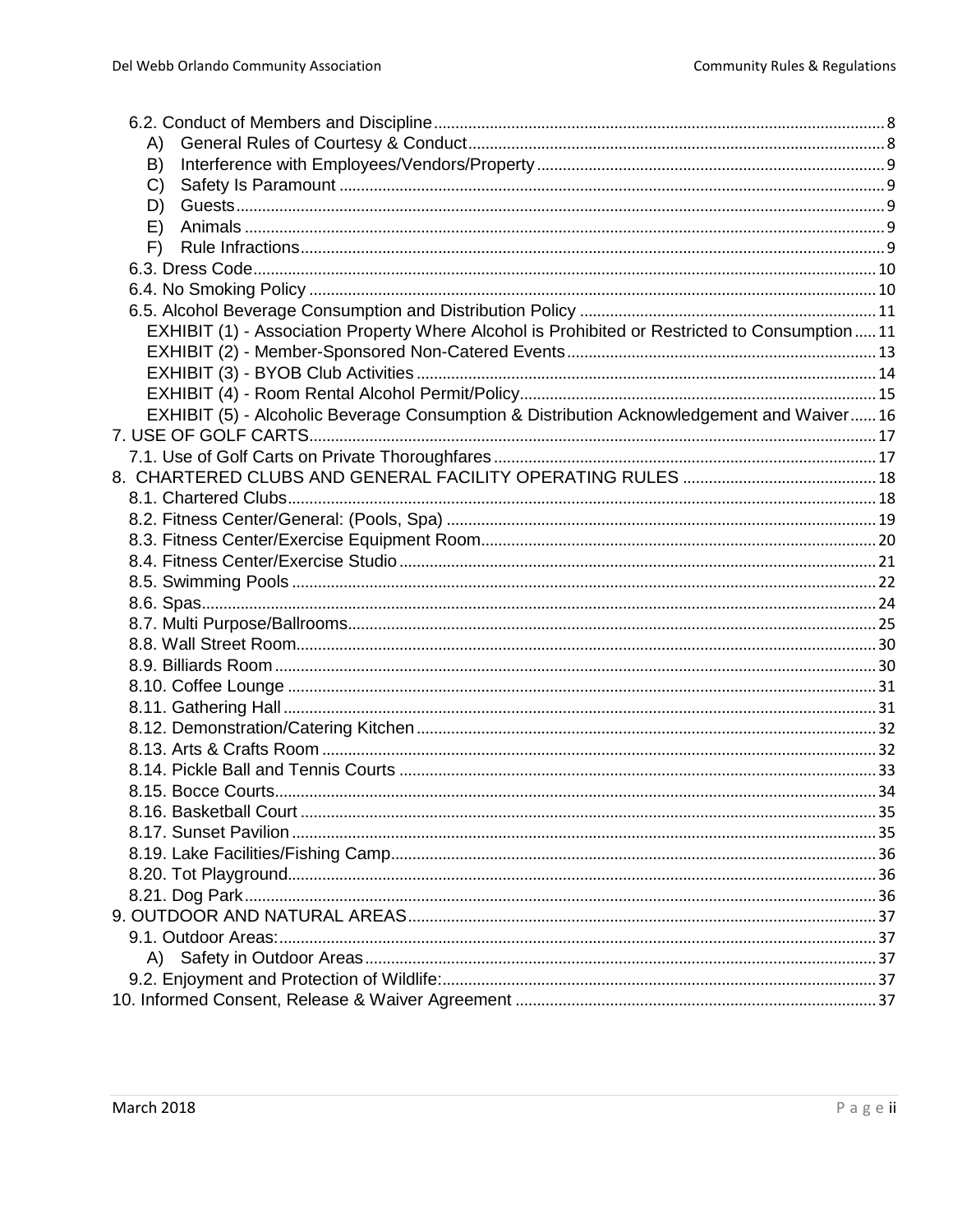# <span id="page-3-0"></span>**INTRODUCTION**

The facilities and programs of the *Del Webb Orlando* Community Association (Association) were developed specifically for our residents and their guests. They were designed and created with utmost care and consideration for the active-adult lifestyle and the personality of a Del Webb Community. The guidelines that follow were developed to enable you to more fully enjoy and understand the Association and its many benefits. Please take some time to read about your Association and its operating concept. The guidelines will clarify many new terms and policies while providing basic rules for the use and enjoyment of Association facilities and programs. As in all cases, rules are to assist in the orderly and safe use and application of Association programs, and they are meant to have some flexibility for interpretation. These rules are subject to change by the Board of Directors from time to time. While all business endeavors of this magnitude must have rules, it is the intent of the Board of Directors that all programs be operated with total customer satisfaction in mind. Management, in turn, will target the highest level of customer service and program delivery for its primary objective. We encourage input and involvement from each resident and are committed toward using that energy to build upon and improve the initial program.

Please be reminded that the Operating Rules and Regulations serve only as a supplement to the Association Governing Documents. The attached information should not be considered an all-inclusive list of the operating guidelines and responsibilities of every homeowner. We appreciate your support in our endeavor to provide a safe and desirable environment for all our residents to enjoy the numerous benefits of living in a Del Webb Community.

**THESE RULES AND REGULATIONS ARE NOT A SUBSTITUTE FOR READING ALL OF THE GOVERNING DOCUMENTS. FOR A MORE DETAILED EXPLANATION OF THE GOVERNING DOCUMENTS, REFERENCE SHOULD BE MADE TO THE GOVERNING DOCUMENTS, INCLUDING THE COMMUNITY DECLARATION FOR DEL WEBB ORLANDO, THE ARTICLES OF INCORPORATION OF THE ASSOCIATION AND THE BYLAWS OF THE ASSOCIATION.**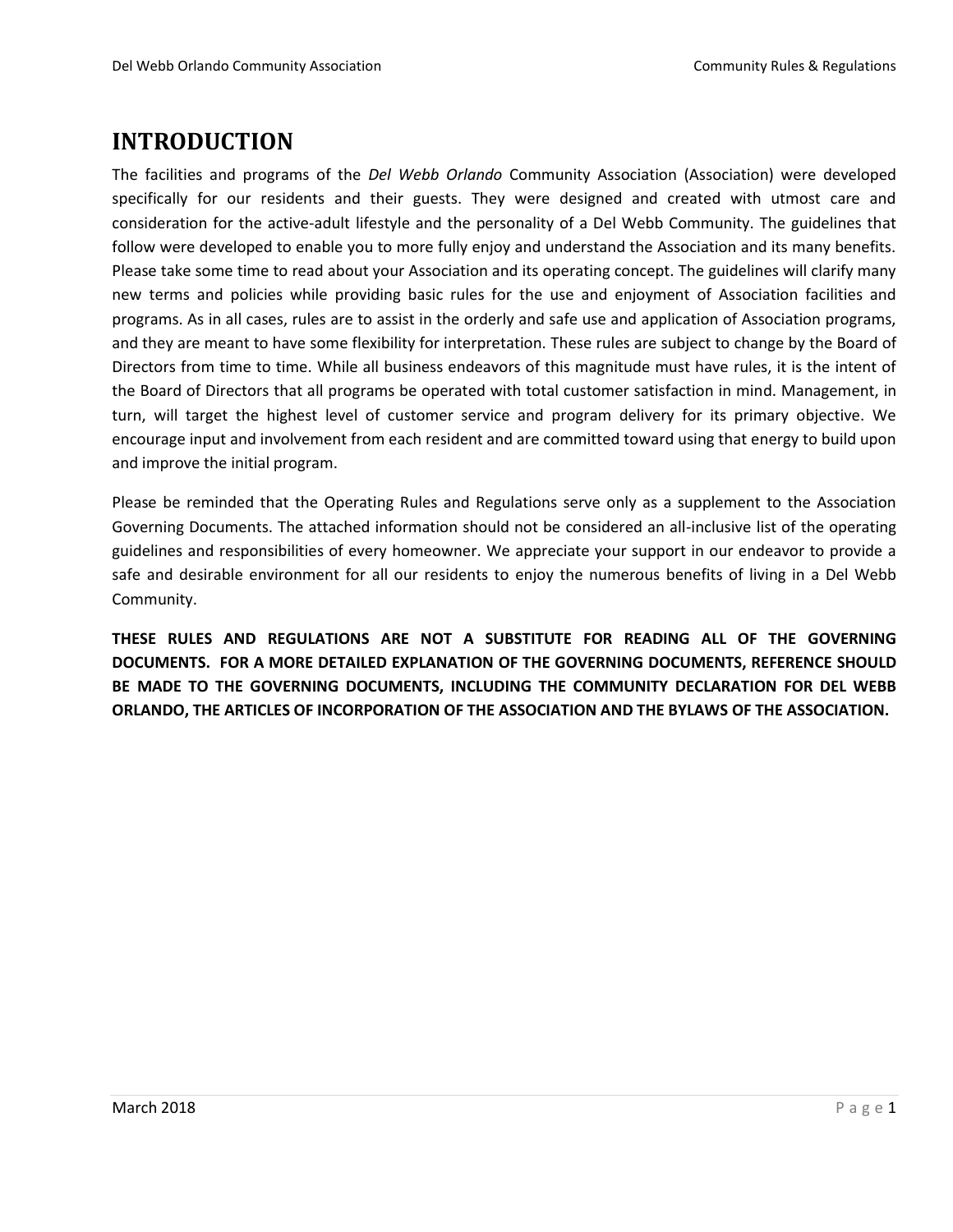# <span id="page-4-0"></span>**1. STRUCTURE AND MEMBERSHIP**

### <span id="page-4-1"></span>*1.1. Age-Restricted Community*

Del Webb Orlando is an age-restricted community operated in compliance with all applicable state and federal laws. The community provides housing for persons 55 years of age or older, and each residential home, if occupied, must be occupied by at least one person 55 years of age or older. For more information, please reference the HOPA Rule (Housing for Older Persons Act)

### <span id="page-4-2"></span>*1.2. Purpose and Legal Status*

The DEL WEBB ORLANDO COMMUNITY ASSOCIATION, INC., a Florida not-for-profit corporation (the "Association") was formed as a *Florida* not-for-profit corporation to own the common area property and to administer and govern the affairs of the community, to maintain and enhance the recreational, social and leisure-time interests of its members, and to preserve and enforce community-wide architectural standards.

#### <span id="page-4-3"></span>**A) Legal Entity**

The Association is a legal entity that is responsible for management, maintenance, operations, and control over all areas of common responsibility. Additionally, the Association is primarily responsible for the enforcement of the governing documents; the establishment of reasonable policies, rules and procedures regulating use of all common area properties; and for administering and enforcing the Design Guidelines. The Association, as an incorporated entity, is a private property owner in its own right, and it speaks through its governing documents and policies established by its Board of Directors. Members have specified privileges in the use and enjoyment of common area properties, but they have no ownership interests.

#### <span id="page-4-4"></span>**B) Governing Documents**

The Governing Documents include, without limitation, the COMMUNITY DECLARATION FOR DEL WEBB ORLANDO (the "Declaration"), the Association's Articles of Incorporation (the "Articles"), and the Association's Bylaws (the "Bylaws"). The Declaration imposes mutually beneficial restrictions upon all common areas under a general plan of improvement and establishes a flexible and reasonable procedure for the overall development, administration, maintenance and preservation of the common areas. The Articles form the legal basis for the Association by specifying its corporate purpose and delineating the corporate structure and function. The Bylaws more precisely define the Association's reasonable rules of governance, membership, management and administration.

### <span id="page-4-5"></span>1.3. *Board of Directors*

The Association is governed by a Board of Directors (the "Board") that is empowered to exercise all powers and duties necessary and appropriate for the administration of the Association's affairs, and for performing all responsibilities and exercising all rights of the Association as stipulated in the governing documents, and as provided by law. Resident committees may also be appointed at the Board's discretion in advisory capacities to make recommendations to the Board regarding such things as policies, procedures and programs of the Association.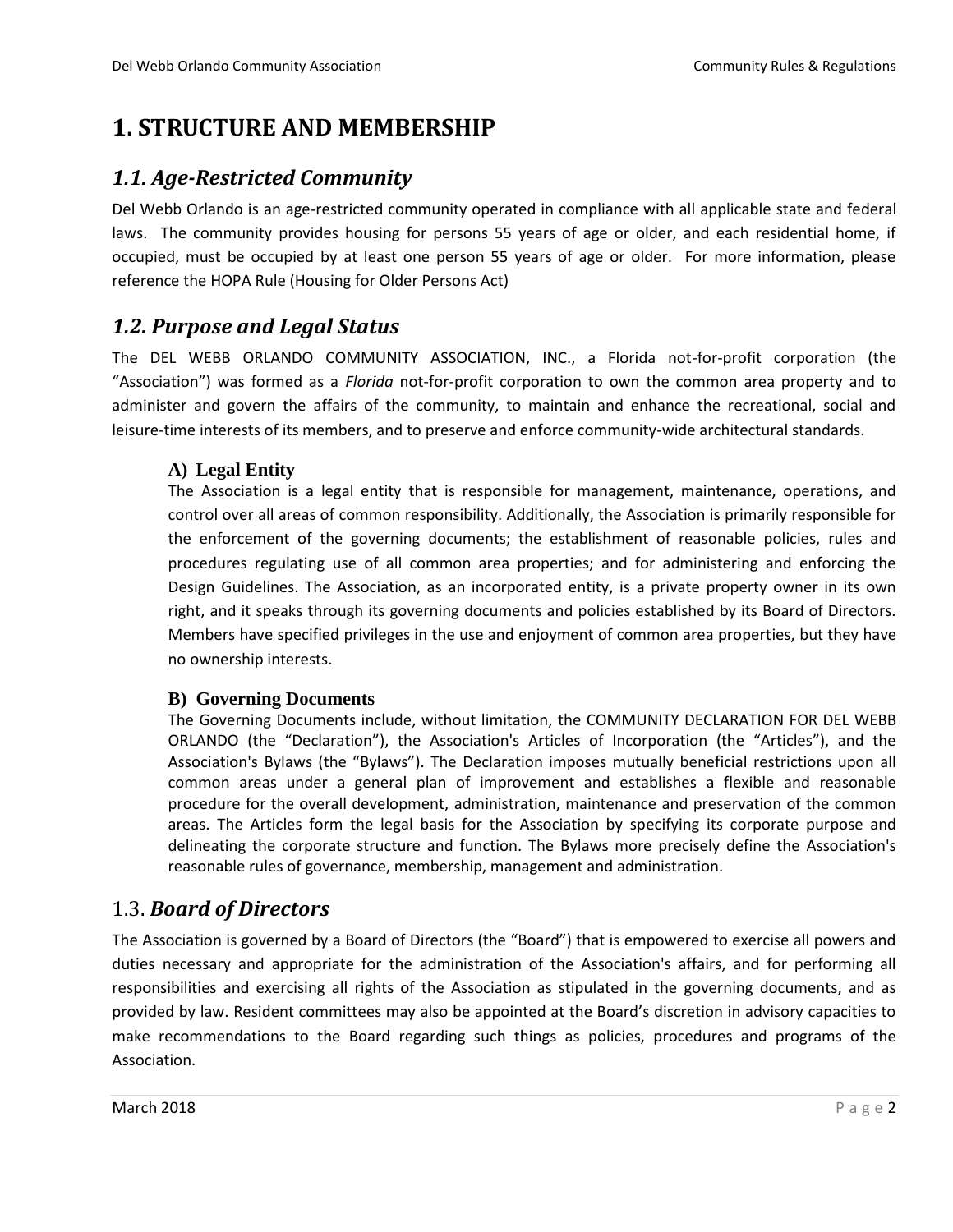### <span id="page-5-1"></span><span id="page-5-0"></span>*1.4. Membership and Voting:*

#### **A) Membership**

Every Owner shall be a Member of the Association, and shall hold one membership for each Home owned. Co-owners shall share the privileges of such membership.

#### <span id="page-5-2"></span>**B) Voting**

Each Home shall be entitled to one (1) vote in the matters of the Association. Until Turnover, the Developer is entitled to nine (9) votes for each Home or Lot the Developer owns. Voting rights are more particularly defined in the Declaration.

# <span id="page-5-3"></span>**2. MANAGEMENT AND FINANCE**

### <span id="page-5-4"></span>*2.1. Management*

To manage the operations of the Association, the Board has entered into a Management Agreement*.* The Licensed Community Association Manager (LCAM) of the Association serves as the senior manager of the Association providing sufficient numbers of qualified employees to oversee, coordinate and facilitate the Association's day-to-day operation.

### <span id="page-5-5"></span>*2.2. Assessments*

Assessments levied by the Association shall be used to promote the recreation, health, safety, and welfare of the residents of the Properties, and for the improvement and maintenance of the Common Area and the carrying out of the other responsibilities and obligations of the Association under the Declaration, the Articles, and the Bylaws.

### <span id="page-5-6"></span>*2.3. Asset Replacement Reserve Funds*

A portion of each homeowner's Installment Assessment is deposited into a separate Asset Replacement Reserve Fund (Reserve Fund) as may be required and determined by the Board. As part of the regular budget process, the Board approves the Reserve Fund contribution annually.

### <span id="page-5-7"></span>*2.4. Collection Policy & Use of Amenities*

The rights of a Qualified Occupant to use the Recreational Facilities may be suspended by the Association if, in the sole judgment of the Association an Owner fails to pay assessments due in connection with their Lot. A 14 days' notice to the person sought to be suspended and an opportunity for a hearing before a committee of at least three members appointed by the board who are not officers, directors, or employees of the association, or the spouse, parent, child, brother, or sister of an officer, director, or employee will be provided prior to the initiation of any suspension.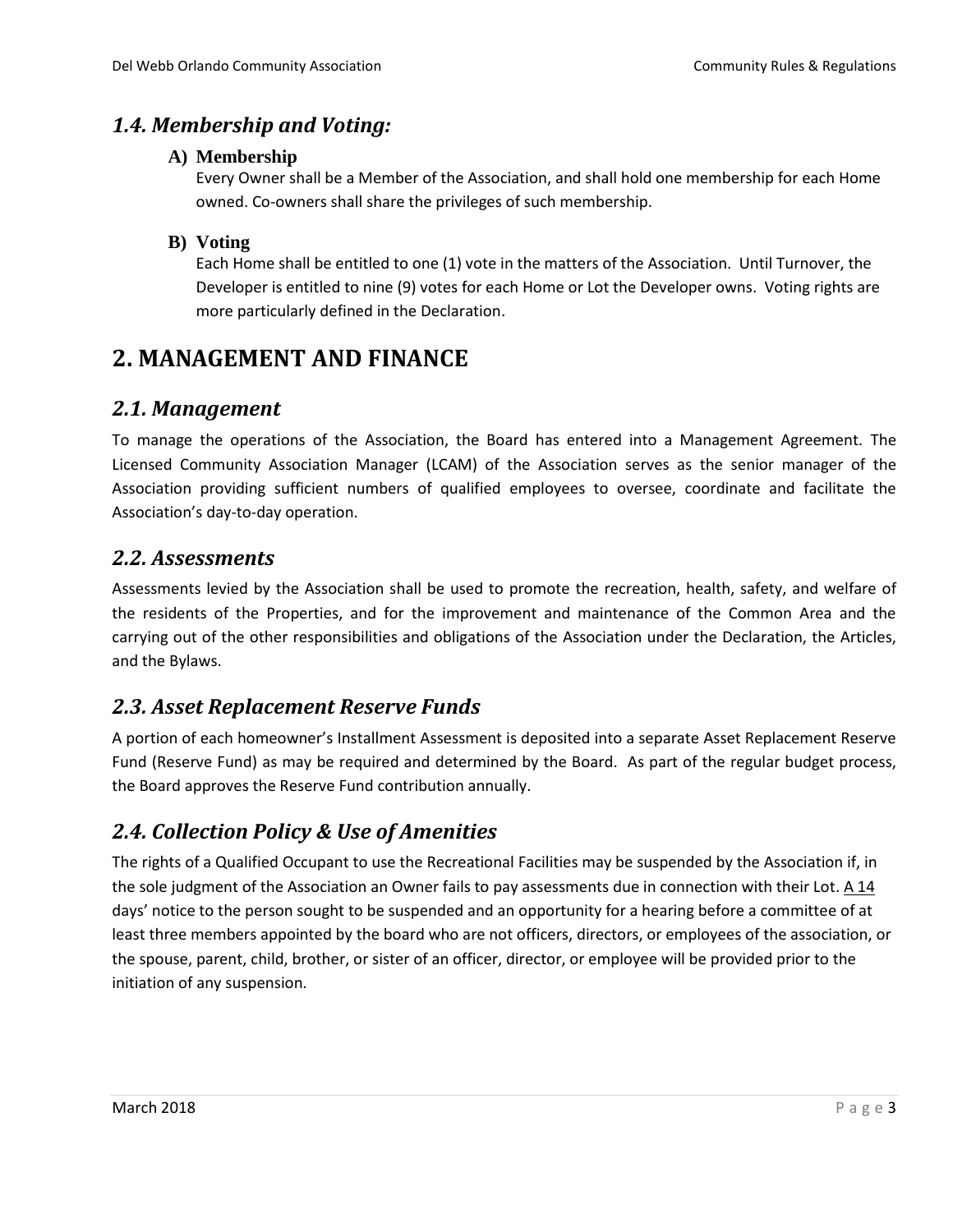# <span id="page-6-0"></span>**3. ARCHITECTURAL CONTROL/DEED RESTRICTION**

### <span id="page-6-1"></span>*3.1. Community-Wide Standard*

The standard of conduct, maintenance, or other activity prevailing throughout the properties is more specifically defined in the Declaration, Board policies, and the Design Guidelines. Collectively, the documents cited below and their terms define the Developer's general plan of development for the properties.

### <span id="page-6-2"></span>*3.2. Use Restrictions and Easements*

Identified in the Declaration, they specify limitations on the use of residential property, and authorized areas of property encroachment.

### <span id="page-6-3"></span>*3.3. The Design Guidelines*

Created and designed by the Declarant, they are intended to provide homeowners with guidance pertaining to restrictions on land development, architectural and design control, or other restrictions pertaining to proposed new construction, or modifications to existing buildings, structures, or properties.

### <span id="page-6-4"></span>*3.4. Enforcement of the Declaration*

As noted earlier, the Declaration defines various restrictions on land building use, and the Association will aggressively and consistently enforce them. Reported violations will be promptly investigated and, if validated, sanctions imposed. If the Association engages legal counsel for the purposes of enforcement, the owner shall be responsible for all costs associated with the same including pre and post litigation actions.

# <span id="page-6-5"></span>**4. ACTIVITY CARD, FEES, AND GUESTS**

### <span id="page-6-7"></span><span id="page-6-6"></span>*4.1. Activity Card*

#### **A) Concept**

Ownership of a Home entitles the Owner to full use of all Association facilities and to priority for use over guests and other authorized visitors. To preserve the health, well-being and safety of the members, some facilities are administered and operated by Association Chartered Clubs. In these instances, Members are required to join the Chartered Club to enjoy proper and safe use of facilities and equipment.

#### <span id="page-6-8"></span>**B) One Home/One Membership**

There is only one membership, for each home owned. All Owners or Co-Owners and residents meeting the Supplemental Resident Activity Card description below, are authorized facility use privileges. The Association Management will issue Resident Activity Cards upon request with reasonable notice.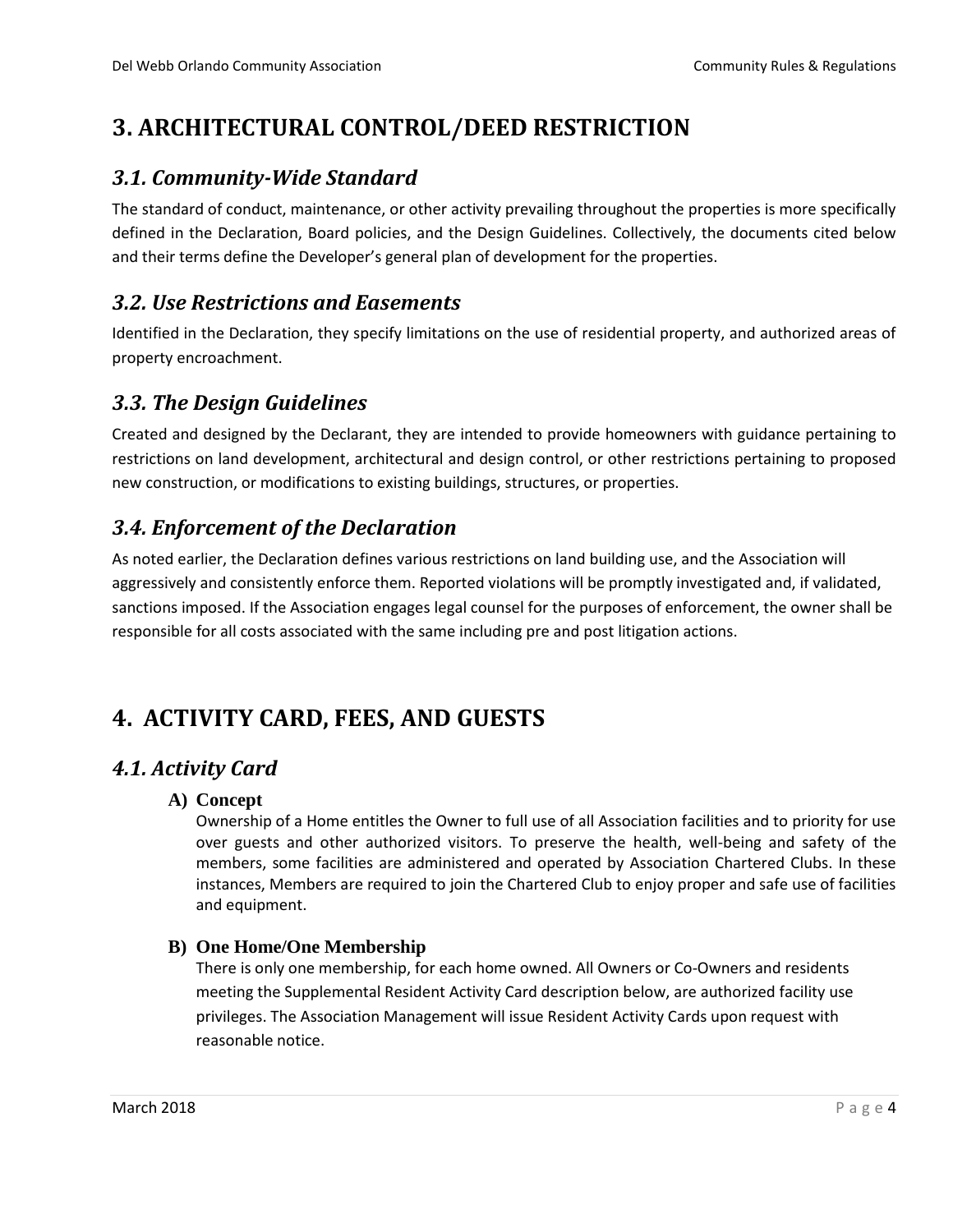#### <span id="page-7-0"></span>**C) Supplemental Resident Activity Cards**

Supplemental Resident Activity Cards permit the holder of the card use of the amenities outside of the presence of an Owner or Co-Owner. Supplemental Resident Activity Cards will be supplied at no charge for those immediate-family members, who reside in the community for 3 consecutive months or more during a calendar year. "Immediate family members" is defined as the following: Mother, Father, Sister, Brother, Daughter, Son, Granddaughter and Grandson.

Supplemental Resident Activity Cards for those residents who do not reside in the community for 3 consecutive months the following policy is applicable: Co-owners, or additional residents may obtain supplemental resident activity cards for a fee to be determined and defined in a Fee Schedule which is approved by the Board of Directors from time to time. An additional resident is any individual, 19 years of age or older who resides in Del Webb Orlando for less than 3 months of a calendar year or is not an immediate family member. Owners may be required to certify that an additional resident requesting a supplemental resident activity card meets the qualifications for facility use as stated in the Governing Documents. Guests must register at The Montecito Front Desk and must show their Guest Cards upon request. Residents may acquire Guest Cards as outlined in section 4.3.

#### <span id="page-7-1"></span>**D) Replacement Cards**

A fee will be charged for replacement cards (See Fee Schedule).

#### <span id="page-7-2"></span>**E) Lessor and Lessees**

When leasing residential property, the Owner (lessor) continues to pay the Installment Assessment but may not use Association facilities. The Lessor must temporarily surrender his/her resident and supplemental activity card(s) to the Administration Office for the duration of the lease, as well as provide a copy of the lease. Lessees may then request a supplemental resident card, subject to the applicable fee (see Fee Schedule)

#### <span id="page-7-3"></span>**F) Resale Transfer**

The right to a resident activity card is based upon occupancy of a Home. When selling a home, the buyer (as part of the closing process) may be required to pay a resale transfer fee (see Fee Schedule) for the purpose of closing the sellers account and establishing a new membership account in the name of the buyer.

#### <span id="page-7-4"></span>**G) Non-transferable Cards**

All Members in good standing will be issued resident activity cards and **must present their card to use Association facilities**. Cards are non-transferable and cannot be loaned.

#### <span id="page-7-5"></span>**H) Future Residents**

Future Residents who have signed a Sales Purchase Agreement for a Home at Del Webb Orlando but have not yet closed will be granted the use of facilities but only upon completing the Informed Consent, Release & Waiver Agreement for a Guest Pass. Guest Passes for Future Residents are available at the Resident Services Desk at the Montecito Clubhouse. Guest Pass holders are not permitted to bring other guests of their own. Guest Pass holders may register for Association lifestyle programs, pending space availability. Guest Pass holders are expected to adhere to all rules and regulations.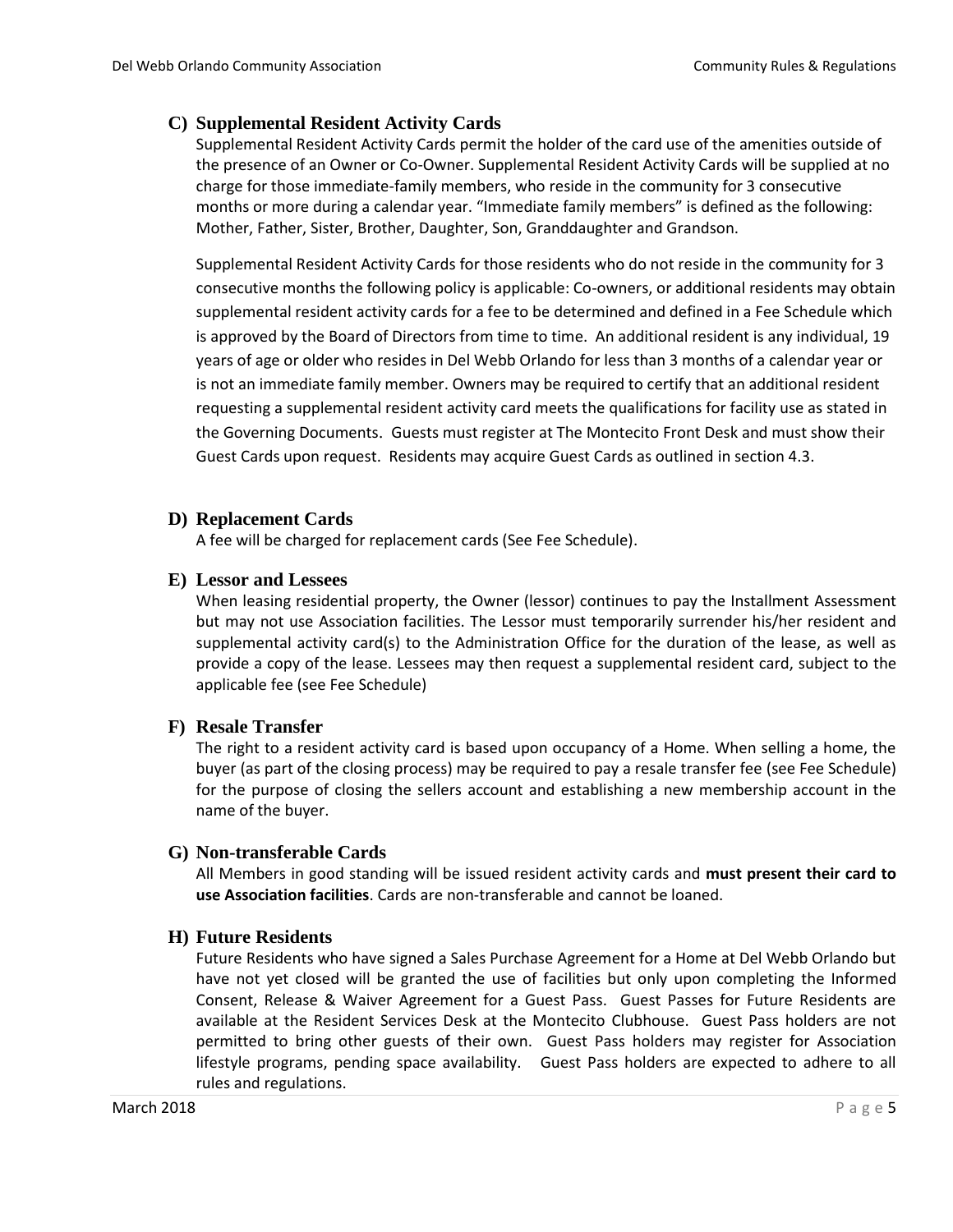### <span id="page-8-0"></span>*4.2. Program Fees*

In addition to the fees for Installment Assessments, which support the general management and administration of the Association, Special Use Fees and charges will be assessed to support the cost of lifestyle programs and services such as classes, trips and special events. The Association adheres to a "No-Refund" policy for activity programs except in instances where the Association cancels a program.

### <span id="page-8-1"></span>*4.3. Guests*

Del Webb Orlando amenities primarily exist for the use of Del Webb Orlando Residents; the rules and regulations surrounding Guests are designed to ensure that the Association and Del Webb Orlando Residents do not lose sight of our primary focus. Guests' use of the facilities is limited to Guests whose primary purpose is to visit Del Webb Orlando Residents. The Guest policy is not intended to allow Guests access to Community Association amenities on a single or repeat basis to supplement, replace or avoid renting space or purchasing membership to other facilities. It is understood that Management and/or Monitors will observe usage. A Guest suspected of being in violation of this intent will be challenged and may be denied access. In the event a Guest is determined to be in violation of the intent or rules of the Guest Use Policy, the Guests' Sponsoring Resident may be subject to disciplinary action.

Guests may be sponsored by a Member in any Association facility, subject to restrictions for health and safety. Guest use of facilities will be granted once the Member and Guest register at the reception desk inside the clubhouse. Guests will be required to provide a photo I.D., which will be copied and kept on file. Guests must have their Guest Card with them at all times while using any Association facilities and are required to check in at the front desk upon arrival. Conduct of guests remains the responsibility of the sponsoring Member. The sponsoring Member will be held accountable for the actions of their guests including any rule violations. The sponsoring Member must accompany and remain with all guests less than 19 years of age unless explicitly approved by the Lifestyle Director or Community Manager.

- Chartered club guests will not be charged a guest fee for attending Chartered Club activities.
- Members shall be allowed a total of 6 guests per day unless previously authorized by the Community Manager or Lifestyle Director
	- o Additional Guest Cards (if required) may be purchased at the Montecito Front Desk for a fee set by the Board. This fee may be adjusted from time to time. (See Fee Schedule).
	- o Residents must present a current and valid Activity Card when purchasing additional Guest Cards.
	- o Guest Activity Cards will be valid for a single calendar year.
	- o Guests holding Guest Cards in a Management approved competitive event with Del Webb Orlando Residents, may participate in Club and Group programs. Guests are accommodated when possible, but not if their participation in events prevents that of Residents such as in (but not limited to) Association sponsored events or classes with student limitations.
	- o Guests may not bring other guests
	- $\circ$  All Guests must sign a Release of Liability Form upon their initial visit. This form will be kept on file with the Association.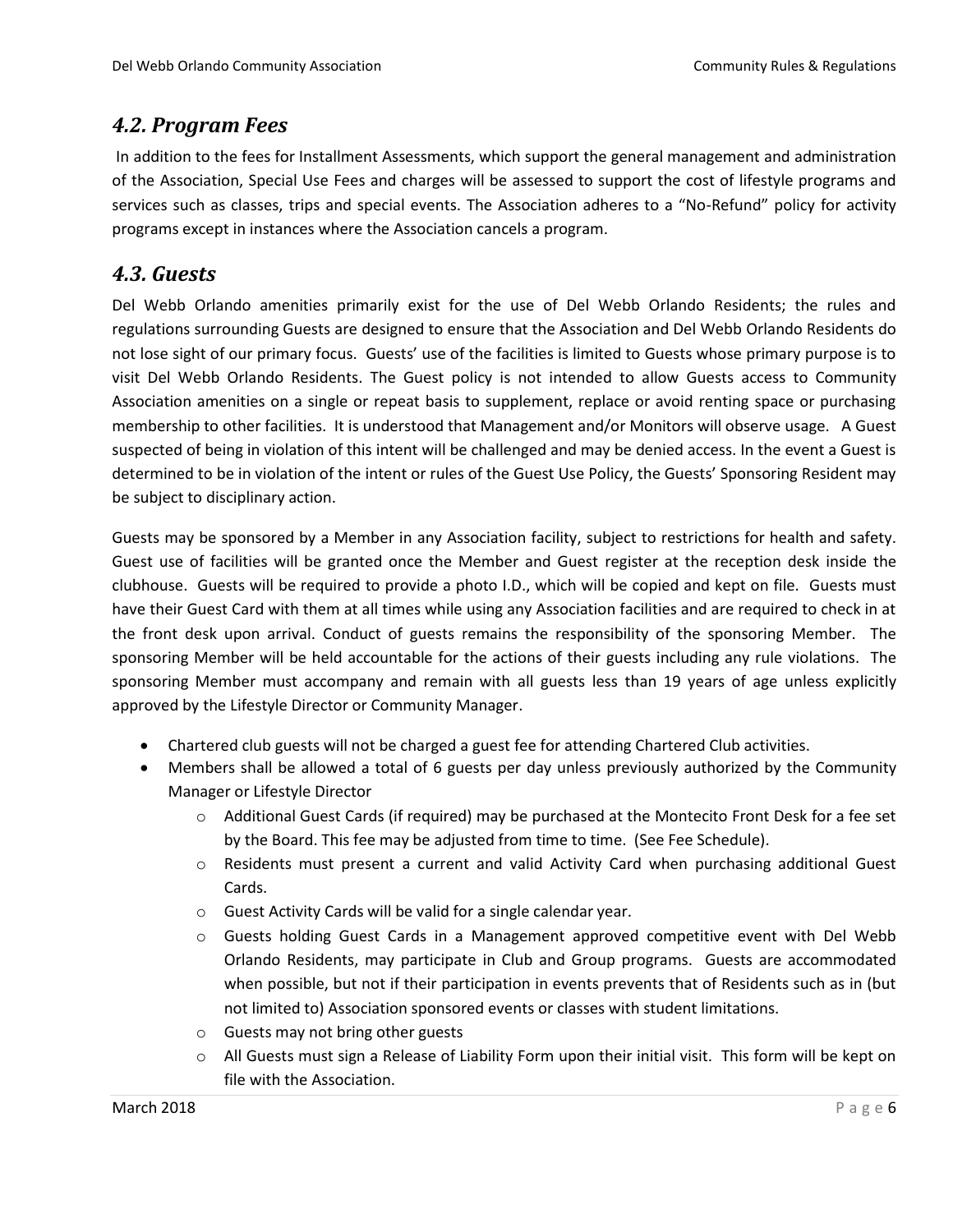As the resident population expands, and the demand for facilities and programs increases, the Board may set additional limits on the number of guests and/or visits that a resident may sponsor.

# <span id="page-9-0"></span>**5. COMMUNITY RELATIONS AND DOCUMENT REVIEW**

### <span id="page-9-2"></span><span id="page-9-1"></span>*5.1. Community Relations*

#### **A) Intranet Portal**

The Association offers a lifestyle website DelWebbOrlandoinfo.com, that allows all residents to have valuable information instantly, including, but not limited to, important Association business, special events, and lifestyle programs of interest. DelWebbOrlandoinfo.com is accessible by any web browser using Internet Explorer 6.0 or higher. Computers will be stationed in the Wall Street Room of the Montecito Clubhouse for those residents to access information. Resident articles submitted for publication are subject to review and approval by the Lifestyle Director.

#### <span id="page-9-3"></span>**B) Newsletter**

The Association publishes a periodical newsletter titled: *Del Webb Orlando Breeze*. This newsletter is intended to be a supplement of DelWebbOrlandoinfo.com and is not intended to offer all information contained on the website. When published it will contain a master schedule of regular club meetings and activities/events. Resident articles submitted for publication are subject to review and approval by the Lifestyle Director.

#### <span id="page-9-4"></span>**C) Advertising**

The Association provides the community website and newsletter publication for informational purposes only and neither endorses nor promotes any of the products or services advertised within. Additionally, the Association assumes no responsibility for the statements made and reserves the right to refuse advertising for any reason. Advertisements may be subject to approvals by management or the Board. Any claims made by advertisers are strictly on their own and the publisher does not endorse or vouch for the quality of goods or services of any advertiser.

#### <span id="page-9-5"></span>**D) Announcements**

In addition to the Association community website and newsletter, time-sensitive and special announcements may be posted within designated community areas of the Montecito Clubhouse.

#### <span id="page-9-6"></span>**E) Other**

While management will make every effort to generate additional informational material through local newspapers, the scope and timeliness of such publication rests solely with the media.

### <span id="page-9-7"></span>*5.2.Document Review*

Important Association documents include the Declaration, the Articles, Bylaws, and minutes of Board and membership meetings, policy resolutions, regular financial statements, and the annual audit report. These documents are always available for Member review by appointment at the Association's Administrative Offices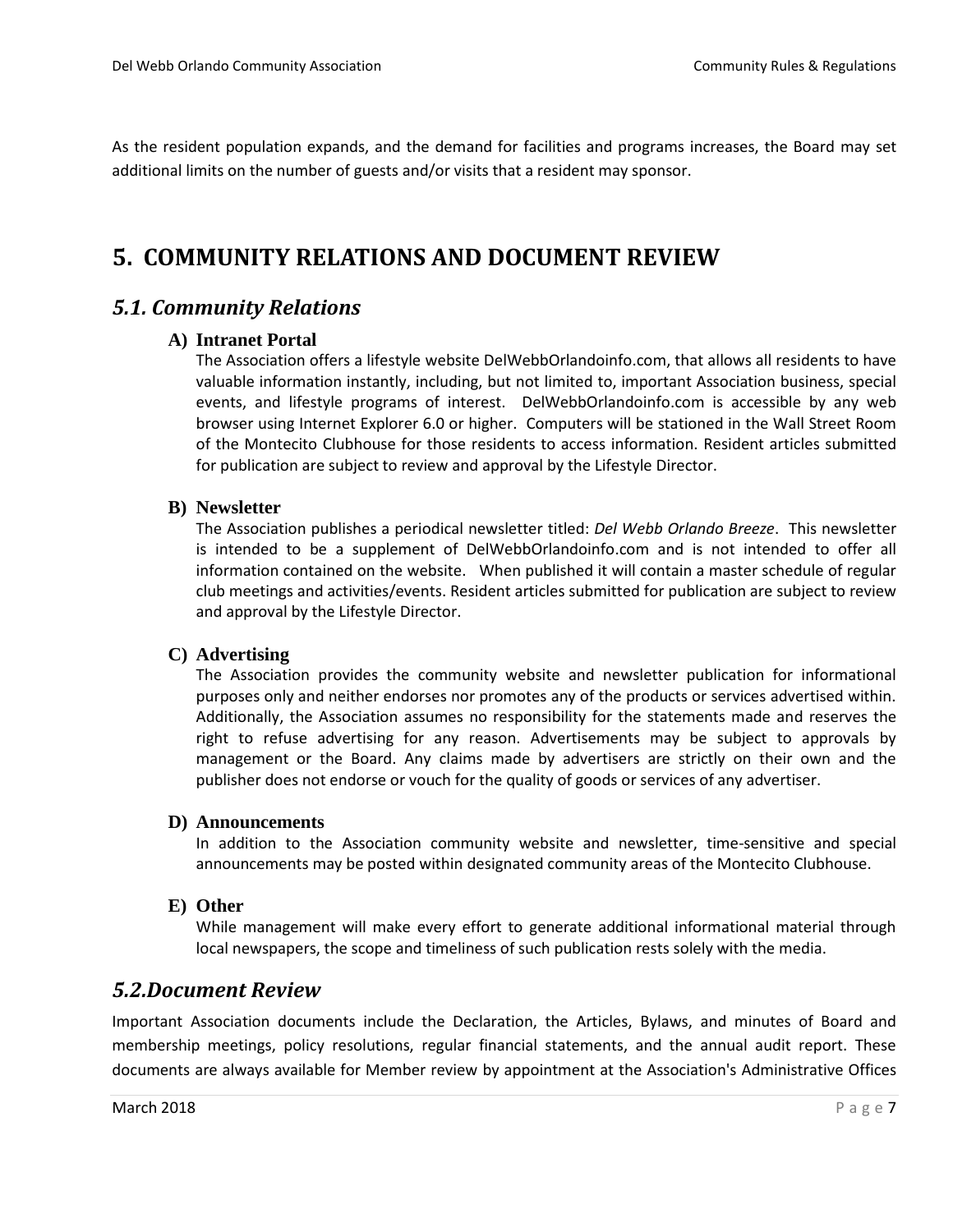and on the website. Copies of Association documents are available at the per-page copying costs outlined in the Fee Schedule. Residents seeking to review official documents of the association with Management are subject to a per hour review fee as indicated in the Rate sheet.

# <span id="page-10-0"></span>**6. GENERAL USE POLICIES/FACILITIES**

### <span id="page-10-1"></span>*6.1. Use of Facilities and Assumption of Risk*

All use of Association facilities and all participation in Association programs is purely voluntary. Correspondingly, the recreational nature of all Association activities and programs potentially involves some personal or physical risk on the part of the participant. Program participation by a Member or guest is, therefore, interpreted as implied acknowledgement and acceptance of the inherent risks.

The Association strives to consistently maintain its facilities in the highest quality condition. However, periodic wear and tear, as well as seasonal or climatic factors, may temporarily render an area in less than optimum condition. If such a condition occurs, Members and guests should immediately contact the appropriate facility supervisor or the Association's Lifestyle Director/Community Manager for assistance. If a Member or guest accepts facility conditions, the Association will assume that the facility is free of obstruction or hindrance.

The Association is not liable for personal injury or inconvenience sustained during the use of its facilities and programs. In ensuring that Members and guests are provided with a safe and enjoyable experience while using Association facilities, reasonably comprehensive policies, rules and signage have been developed. Prior to participating in any Association activity or program, Members and guests are encouraged to familiarize themselves with facility layout and operating policies along with signing the Acknowledgment of Rules & Regulations Waiver.

### <span id="page-10-3"></span><span id="page-10-2"></span>*6.2. Conduct of Members and Discipline*

#### **A) General Rules of Courtesy & Conduct**

- **1.** All Members are expected to abide by the Governing Documents and these rules, and to conduct themselves in a courteous and respectful manner at all times. Actions that jeopardize or otherwise interfere with the rights and privileges of others, use of profanity, or otherwise abusive or disruptive behavior will not be tolerated, and disciplinary actions may be enforced.
- **2.** Members will not harass or accost any other member, or an occupant, guest, Association employee, Developer employee, director, officer, committee member or any other person.
- **3.** Any member who conducts him/herself in an unbecoming manner or who violates an Association Rule or Regulation is subject to disciplinary action which may include suspension of membership privileges or monetary fines as determined by the Board. Such fines shall be attached to the members Community Association account and collected in accordance with established collection policies.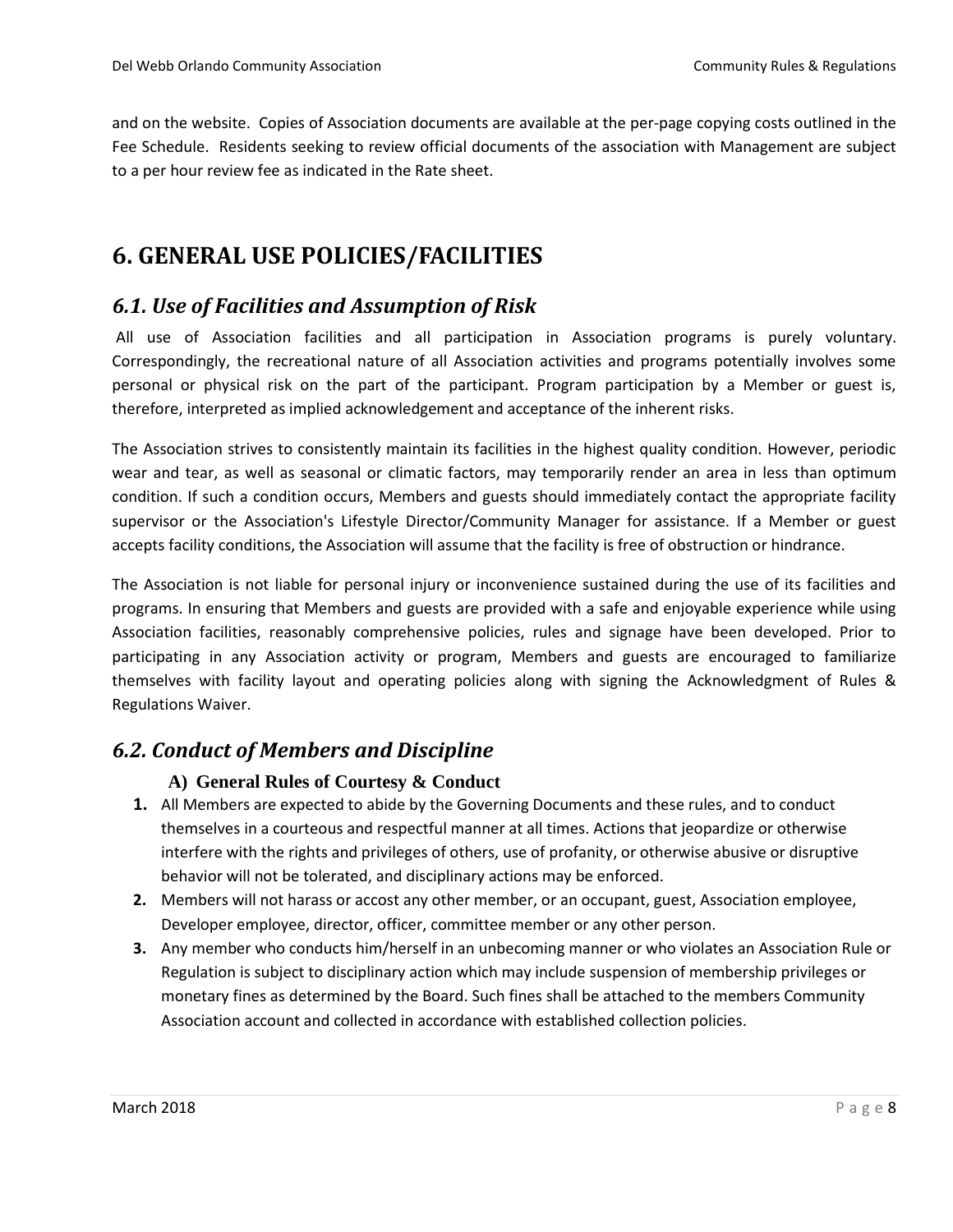**4.** Members are prohibited from profiting financially from their membership by charging occupants or guests to use the Association facilities. The Association and/or chartered clubs may, from time to time, enter into contracts with members to provide products or services for an approved fee.

#### **B) Interference with Employees/Vendors/Property**

- <span id="page-11-0"></span>**1.** Any inattention to duty, or discourtesy on the part of an Association employee or vendors should be immediately reported to the LCAM (Licensed Community Association Manager). However, under no circumstances will Members/guests interfere with, attempt to discipline, or otherwise direct employees or vendors in the course of Association business. Comments and complaints are to be civilly directed to the Community Manager. The Community Manager may require that the complaint be submitted in writing before taking action on the complaint.
- **2.** Members will be held responsible for any damage to Association property caused by the member and/or the member's occupants or guests.

#### <span id="page-11-1"></span>**C) Safety Is Paramount**

Any Member or guest not adhering to the posted or otherwise obvious safety rules may be asked to leave. With respect to safety, proper decorum, and sanitation, the facility monitor's judgment will prevail in all instances. Any complaint relating to a facility monitor's decision may be later appealed to the Lifestyle Director/Community Manager. However, until such appeal is heard, the facility monitor's decision stands. Arguing, being abusive, or being otherwise challenging to a facility monitor may result in disciplinary action.

#### <span id="page-11-2"></span>**D) Guests**

Conduct of guests remains the responsibility of the sponsoring Member. The sponsoring member will be held accountable for the actions of their guests including any rule violations or costs associated with damages.

#### <span id="page-11-3"></span>**E) Animals**

No pet or animal shall be "tied out" on the exterior of the clubhouse, or left unattended on any Association property, or in the Common Areas. Pets must be walked on a leash. Pet owners are responsible for the activities of its pet and are responsible for cleaning up all matter created by the pet. All pets are prohibited from entering all Recreational Amenities except service animals. Members who do not follow pet rules will be subject to disciplinary action. All service animals must be certified.

#### <span id="page-11-4"></span>**F) Rule Infractions**

Members charged with rule violations may be asked to appear at a hearing before the resident Violations Committee and/or Board to explain and justify their actions. If the Board determines that a rule was violated in a willful or otherwise deliberate manner, the Board may impose penalties including fines and/or suspension of facility use and privileges.

#### **Progressive Discipline Policy**

**First Offense:** Warning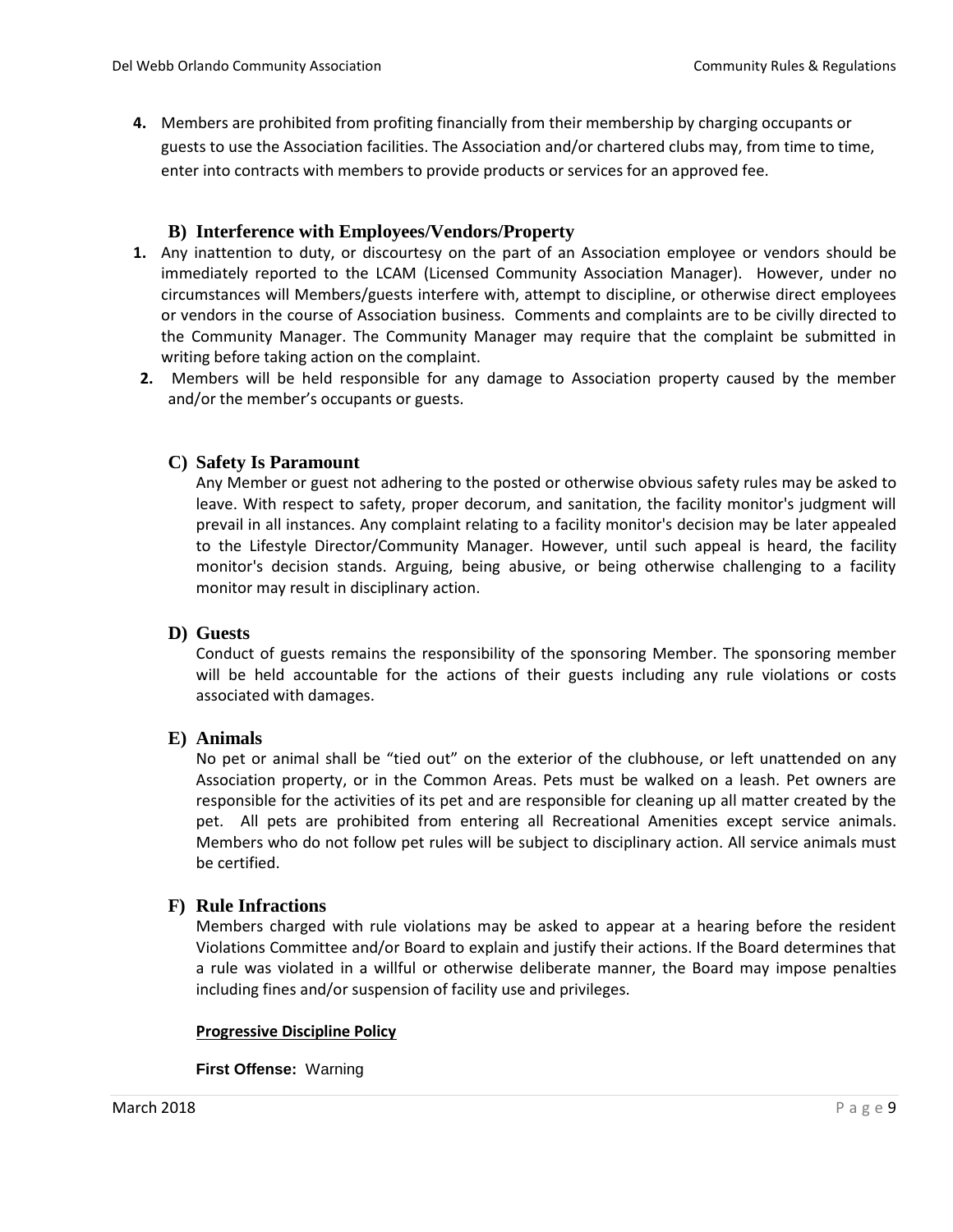**Second Offense:** Privileges revoked for 30 Days

**Third Offense:** Privileges revoked for 60 Days

**Fourth Offense:** Privileges revoked at the Board's discretion.

### <span id="page-12-0"></span>*6.3. Dress Code*

Proper dress is required in all Association facilities at all times. Unless otherwise specified, appropriate casual attire is required in all areas of the Association. Appropriate casual attire for men includes footwear, shirts, pants or shorts. For women, footwear, blouses/shirts and pants/skirt/dress/shorts are appropriate. Upper body garments must be worn in all activities, except for men using aquatic facilities. Appropriate athletic apparel is required in all indoor and outdoor sports areas, to include proper footwear. Spikes or cleated shoes and bare feet are prohibited inside the clubhouse at all times.

### <span id="page-12-1"></span>*6.4. No Smoking Policy*

The Association provides a smoke-free environment for its members and guests and all Association buildings are designated as non-smoking areas. The following areas are designated smoking areas:

- Eastside of the Montecito Clubhouse next to event lawn
- Immediately outside Ballroom
- ●Pool Area: A couple of tables will be designated on the pool deck as SMOKING AREA.

The fire-pit area is NOT designated as a smoking area and no smoking materials are to be extinguished in, on or around the fire-pit as this is both unsightly and potentially hazardous.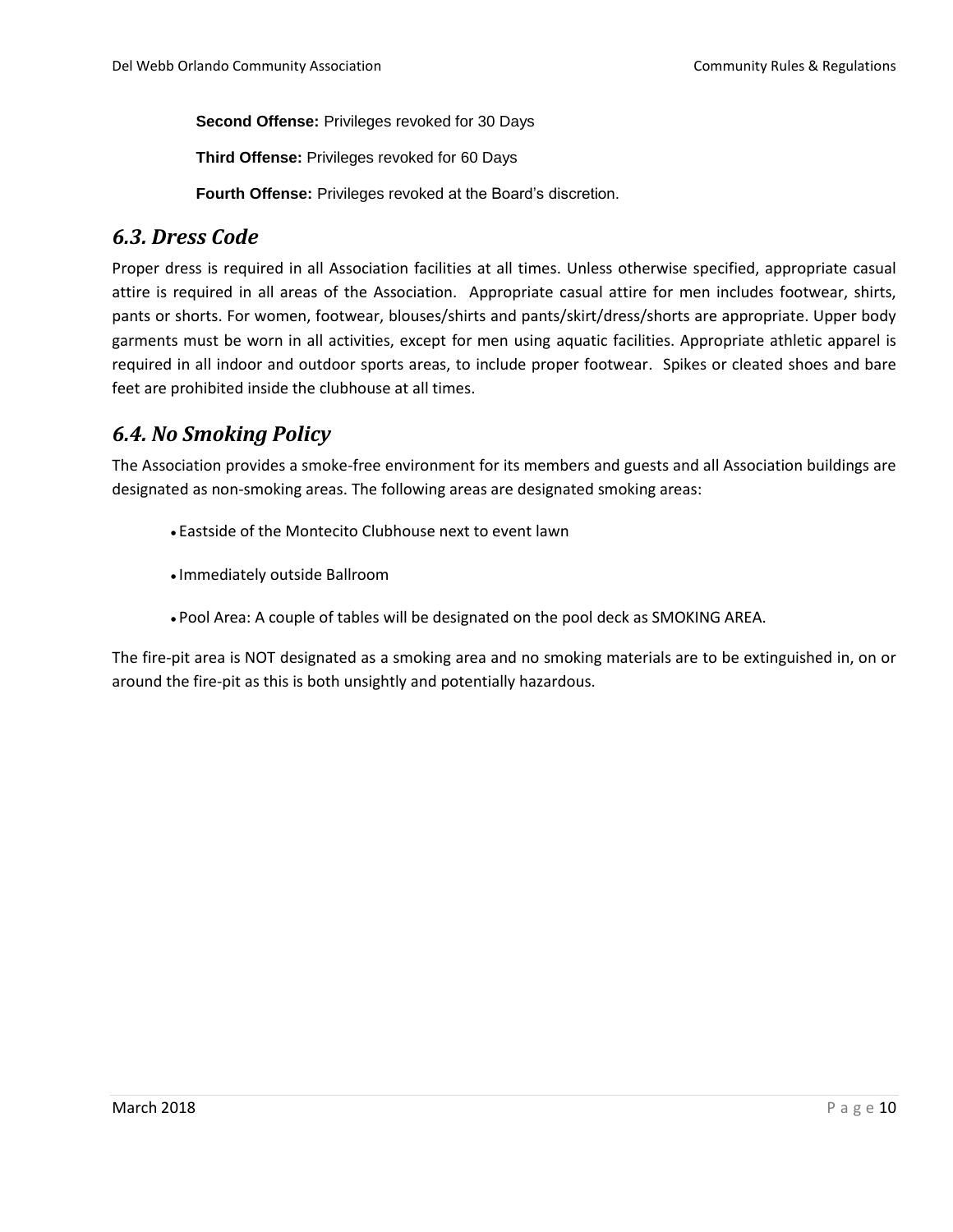### <span id="page-13-0"></span>*6.5. Alcohol Beverage Consumption and Distribution Policy*

### <span id="page-13-1"></span>**EXHIBIT (1) - Association Property Where Alcohol is Prohibited or Restricted to Consumption Rules and Procedures:**

#### Billiards

No glass containers of any kind are permitted. Food or beverages are prohibited on billiards tables. All food and beverages are required to be disposed of properly via trash receptacles. If food and beverages are not disposed of properly, members may be subject to disciplinary actions under the Alcohol Beverage Consumption and Distribution Policy.

#### Gathering Hall/ Wall Street Room/ Coffee Lounge/ Art Rooms

No glass containers of any kind are permitted. All food and beverages are required to be disposed of properly via trash receptacles. If food and beverages are not disposed of properly, members may be subject to disciplinary actions under the Alcohol Beverage Consumption and Distribution Policy.

#### Fitness Centers/Indoor Pool/ Indoor Spa/Locker Rooms/Aerobics Studio

Food or beverages - except for bottled water or fitness drinks in plastic containers – are not permitted in the fitness center, indoor pool, indoor spa, locker rooms, and aerobics studio. Beverages are available for purchase at designated vending machines.

#### Outdoor Swimming Pool

No glass containers of any kind are permitted. Food or beverages are prohibited in the pool. Food, beverages in non-glass containers, and a small personal cooler may be used only in areas that are at least 4' from pool edge and not in or around the pool. All food and beverages are required to be disposed of properly via trash receptacles. If food and beverages are not disposed of properly, members' privileges may be subject to disciplinary actions under the Alcohol Beverage Consumption and Distribution Policy.

#### Outdoor Spa

Food and beverages are not permitted in the spa. Food, beverages in non-glass containers, and a small personal cooler may be used only in areas that are at least 4' from spa edge and not in or around spa areas. All food and beverages are required to be disposed of properly via trash receptacles. If food and beverages are not disposed of properly, members may be subject to disciplinary actions under the Alcohol Beverage Consumption and Distribution Policy.

#### Ballroom and Activity Meeting Rooms

Alcoholic beverages may not be brought into this facility without the advance approval of the Lifestyle Director/Community Manager or Board. The sale of alcoholic beverages and intoxication is strictly prohibited. Members are responsible for the actions of their guests. Persons deemed to be intoxicated would be required to leave the facility. Alcohol may be served only to persons twenty-one (21) years of age or older. All food and beverages are required to be disposed of properly via trash receptacles. If food and beverages are not disposed of properly, members may be subject to disciplinary actions under the Alcohol Beverage Consumption and Distribution Policy.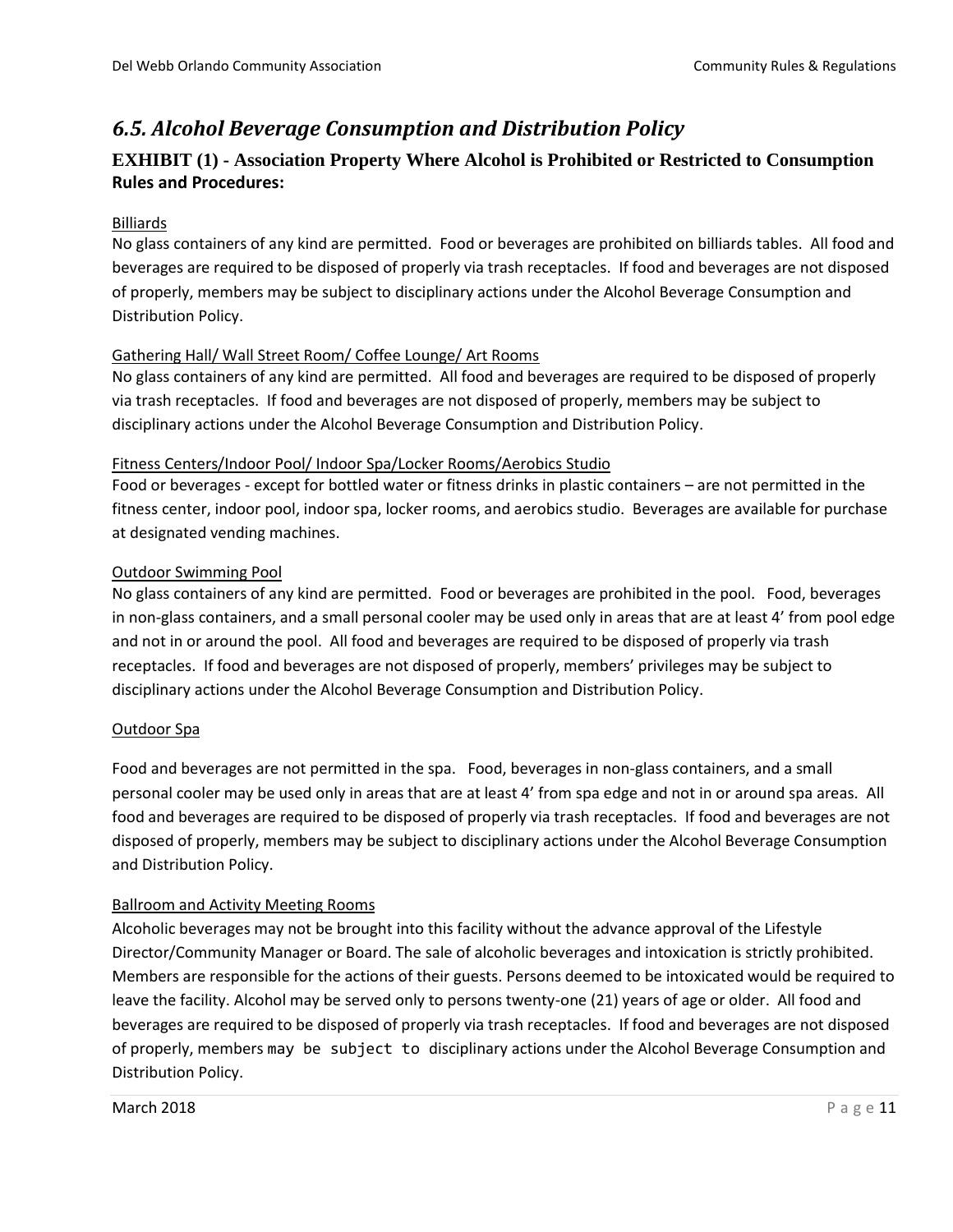#### Kitchen

Glass cooking/baking containers are permitted. Any and all alcoholic beverages are prohibited from being stored inside the kitchen unless permission is granted by management for purposes of scheduled events/private functions. Note: immediately following the conclusion of the respective event/function, any and all alcoholic beverages will be removed. All food and beverages are required to be disposed of properly via trash receptacles. If food and beverages are not disposed of properly, members may be subject to disciplinary actions under the Alcohol Beverage Consumption and Distribution Policy.

#### Sports Courts

No glass containers of any kind are permitted. Food or beverages are prohibited on the sports courts playing areas. Food and beverages in non-glass containers, and a small personal cooler may be used. All food and beverages are required to be disposed of properly via trash receptacles. If food and beverages are not disposed of properly, members may be subject to disciplinary actions under the Alcohol Beverage Consumption and Distribution Policy.

#### Fishing Camp

No glass containers of any kind are permitted. Food, beverages in non-glass containers, and a small personal cooler may be used. All food and beverages are required to be disposed of properly via trash receptacles. If food and beverages are not disposed of properly, members may be subject to disciplinary actions under the Alcohol Beverage Consumption and Distribution Policy.

#### Fire Pit

No glass containers of any kind are permitted. Food, beverages in non-glass containers, and a small personal cooler may be used. All food and beverages are required to be disposed of properly via trash receptacles. If food and beverages are not disposed of properly, members may be subject to disciplinary actions under the Alcohol Beverage Consumption and Distribution Policy.

#### Outdoor Amphitheater

No glass containers of any kind are permitted. Food, beverages in non-glass containers, and a small personal cooler may be used. All food and beverages are required to be disposed of properly via trash receptacles. If food and beverages are not disposed of properly, members may be subject to disciplinary actions under the Alcohol Beverage Consumption and Distribution Policy.

#### Sunset Pavilion

No glass containers of any kind are permitted. Food, beverages in non-glass containers, and a small personal cooler may be used. All food and beverages are required to be disposed of properly via trash receptacles. If food and beverages are not disposed of properly, members may be subject to disciplinary actions under the Alcohol Beverage Consumption and Distribution Policy.

#### Dog Park

No glass containers of any kind are permitted. Food, beverages in non-glass containers, and a small personal cooler may be used. All food and beverages are required to be disposed of properly via trash receptacles. If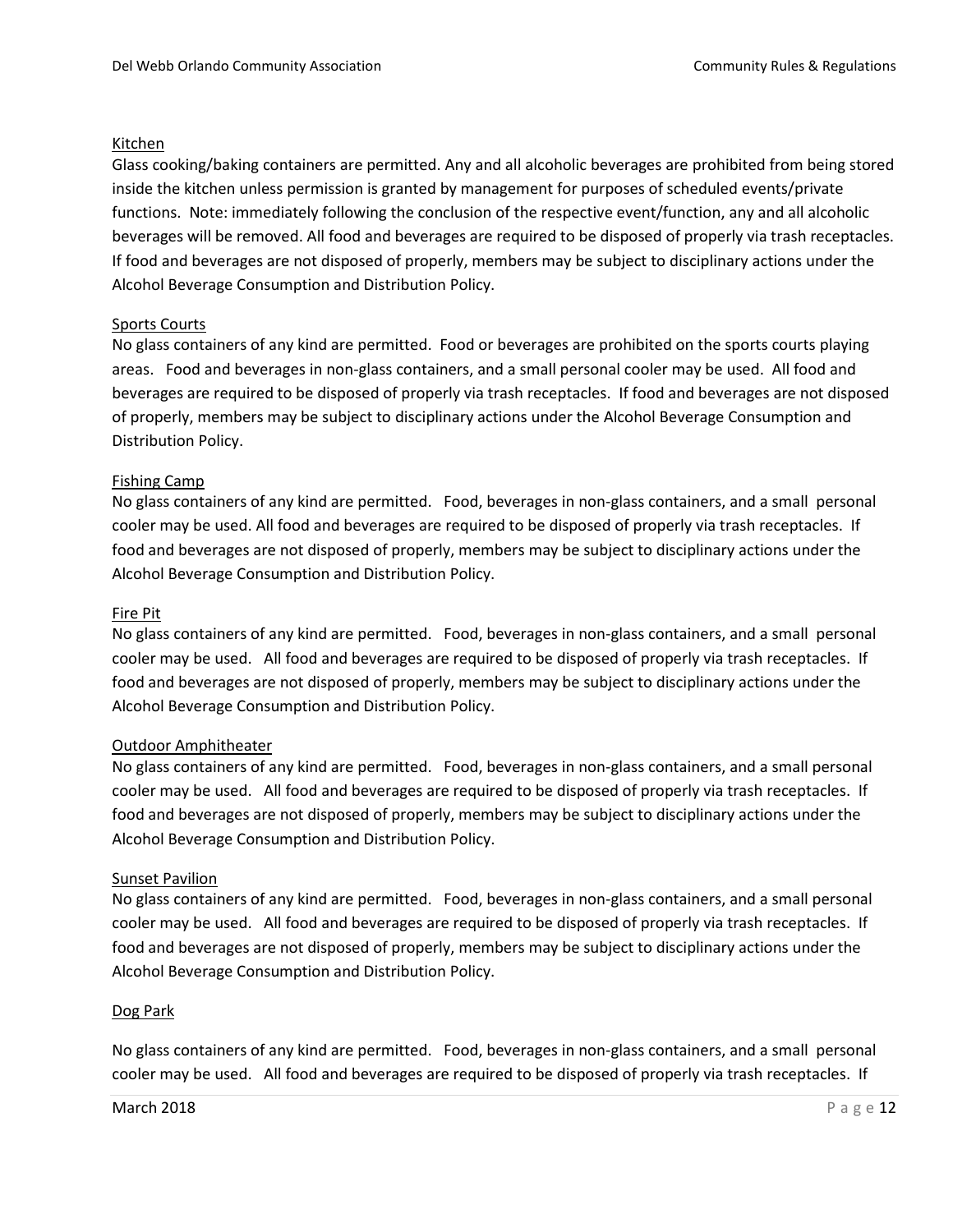food and beverages are not disposed of properly, members may be subject to disciplinary actions under the Alcohol Beverage Consumption and Distribution Policy.

**A member who violates the Alcohol Beverage Consumption and Distribution Policy will be subject to the following disciplinary actions:**

**First Offense: Warning**

**Second Offense: Privileges revoked for 30 Days** 

**Third Offense: Privileges revoked for 60 Days** 

**Fourth Offense: Privileges revoked at the Board's discretion** 

<span id="page-15-0"></span>**Note: To ensure the safety and well-being of all residents, staff member(s) will assess situations and determine what actions are necessary to resolve them (contact the property authorities to address the situation). Any fees associated with these actions will be the responsibility of the person(s) in violation.** 

#### **EXHIBIT (2) - Member-Sponsored Non-Catered Events**

Alcohol may be consumed at a non-catered event held on Association Property which is sponsored by an Association Member. A member sponsoring a non-catered event shall comply with the following requirements:

- A. Member must comply with exhibit (1): association property where alcohol is prohibited, or alcohol is restricted to consumption rules and procedures. Please see exhibit (1) for all association property rules and regulations.
- B. Member is prohibited from selling alcohol or allowing alcohol to be sold in a manner which would violate any federal or Florida law governing over or related to the control of alcohol, or in a manner which would violate this policy.
- C. Member may provide alcohol for consumption by persons of the age of twenty-one (21) years or older, at Member's sole risk and expense. Member, at Member's sole risk, may further allow family and guests of the age twenty-one (21) years or older to bring their own alcohol for consumption to the Member's sponsored event, provided such family and guest comply with the provisions of this policy. Alcohol shall not, under any circumstances be served to family and guests under the age of twenty-one (21).
- D. Member agrees to sign the Alcohol Consumption and Distribution waiver
- E. Member agrees to indemnify, defend, and hold the Association and/or its respective Agents harmless from all claims, actions, cause of actions, or liabilities of whatsoever kind arising out of, related to the distribution and/or consumption of alcohol.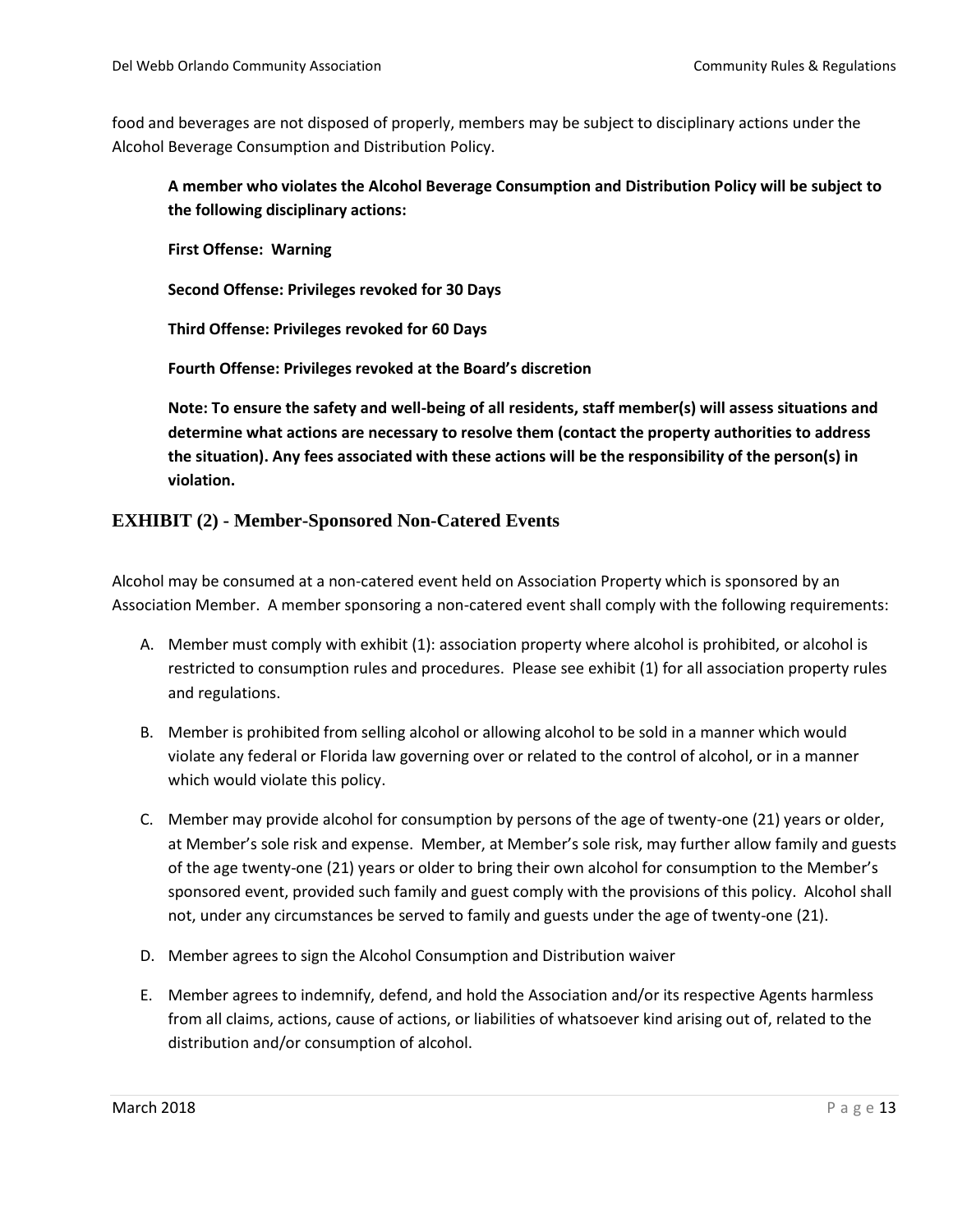#### <span id="page-16-0"></span>**EXHIBIT (3) - BYOB Club Activities**

Alcohol may be distributed at BYOB Club Activities held on Association Property. Clubs sponsoring BYOB (Bring Your Own Beer: Alcoholic Beverages) shall comply with the following requirements:

- A. Members must comply with exhibit (1): association property where alcohol is prohibited, or alcohol is restricted to consumption rules and procedures. Please see exhibit (1) for all association property rules and regulations.
- B. Members are prohibited from selling alcohol or allowing alcohol to be sold in a manner which would violate any federal or Florida law governing over or related to the control of alcohol, or in a manner which would violate this policy, nor may alcohol be given as a door prize.
- C. Member may provide alcohol for consumption by persons of the age of twenty-one (21) years or older, at Member's sole risk and expense. Member, at Member's sole risk, may further allow family and guests of the age twenty-one (21) years or older to bring their own alcohol for consumption to club activities, provided such family and guest comply with the provisions of this policy. Alcohol shall not, under any circumstances be served to family and guests under the age of twenty-one (21).
- D. Members agree to abide by the Alcohol Consumption and Distribution Policy and Waiver.
- E. Member agrees to indemnify, defend, and hold the Association and/or its respective Agents harmless from any and all claims, actions, cause of actions, or liabilities of whatsoever kind arising out of, related to the distribution and/or consumption of alcohol.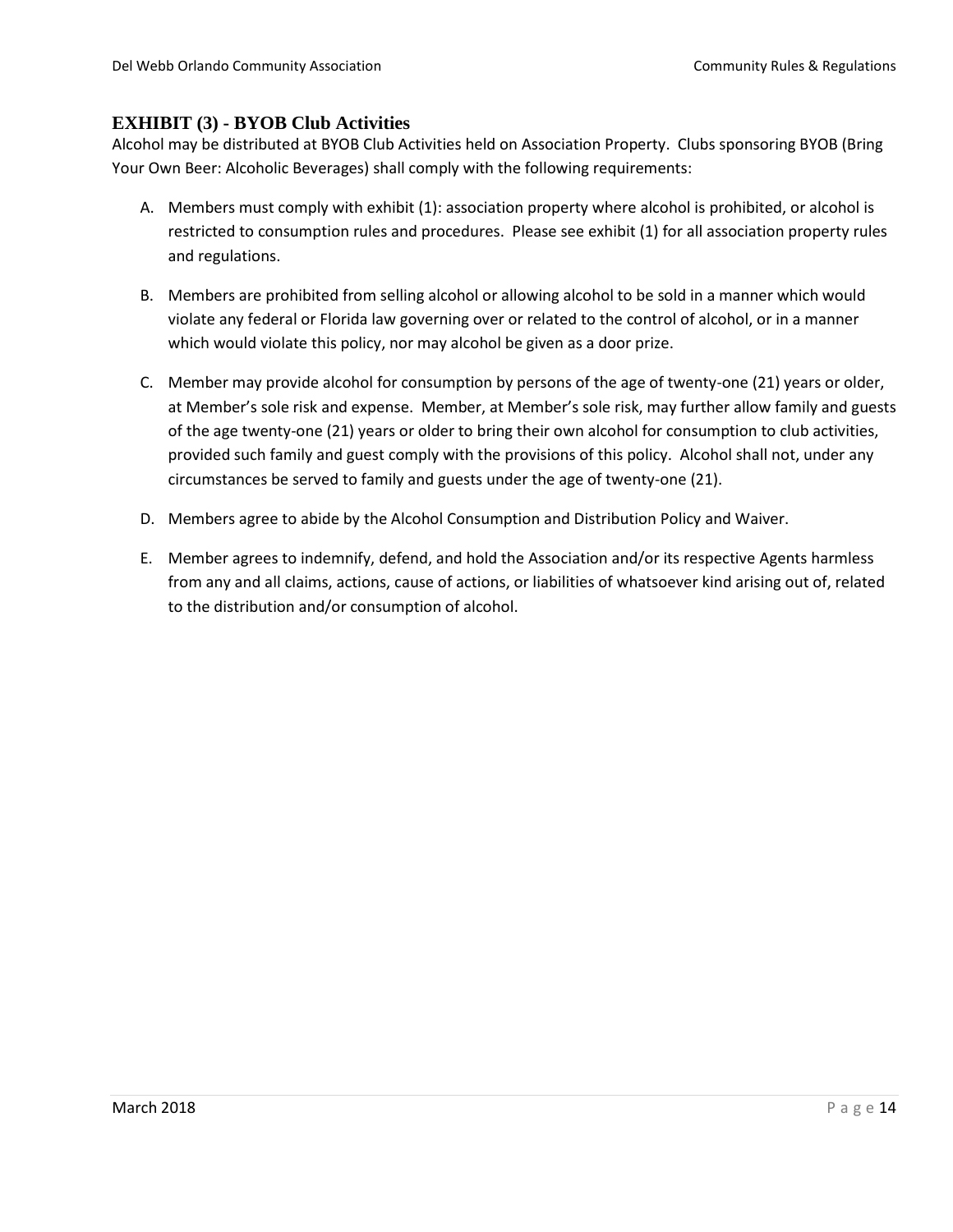#### <span id="page-17-0"></span>**EXHIBIT (4) - Room Rental Alcohol Permit/Policy**

All functions with alcohol must be pre-approved by the Association or the Association Management Company, and this alcohol policy/permit must be signed at the time of room reservation.

#### **I. Multi-purpose Rooms**

Alcohol may only be served in the Multi-purpose room by a Caterer who meets the following requirements. The Caterer must hold a valid Florida Liquor License, as well as any required local license, and provide Association staff with proof of licensing. A certificate of insurance endorsing the Association, Del Webb / Pulte and their respective directors, officers, partners, members, managers, employees, volunteers and agents as additional insured must be provided from the Caterer's insurance provider at the time the room reservation is made. A minimum of one (1) million dollars in general liability and liquor liability coverage is required. A caterer may not pay a club a cut of the alcohol sales, nor may alcohol be given or raffled as a door prize.

- **1. No alcohol may be served or consumed at any time during the event in all other common areas owned by the Association including, but not limited to, Bocce Courts, Tennis Courts, Indoor Swimming Pool, Outdoor Swimming Pool, Pool-side Patio(s), Spa / Jacuzzi, Locker Rooms and the Fitness Center. Alcohol will be restricted to the room that is being rented only.**
- **2. Del Webb Orlando Community Association reserves the right to revoke individual privileges in the event consumption is perceived to cause a threat or nuisance to a resident, staff member, or guest.**
- **3. It is the undersigned's responsibility to ensure no alcohol is served to any person under the legal drinking age or twenty-one (21) or otherwise in violation of any applicable liquor control laws.**
- **4. Any alcohol that is sold or dispensed on Association property, whether in a public or private party setting, must be sold or dispensed by a licensed person. No alcohol may be brought onto Association property for personal consumption. The undersigned understands and acknowledges that he or she remains responsible for his or her own actions, the actions of the member's guests and the propriety of the activity regardless of who serves alcohol on Association property.**
- **5. Any open alcohol containers must be disposed of by licensed person at the end of the event. All unopened alcohol must be removed from the facility at the end of the event. No alcohol can be stored in any portion of Association property.**

I, the undersigned, acknowledge that I have read, fully understand, and hereby agree to abide by the aforementioned Del Webb Orlando Community Association Alcohol Policy.

| Group/Organization Event Host: |       |            |
|--------------------------------|-------|------------|
| Representative Signature:      | Date: |            |
| <b>Association Signature:</b>  | Date: |            |
| <b>March 2018</b>              |       | P a g e 15 |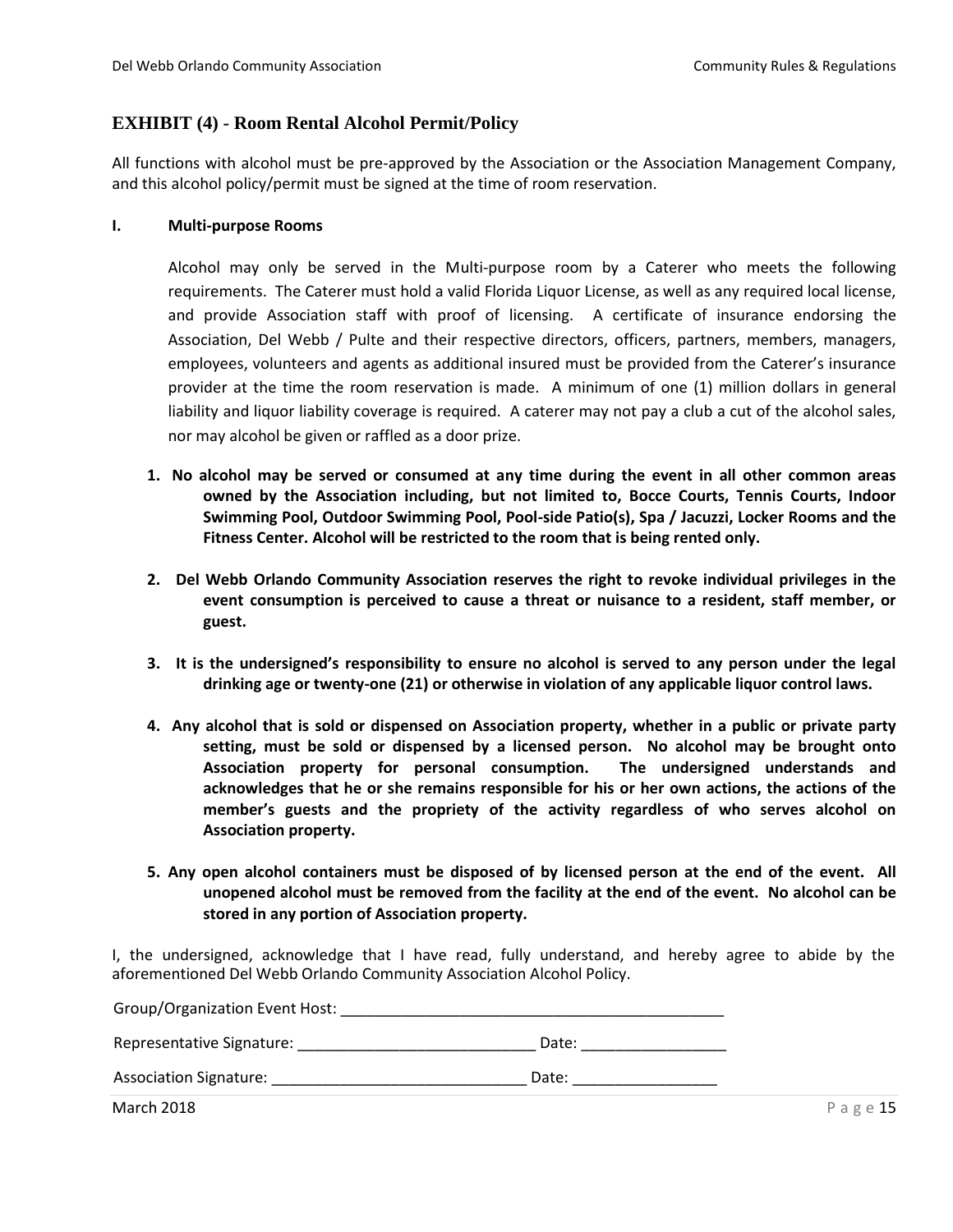#### <span id="page-18-0"></span>**EXHIBIT (5) - Alcoholic Beverage Consumption & Distribution Acknowledgement and Waiver**

Undersigned Member ("Member") of the Montecito Clubhouse at Del Webb Orlando Homeowners Association, Inc. ("Association") understands and acknowledges that he or she, and not the Association and/or their respective directors, officers, partners, members, managers, employees, volunteers, and agents (collectively, "Agents"), is responsible for all actions, negligent, or intentional or otherwise, of him or herself, Member's guests (invited and uninvited), and/or Member's family members, on route to, during, and after the any event sponsored by said Member on the Association Property. Undersigned Member understands and acknowledges that he or she is solely responsible for his or her own sobriety, the sobriety of the Member's guests (invited or uninvited), and the sobriety of his or her family members. Undersigned Member acknowledges that the Association Property is not "child-proofed" and that he or she bears the sole responsibility for and shall supervise any of his or her guests and/or family members under that age of nineteen (19) years of age and that any attendee under the age of twenty-one (21) years of age shall not consume Alcoholic beverages.

Undersigned Member hereby agrees to indemnify, defend, and hold the Association and/or their respective Agents harmless from any and all claims, actions, cause of actions, or liabilities of whatsoever kind of arising out of related to, or as a consequence of said Member's party.

**Undersigned Member hereby acknowledges and agrees with the terms and conditions contained in the Homeowner Facility Rental Guidelines and Fees, including Exhibits 1,2, and 3. Undersigned Member hereby waives any and all claims against the Association, and/or their respective Agents relating to any injury to himself or herself, his or her family, and/or any guests, invitees, vendors and/or contractors, and/or for loss of property that may occur while using the Association Property, including but not limited to, any claims relating to the distribution and consumption of alcohol at Association Property.**

I, the undersigned, acknowledge that I have read, fully understand, and hereby agree to abide by the Homeowner Facility Rental Guidelines and Fees, including Exhibit 1,2, and 3.

| Member (print name) |  |
|---------------------|--|
|---------------------|--|

Address\_\_\_\_\_\_\_\_\_\_\_\_\_\_\_\_\_\_\_\_\_\_\_\_\_\_\_\_\_\_\_\_\_\_\_\_\_\_\_\_\_\_\_\_\_\_\_\_\_\_\_\_\_\_\_\_\_\_\_\_\_\_\_\_\_\_\_\_

Signature\_\_\_\_\_\_\_\_\_\_\_\_\_\_\_\_\_\_\_\_\_\_\_\_\_\_\_\_\_\_\_\_\_\_\_\_\_\_\_\_\_\_\_\_\_\_\_\_\_Date\_\_\_\_\_\_\_\_\_\_\_\_\_\_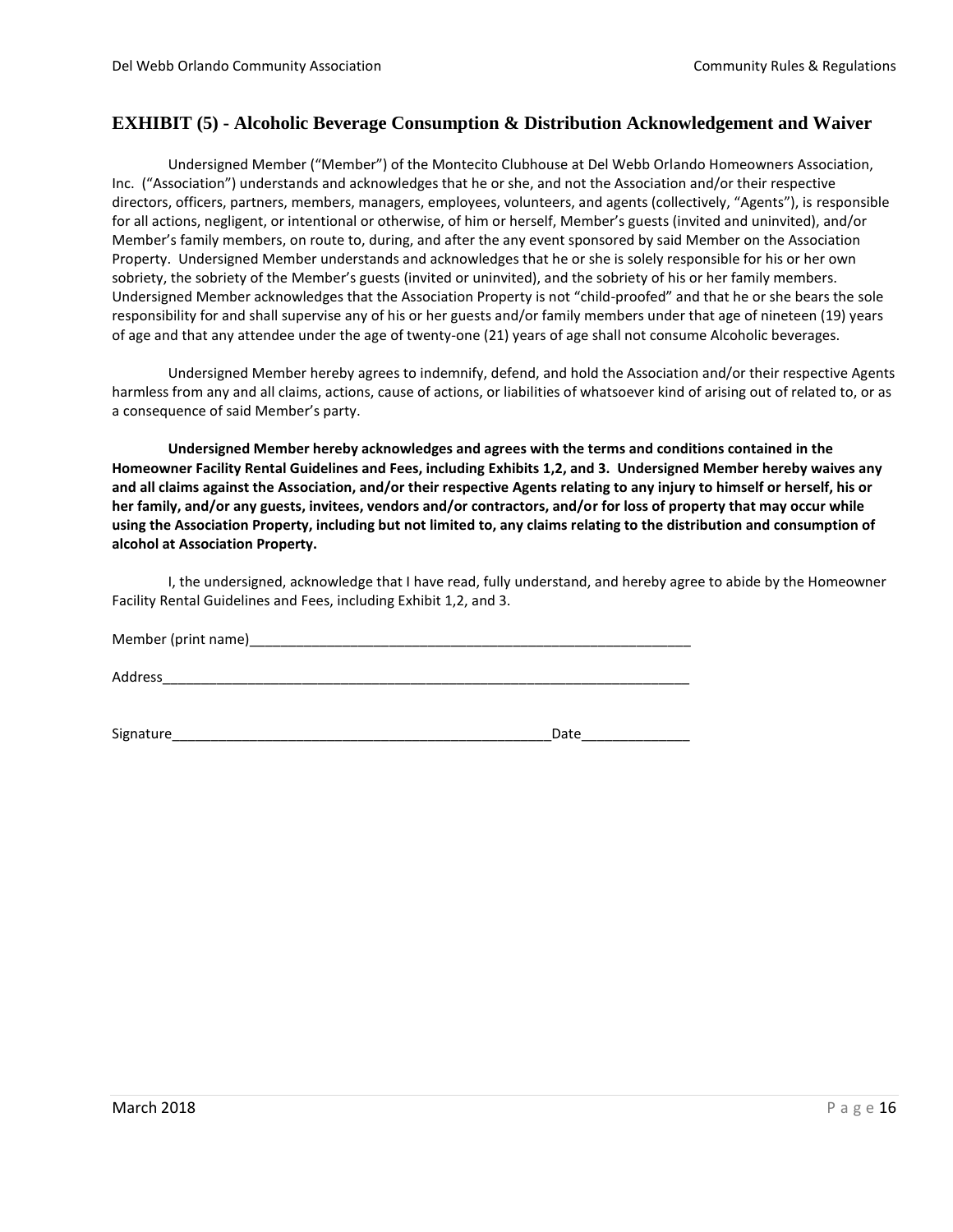# <span id="page-19-0"></span>**7. USE OF GOLF CARTS**

### <span id="page-19-1"></span>*7.1. Use of Golf Carts on Private Thoroughfares*

The community of Del Webb Orlando authorizes privately owned golf cart travel on designated streets within the Community All golf carts operated on any roads of Del Webb Orlando shall be operated in accordance with all applicable Florida Traffic Laws. Golf cart travel is permitted only within the designated boundaries of the Community and is not authorized on state, federal or county roads.

- A. Safe Working Condition Carts must be in sound and safe working condition. No golf cart may be operated on a roadway unless, at a minimum, it has the following: brakes, a steering apparatus, tires, a rearview mirror, red reflectorized warning devices in the front and rear, a headlight (for night-time use) that emits a white light visible from a distance of 500 feet to the front, a tail lamp that emits a red light visible from at least 100 feet from the rear, brake lights, and turn signals. When operated on a roadway, a golf cart shall have its headlight and tail lamps lighted. A person who drives or is in actual physical control of a golf cart on a roadway is subject to all motor vehicle regulations including, but not limited to, DUI provisions. Storage of carts must be in compliance with the Declaration.
- B. Insurance Liability insurance must be maintained on all golf carts. with the amount of coverage determined by the owner in consultation with the owner's insurance agent. Owners will be personally responsible for the conduct of anyone operating their cart, and for any damage caused by its operation on community property. Children under the age of 16 are not permitted to drive a golf cart on community thoroughfares.
- C. Carts are prohibited on pedestrian trails, community sidewalks, and landscaped common areas.
- D. Street Rules Golf carts should remain on the road at all times, allowing regular vehicles to pass without obstruction. In so doing, operators must remain aware of, and away from marked bike paths, and pedestrians shall be given due consideration and a reasonable right of way at all times. Regular vehicles should only pass golf carts when safe to do so (within the posted speed limits).
- E. Subject to Association Rules Allowance for golf cart street use is intended to be a privilege and convenience to Association members, and any actions, which threaten the safety and well-being of the membership, or otherwise infringe upon the rights of others, will not be tolerated.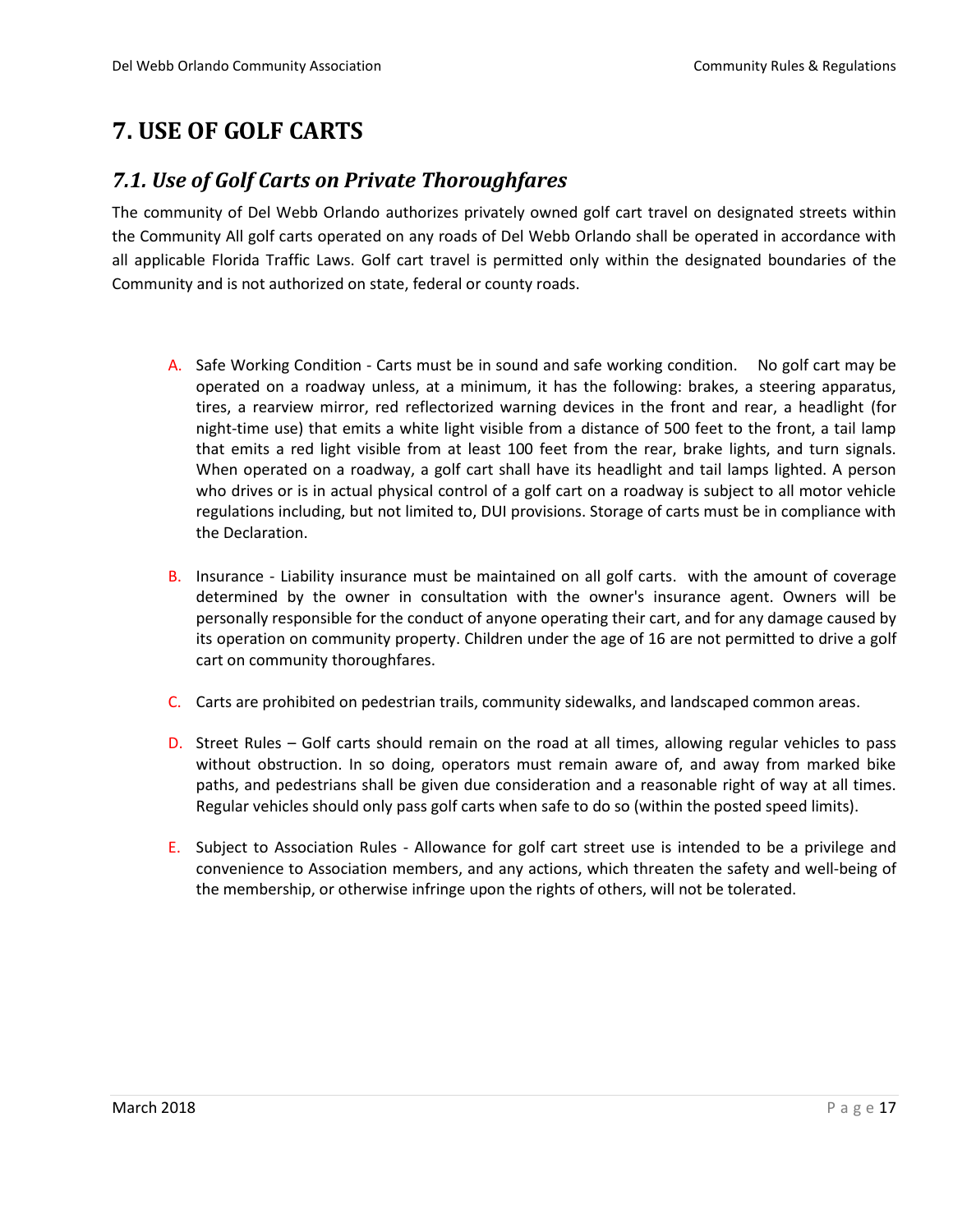# <span id="page-20-0"></span>**8. CHARTERED CLUBS AND GENERAL FACILITY OPERATING RULES**

### <span id="page-20-1"></span>*8.1. Chartered Clubs*

Chartered Clubs are organizations that are sponsored by the Association to foster and promote opportunities to pursue a hobby, a recreational or cultural interest. Any group of Members who are interested in pursuing a particular hobby, vocation, or special field of interest may join together as a club and subsequently petition for an Association charter. Recommendations for approval of Club Charters will be submitted to the Lifestyle Director/Community Manager. Approval of Association charters rests with the Lifestyle Director/Community Manager and at all times, may require review by the Board. Charters are granted based on membership need for a specific program, membership interest, and the availability of Association facilities and equipment. Chartered clubs are the operational nucleus for the Association's recreation program and provide both structure and vitality to its mission.

- A. Priority For Group Use of Facility Chartered club status denotes priority for facility use, waiver of all facility fees, reserved facility space, administrative support from management, technical support from maintenance, and extended liability and Director and Officer Liability insurance coverage through the Association's policies.
- B. Sponsored by Association Chartered clubs function as not-for-profit organizations within the organizational purview of the Association, and are often provided with either material support or financial support. It is expected, therefore, that clubs generating excess monies, over and above reasonable operating expenses and future needs, will return all or part of the excess to the Association.
- C. Chartered Club Rules Rules and Regulations for Chartered Clubs are more specifically detailed in a separate Association Chartered Club operating manual publication, and their more significant directions are summarized herein. Some of the more significant rules are as follows:

1. The use of Association facilities by individuals for the express purpose of generating personal monetary gain (through fee required instructional classes) is not permitted unless the activity is otherwise approved by the Association Board/ Lifestyle Director/ or Community Manager.

2. Clubs may sell program-related supplies to club members and may offer items made in club facilities to the general membership for sale. However, resale procedures will be clearly defined in club bylaws to ensure that proper documentation is maintained, and that fair and reasonable pricing is offered. While the Association supports club resale activities as a means of program preservation and an opportunity to showcase club talents, there is no intent to provide a forum where individuals might foster a business operation in Association facilities, or otherwise use the facilities for personal monetary gain.

3. Where clubs have been granted regular designated facility space, the Association has (essentially) delegated full-time operating responsibility to that club. In this manner, the Association is able to provide low cost instructional programs in an environment that must be necessarily structured and safe for use. In these situations, residents who desire to use the facility and avail themselves of club programs and activities must join the chartered club to enjoy the benefits of the program. This rationale is solely based on the need to protect both Association and club-purchased investments,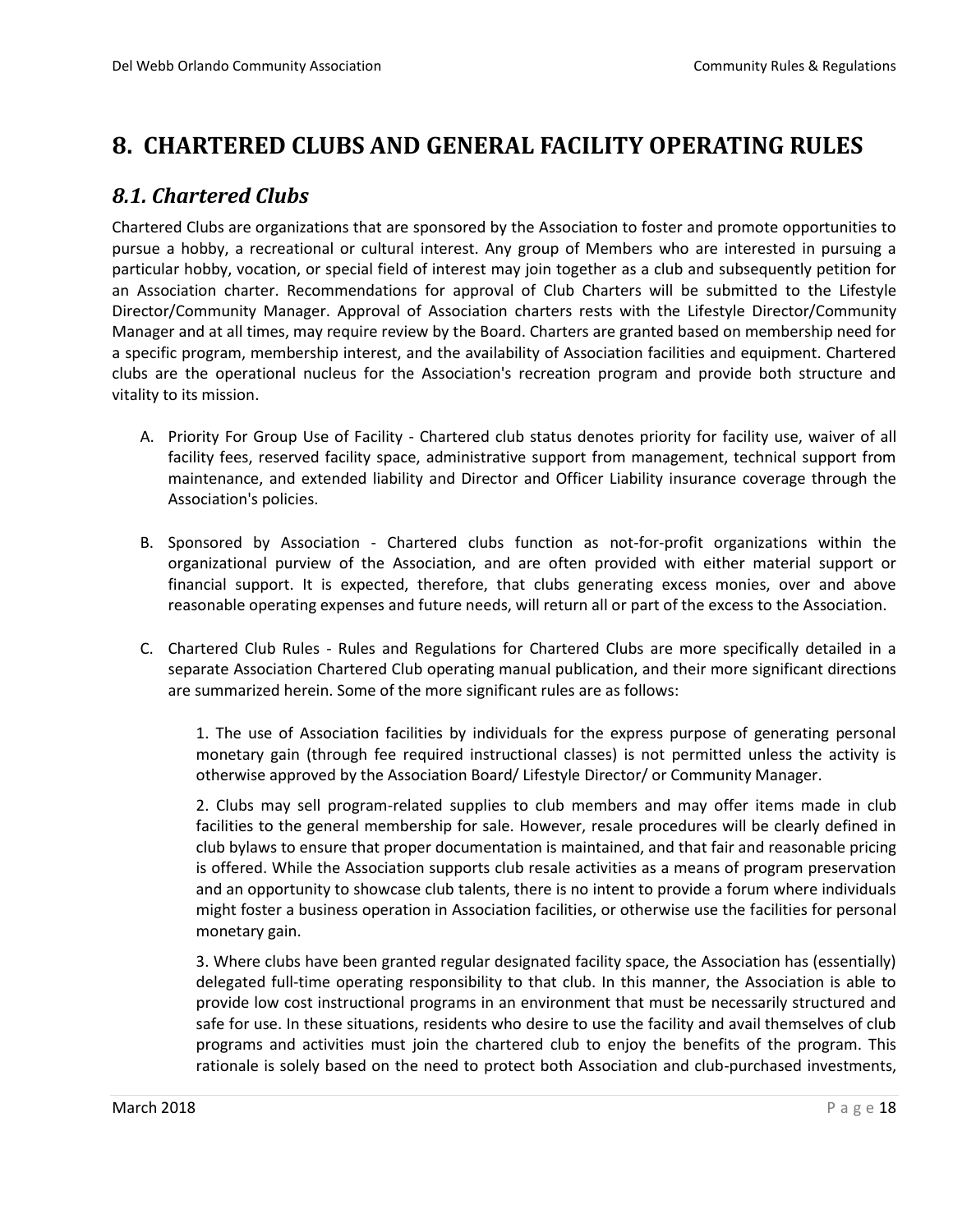the need for providing a safe and orderly working space, and the desire to establish a comprehensive leisure-time activity.

4. Charters are not granted to clubs that require subsequent membership or affiliation in national, state, or regional organizations, or set a restrictive precondition for club membership. Also, charters are not issued to more than one club of similar design and purpose who would use the same dedicated facility.

5. Initially before community reaches 50% build out non-craft clubs require a minimum of 10 interested members, and craft clubs require a minimum of 15 interested members to gain charter consideration.

6. Membership is open to residents only, and non-resident memberships are not permitted. Guest privileges, however, may be extended in the same manner as they are for other Association facilities except as follows: (i) After enjoying a club's hospitality for a reasonable period of time, resident guests may be asked to join for continued participation; and (ii) guests may be denied equipment use if they were unable, or unwilling to complete equipment training and safety courses prescribed for the regular club membership.

7. Operating hours/dates are posted at the club location. Clubs not requiring specialized equipment/dedicated space will be offered shared multi-purpose space with other non-specialized clubs. Clubs must provide their own program or facility monitor while club activities are active, or temporarily suspend their operation.

8. All craft-related Chartered clubs will provide a minimum 25% of their operating time as open work time for their members and guests. During these times, meetings, instructional classes or other planned activities will not be scheduled.

9. All clubs using power equipment or other equipment of a specialized nature must establish written safety rules and appoint a safety committee to oversee the program. If an individual cannot or will not comply with stated operating and safety procedures, or, in the judgment of the club's executive board, cannot safely operate power, or other specialized equipment, the Board may suspend (only) those privileges related to the equipment in question. This type of action is not disciplinary and is implemented only to protect the best interests of the Association, the club membership, and the individual. Any suspension of privileges may be appealed to the Community Manager/Board of Directors.

**D. Scheduling Club Space - Responsibility for scheduling facility space, and otherwise assisting club activities rests with the Lifestyle Director and space will be scheduled on a best-endeavors basis. There is no guarantee that the same specific room or space will be available for all club activities. Bylaws are required for every Chartered Club and, once chartered, additional club rules and regulations are generally formulated to more precisely define club activities and programs.**

### <span id="page-21-0"></span>*8.2. Fitness Center/General: (Pools, Spa)*

A. Operational and maintenance responsibility for all fitness center areas including, but not limited to, the swimming pools, spa, and exercise areas rests with Association Management. Facility monitors are tasked with overseeing related policies and rules. Resident use of facilities will be permitted during operational hours only. Community Association personnel are generally trained in basic CPR/AED, but are in no way represented as fitness specialists, lifeguards, or as providing a qualified level of fitness or aquatic program supervision.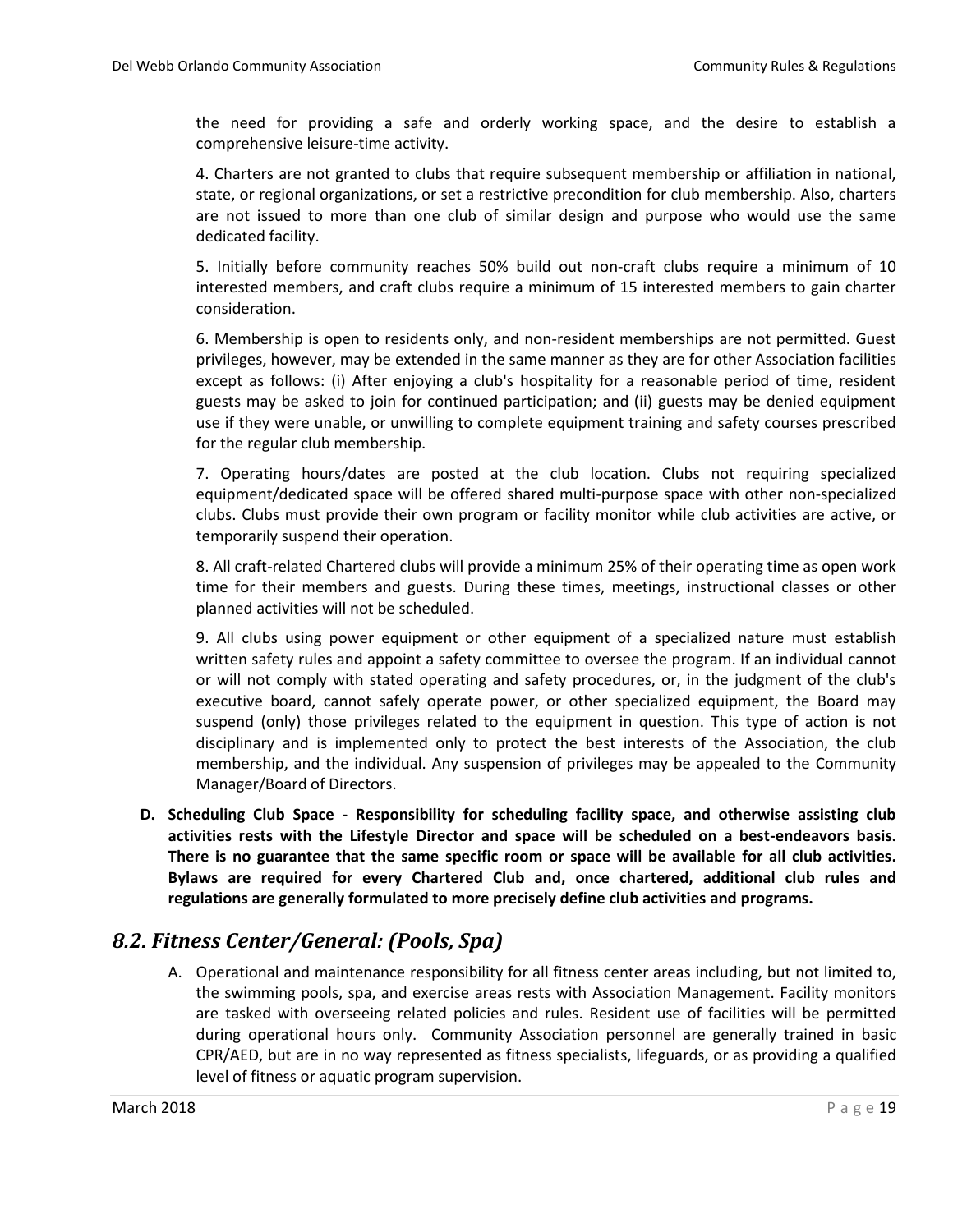B. Locker rooms and showers are provided for use and enjoyment of residents and guests. Lockers are available on a first-come, first-serve basis and Residents are required to provide their own locks if they desire to do so. Locks must be removed daily. Individual lockers are not allocated to individual residents and personal items will not be allowed to be kept inside lockers overnight. Lockers must be cleaned out every night and any items left behind may be disposed of.

Locker and shower facilities are accessible for the physically challenged. Clothing or personal effects should not be left unattended or unsecured in these areas, as safekeeping shall be the responsibility of the user.

- C. In the swimming pools and spa, chemicals are used to ensure a sanitary and safe water environment, and conditions are tested and documented on a regular basis. If unacceptable conditions occur, management reserves the right to close the facility at any time to preserve the health and well-being of members and guests.
- D. In Fitness Center exercise rooms and locker/shower areas, food or beverages are not permitted except for bottled water and fitness drinks in plastic containers. Beverages and snacks may be available for purchase at the Fitness Center and consumed only in designated areas.
- E. Towels are not provided and are the responsibility of the member/guest.
- F. All users are expected to comply with posted rules and verbal instruction from the Association Staff.
- G. For a variety of operational reasons, it is not intended that the Fitness Center be used when the building is not occupied. Opening Hours of the Montecito clubhouse may be adjusted to accommodate seasonal demands as determined by Community Association staff.

### <span id="page-22-0"></span>*8.3. Fitness Center/Exercise Equipment Room*

- A. This facility is intended to promote low to medium range strength, muscle toning and cardiovascular exercise. Due to the nature of this activity, preference is given to individual, self-directed activity and group activity will only be scheduled to educate and train individuals on the proper and safe use of equipment. Individualized programs may also be developed for personal fitness needs through a fitness regime that is developed by the Association's approved fitness instructors. One-on-one instruction with fitness instructors can be scheduled at the reception desk for a fee. Please allow a 24-hour timeframe for instruction to be setup.
- B. Prior to using this facility, members and guests should attend a basic fitness orientation and training program for the proper and safe use of exercise equipment. Orientation can be scheduled through the Lifestyle staff. While individualized programs can be developed for personal fitness needs, program focus is on the safe use of equipment and the fitness needs of the majority. The Lifestyle Director, or Facility Monitor Staff, will not prescribe, or otherwise recommend any program intended to accommodate, or supplement a medical need or medically prescribed rehabilitation program.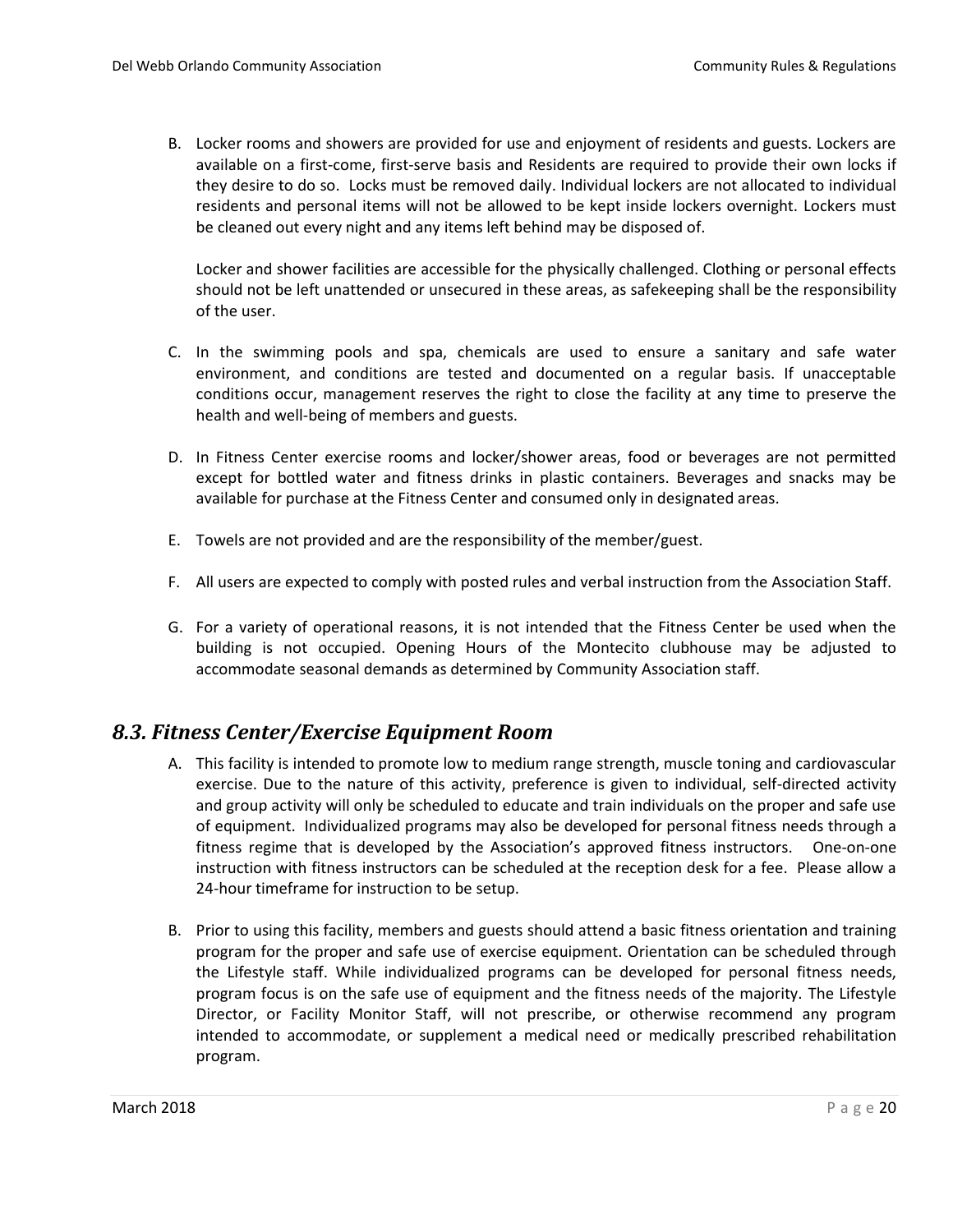#### **C. Residents are strictly prohibited from conducting or providing any fitness instruction to fellow residents.**

- D. Prior to using this facility, or engaging in any form of fitness program, individuals should consult a physician.
- E. The equipment in these areas is designed for strength and cardiovascular training. All users are expected to observe the posted rules concerning proper and safe use. Users are requested to be considerate of other users and limit their use of the machines to 30 minutes or less during busy periods. Due to high resident demand, some equipment may be identified with a time limit for use. If there are no individuals waiting to use one of these items, individuals may continue their workout beyond the established time limit. Staff reserves the right to impose a reservation system on equipment if additional control measures are required.
- F. Children under the age of 16 are restricted from use of this facility.
- G. Appropriate fitness apparel is required, to include upper body garments and proper footwear. Sandals, shower clogs, or other similar items and street shoes are not acceptable fitness footwear.
- H. Following use, equipment should be cleaned with a sanitizing wipe. All portable equipment (dumbbells, beauty bells, exercise mats) should be returned to their proper storage locations.
- I. Food or beverages except for bottled water or fitness drinks in plastic containers are not permitted in the fitness center. Beverages are available for purchase at designated vending machines.
- J. Audio and television systems may be provided for the convenience and enjoyment of members and guests. Programs will be tuned to satisfy the interests of the majority, but the final decision rests with the Lifestyle Director. Portable radios are permitted, but only with earphones.

### <span id="page-23-0"></span>*8.4. Fitness Center/Exercise Studio*

- A. This facility is intended to promote a variety of safe exercise classes. Due to the nature of these programs, preference is given to group lessons and group instructional programs. Individuals may use this facility in a self-directed manner only when group programs are not scheduled.
- B. Prior to using this facility, or engaging in any form of fitness program, individuals should consult a physician.
- C. Children under the age of 16 are restricted from use of this facility.
- D. Appropriate fitness apparel is required, to include upper body garments and proper footwear. Sandals, shower clogs, or other similar items and street shoes are not acceptable fitness footwear.
- E. Food or beverages except for bottled water or fitness drinks in plastic containers are not permitted in the exercise studio. Beverages are available for purchase at designated vending machines.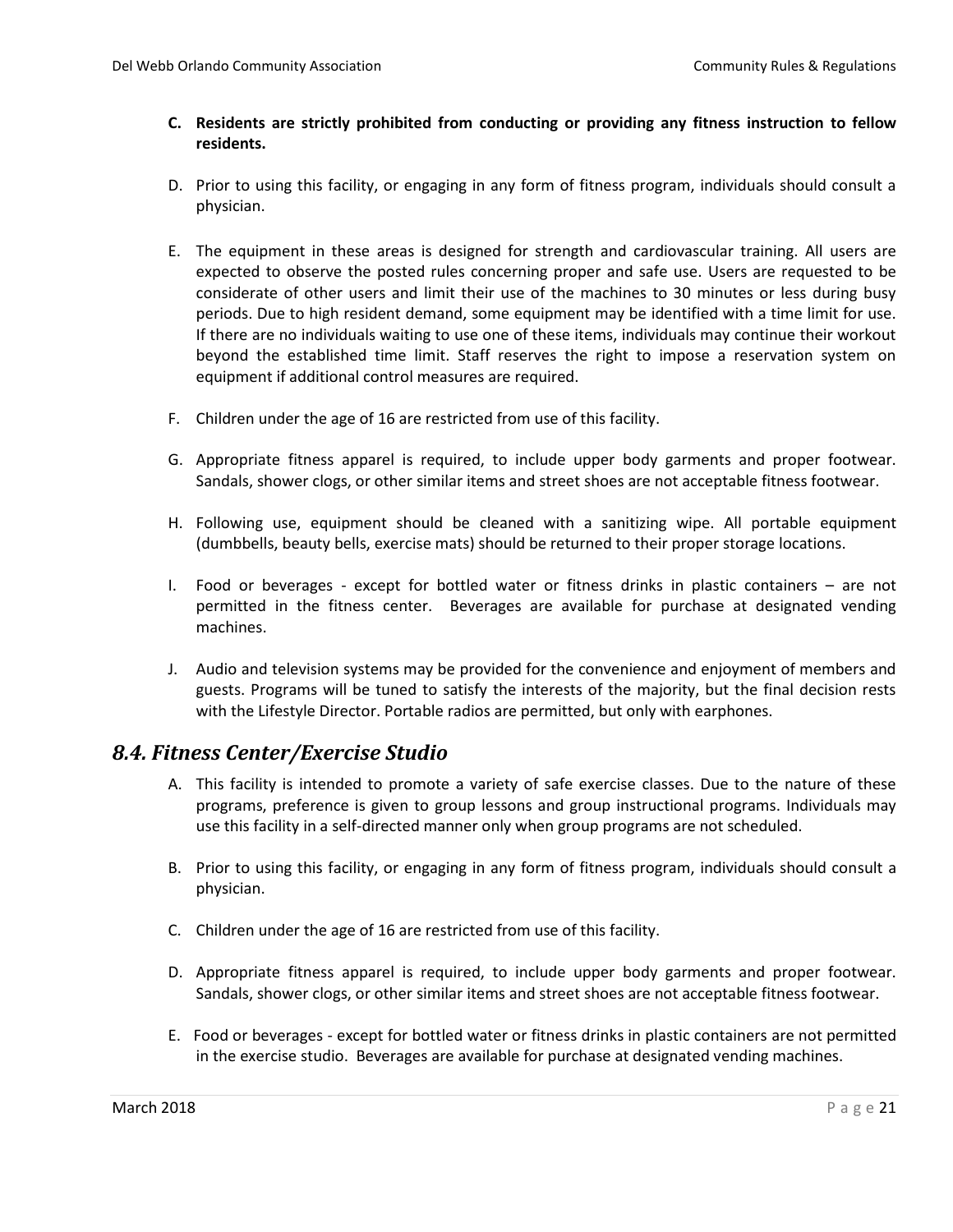### <span id="page-24-0"></span>*8.5. Swimming Pools*

- A. General:
	- 1. Pool hours vary based on seasonal demands, with specific times posted and publicized in The Del Webb Orlando Breeze Newsletter and on DelWebbOrlandoinfo.com. Outdoor pools are not lit for night use and will close at dusk. Member use is restricted to established hours of operation.
	- 2. Anyone in normal (non-swimmer type) diapers are not permitted in any pool at any time. They are, however, permitted in the deck areas of the outdoor recreational pool at least 4' from the pool edge. Children under the age of 4 years and any persons not potty trained or susceptible to unexpected bowel movements or "bathroom accidents" must have a "swimmers diaper" for entry into either pool and within 4' of the pool edge.
	- 3. Children under the age of 16 must be under appropriate strict adult supervision.
	- 4. Swimsuits are required when in the pool for all swimmers regardless of age. Cut-offs or other forms of street clothes are not acceptable for swimming. Cover-ups, wraps, hats, water shoes, etc. are acceptable for protection from the sun or pool surfaces or for modesty purposes. All swimsuits and clothing should be age appropriate and not offensive including improper words, photos, or other markings.
	- 5. Pool & Spa Temperatures. The Spas are designed to operate at a temperature of 104 degrees Fahrenheit. The indoor pool is heated to a range between 78-82 degrees Fahrenheit (per the USA Swimming guidelines) and the ambient temperature of the indoor pool area will be maintained within a range between 78-82 degrees Fahrenheit. Adjustments above these design load temperatures introduce significant operational considerations and cannot be accommodated. Temperatures may fluctuate based upon environmental conditions and load.
	- 6. All tables and chairs are not permitted in any pool or on the surrounding deck apron (within 4' of the pool edge).
	- 7. Portable radios, other music devices, laptop computers, cell phones, or other electronic devices are not allowed in the pools but may be used on the deck and lounge area with earphones.

#### B. Children's Swim:

As previously stated, Del Webb Orlando seeks to be child-friendly while also respecting the rights and needs of its Residents.

1. It is intended that children will be able to use the pools at certain times of the day but that residents should be able to enjoy the pools without children being present at other times. If a class or activity is taking place at either pool, then that pool would be closed to children and nonparticipating guests. If the outdoor pool is closed for a class, then the indoor pool would be available. The monthly social calendar will display the schedule for pool classes.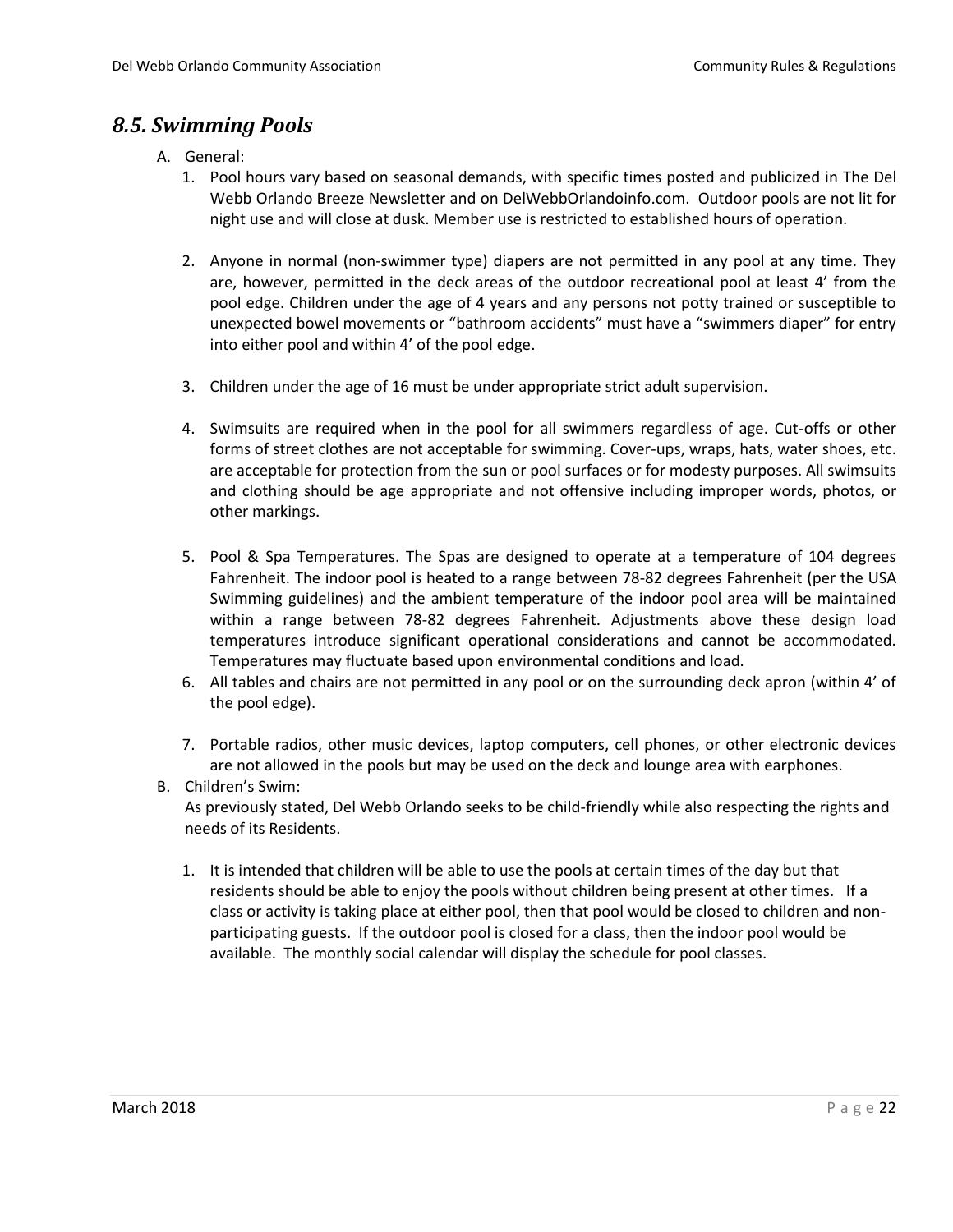2. Children's swimming hours:

| Pool    | Mon      | Tues     | Wed        | Thur       | Fri              | Sat       | Sun              |
|---------|----------|----------|------------|------------|------------------|-----------|------------------|
| Indoor  | 11am-1pm | 11am-1pm | $11am-1dm$ | $11am-1pm$ | $10$ am- $12$ pm | 10am-12pm | $10$ am- $12$ pm |
| Outdoor | 1pm-6pm  | 1pm-6pm  | 1pm-6pm    | 1pm-6pm    | 1pm-4pm          | $1pm-4pm$ | 1pm-4pm          |

3. Any children under 16 must be under appropriate strict adult supervision. Failure to comply with this may result in the member being asked to remove the child.

**4. While we expect children to be reasonably controlled, some discretion will be exercised by staff in determining what is boisterous or otherwise unacceptable behavior. Residents are asked to please be reasonable in this respect when assessing children's behavior and the potential impact on other users.**

#### C. Sanitation:

Chemicals are used to ensure a sanitary and safe water environment, and conditions are tested and documented on a regular basis. If unacceptable conditions occur, management reserves the right to close the facility at any time to preserve the health and well-being of members and guests.

- 1. Showers must be taken before entering the pool. If using sun oils or lotions, showers must be taken prior to each entry into the pool.
- **2. No glass containers of any kind are permitted. Food or beverages are prohibited in the pool. Food, beverages in non-glass containers, and a small, personal cooler may be used only in areas that are at least 4' from pool edge and not in the pool. All food and beverages are required to be disposed of properly via trash receptacles.**
- 3. Any person that is ill or has been recently ill with diarrhea, stomachaches, and pains, or vomiting is restricted from any Fitness Center area spa, pool, pool deck, etc. areas to minimize spread of illness.
- 4. All "bathroom accidents" in the pool or on the pool deck apron must be immediately reported to Association Staff.
- D. Safety:
	- 1. Lifeguards are not provided, and facilities are designated as "Swim At Your Own Risk". Life buoys and "shepherd's hooks" are available at poolside for emergency use only.
	- 2. The depth of the pools varies between Zero-entry to 6' and **diving is not permitted at any time**.
	- 3. Special devices for the physically challenged, such as the entry ramps and handicap chair lifts, are self-serve and may be used at the member/guest discretion. Any member requiring specialized assistance should contact the Lifestyle Director or alternate staff member for instructions.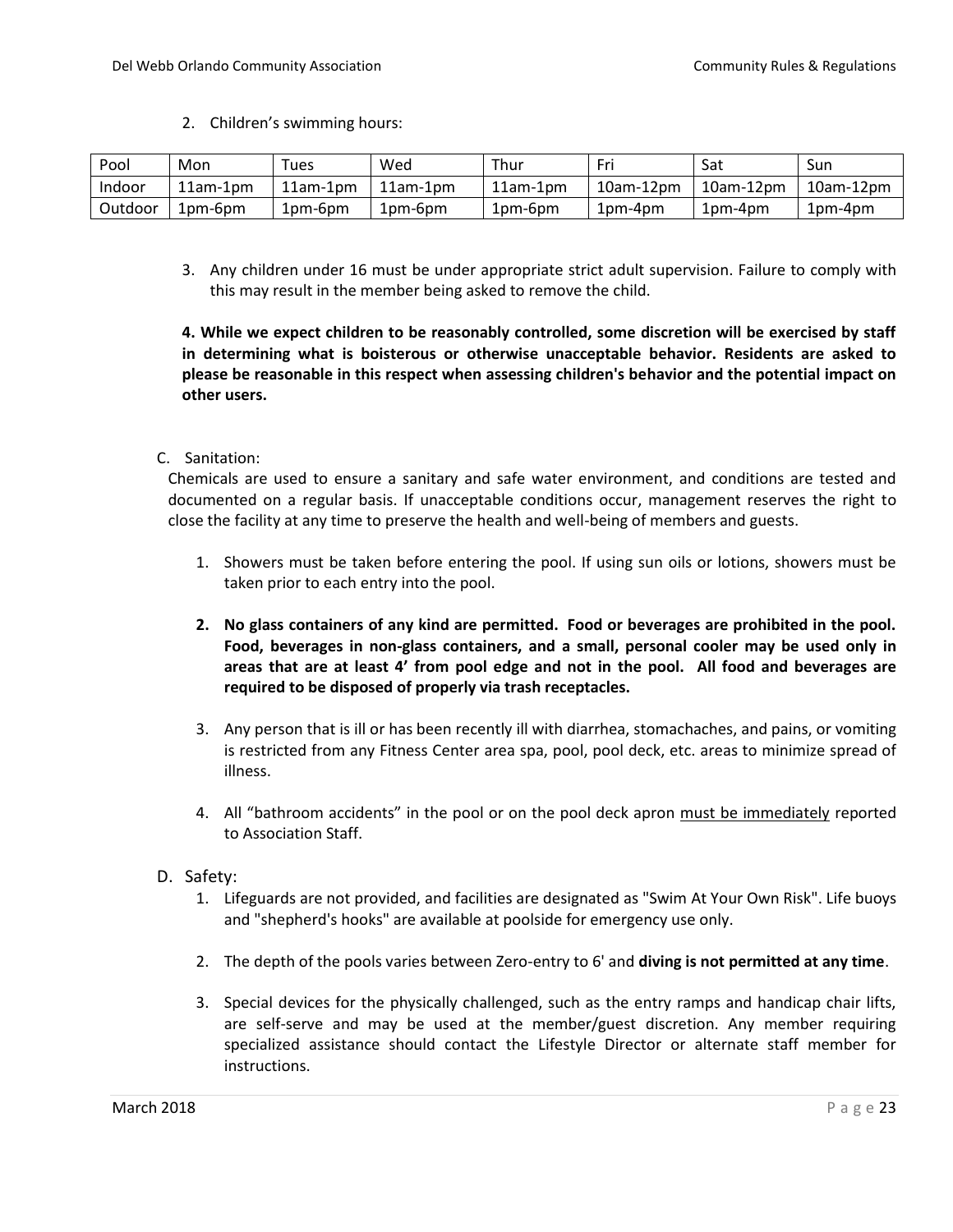- 4. Due to the heavy patron traffic expected, as well as the decorum desired for this facility, swim fins, facemasks, rafts or toys/games of any nature are not permitted. Inner tubes, floats, or other inflatable or buoyant devices (excluding noodles) are not permitted. Specific exemptions may be granted for participants of water aerobics programs and workout swimmers (including noodles, water weights, etc.). If medical conditions warrant, exemptions may also be granted when the need is certified in writing by medical authority, approved by the Fitness Director and filed with the facility monitor.
- 5. Children and adults may wear inflatable arm devices, National Life Guard approved life vests, or other approved safety devices as a precautionary safety measure.
- 6. Running, pushing, jumping from the pool side, excessive splashing, or other rowdy or boisterous behavior is not permitted.
- 7. If lightning is observed in the local area, residents and guests must vacate the pool and adjacent deck areas until a safe environment is restored. The Management team members may close the pool and adjacent deck areas at any time due to pending weather condition alerts.
- 8. Lane dividers are used as a safety measure to separate lap swimmers from other pool users, properly guide the lap swimmer, and preclude injury from interference outside the lanes. Disturbing or hanging on the lane markers in any way is not permitted.
- E. Special Events and Activities:
	- 1. The Community Manager or Lifestyle Director is responsible for approving requests for special events. Once approved, the dates and times of special events will be publicized well in advance.
	- 2. The Lifestyle Director may authorize special group times for physically challenged groups or those desiring instructed aquatic exercise. In all cases, these times will be posted.
	- 3. Special devices for the physically challenged, such as the entry ramps and handicap chair lifts, are self-serve and may be used at the member/guest discretion. Any member requiring specialized assistance should contact the Lifestyle Director or alternate staff member for instructions.
	- 4. Unless a group activity has been authorized, a minimum of two lanes will be separated by floating dividers and used for lap swimming. Lap lanes are not to be used for walking, or other non-swim activity. When both lanes are occupied, lanes will be shared, and individuals will swim to the right. If lanes are fully occupied, and individuals are waiting to swim, time of use will be limited to 45 minutes.

### <span id="page-26-0"></span>*8.6. Spas*

A. Swimsuits are required. Cut-offs or other forms of street clothes are not acceptable. Cover-ups, wraps, hats, water shoes, etc. are acceptable for protection from the sun for outside spa or spa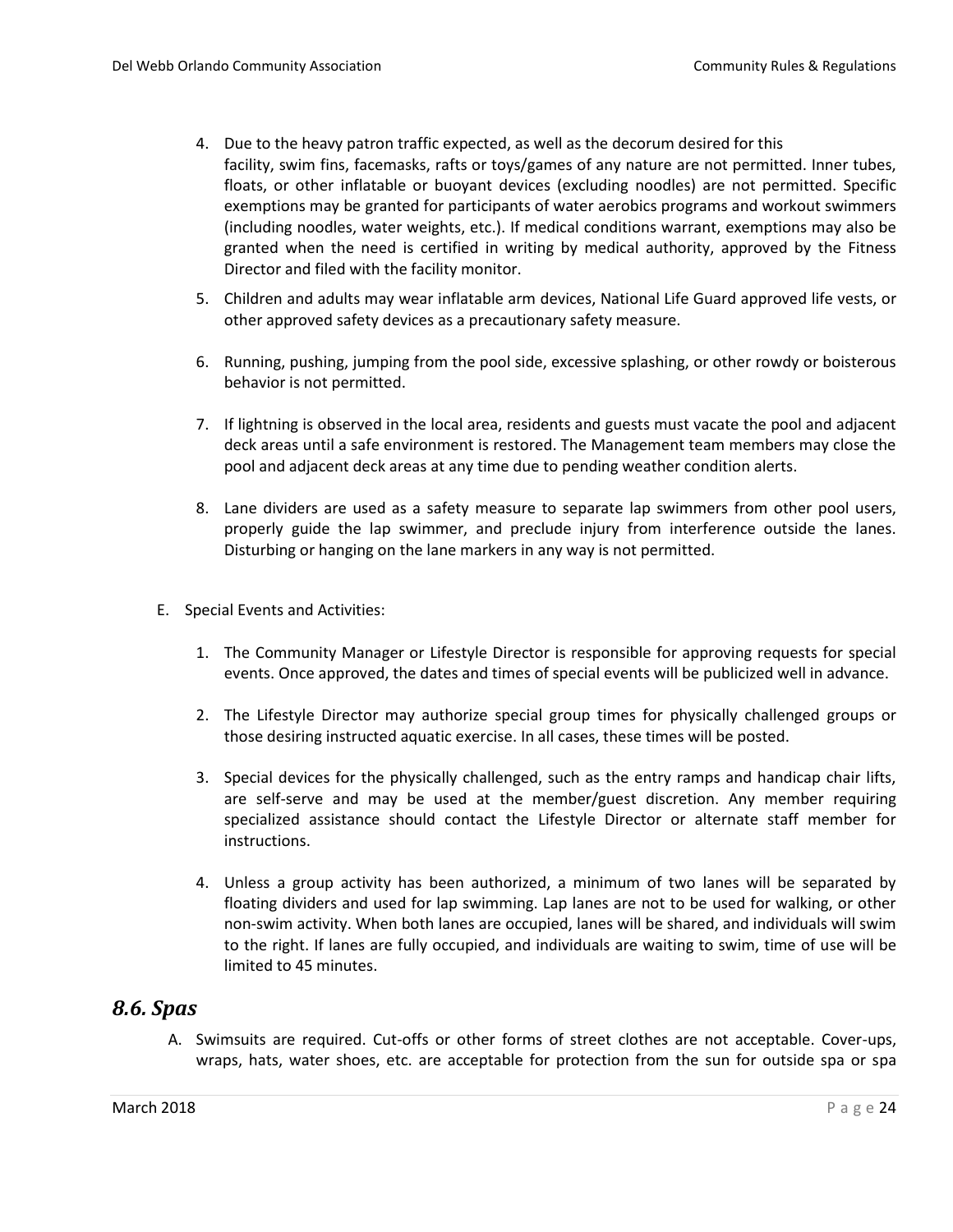surfaces or for modesty purposes. All swimsuits and clothing should be age appropriate and not offensive including improper words, photos, or other markings.

- B. Showers must be taken before entering the spas.
- C. Please review Section: 8.5 Swimming Pool for rules concerning children usage of swimming pools/spas. A responsible adult must accompany guests under the age of 19 in the outdoor spa.
- D. Swimming in the spa is not permitted, and vigorous exercise should be avoided. Spa water is maintained at approximate temperatures of 102-104 degrees Fahrenheit and is intended to relax muscles. In this environment, exercise has a tendency to aggravate an ailment rather than improve it.
- E. While the time limit for use of the spa may vary from one member to another, 15 minutes is generally considered to be sufficient for muscle relaxation and general enjoyment. When exiting the spa, do so very slowly, using the steps and handrails.
- F. Individuals at risk with conditions such as hypertension, heart conditions, or those on medication for any reason should not use the spa without first consulting with a physician. Individuals who have recently consumed alcoholic beverages should avoid using the spa altogether.
- G. Food and beverages are not permitted in the spa. Food, beverages in non-glass containers, and a small personal cooler may be used only in areas that are at least 4' from spa edge and not in or around spa areas. All food and beverages are required to be disposed of properly via trash receptacles. If food and beverages are not disposed of properly, members may be subject to disciplinary actions under the Alcohol Beverage Consumption and Distribution Policy.

### <span id="page-27-0"></span>*8.7. Multi Purpose/Ballrooms*

- A. General:
	- 1. Operational and maintenance responsibility for the Multi-purpose Rooms and Ballrooms rests with Association Management.
	- 2. Operating hours for all activities coincide with those of the Montecito Clubhouse.
	- 3. All set-ups, takedown and moving of tables and chairs will generally be accomplished by the Maintenance Department or volunteers of the club committees.

#### B. Ballrooms:

1. Activity meeting rooms and Ballroom facilities may be reserved through the Lifestyle Director. Rooms will generally be provided at no fee to Association Chartered Clubs, for Neighborhood meetings and for resident activities sponsored through the Association. As the population evolves, the Board can be expected to set reasonable limits on the number of times facilities may be booked on a complimentary basis. Fees are charged for all reservations made for non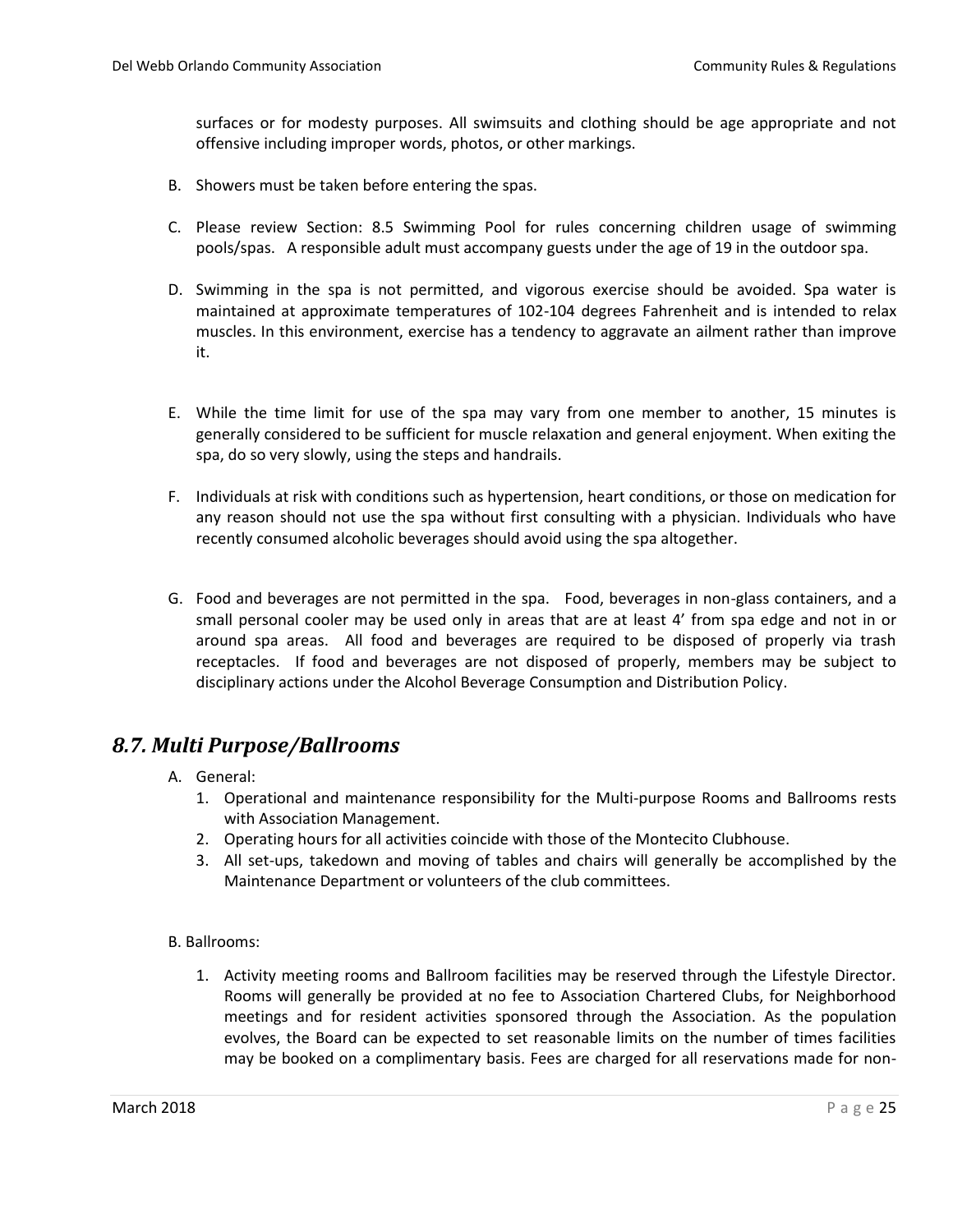Association events, non-chartered clubs, or special events not under the sponsorship of the Association. The Board establishes fees for reserved use of facilities.

- 2. Operable walls provide added flexibility to configure rooms for small and large functions. Room capacities and various set-up arrangements can be obtained from management. Audio-visual equipment and individual room sound controls are also available.
- 3. Rooms may be decorated in good taste, but only with the advance approval of the Lifestyle Director/Community Manager. Under no circumstances will decorations be allowed that mar or otherwise alter the interior decor of the facility. A security deposit will be charged for events and will be returned in full after inspection of the space after the event.
- 4. Catering services require advance approval from the Lifestyle Director/Community Manager. A copy of caterer's license, insurance, and worker's compensation is required prior to event date.
- 5. Entertainment groups may be contracted by the Association, or by a sponsoring group. Due to sound system and electrical requirements, close coordination is required with the Maintenance Director. If professional film, script, production, or sound-type entertainment is provided, close coordination is required with Management and/or Board to ensure that proper licensing and/or royalty fees have been accommodated or waived.
- 6. Alcoholic beverages may not be brought into this facility without the advance approval of the Executive Director/Community Manager or Board. The sale of alcoholic beverages and intoxication is strictly prohibited. Members are responsible for the actions of their guests. Persons deemed to be intoxicated would be required to leave the facility. Alcohol may be served only to persons twenty-one (21) years of age or older. All food and beverages are required to be disposed of properly via trash receptacles. If food and beverages are not disposed of properly, members may be subject to disciplinary actions under the Alcohol Beverage Consumption and Distribution Policy.

#### C. BALLROOM RENTAL RULES & REGULATIONS

- 1. **Rooms are rented only to Del Webb Orlando residents.** The Clubhouse Ballrooms may only be rented for private events such as weddings, birthday parties, anniversary parties, showers, family reunions, etc. Rentals by friends or other non-resident family members is not permitted.
- 2. The Resident who rents the facility must be present for the entire event and is responsible for assuring the safety of all guests. Failure to provide control/ safety provisions will result in forfeiture of the security deposit.
- 3. A facility monitor is required if alcohol is to be served and/or if more than one hundred (100) people will be in attendance (excludes meetings). A monitor costs \$35/hr. with a 4hr minimum and will be provided by the HOA.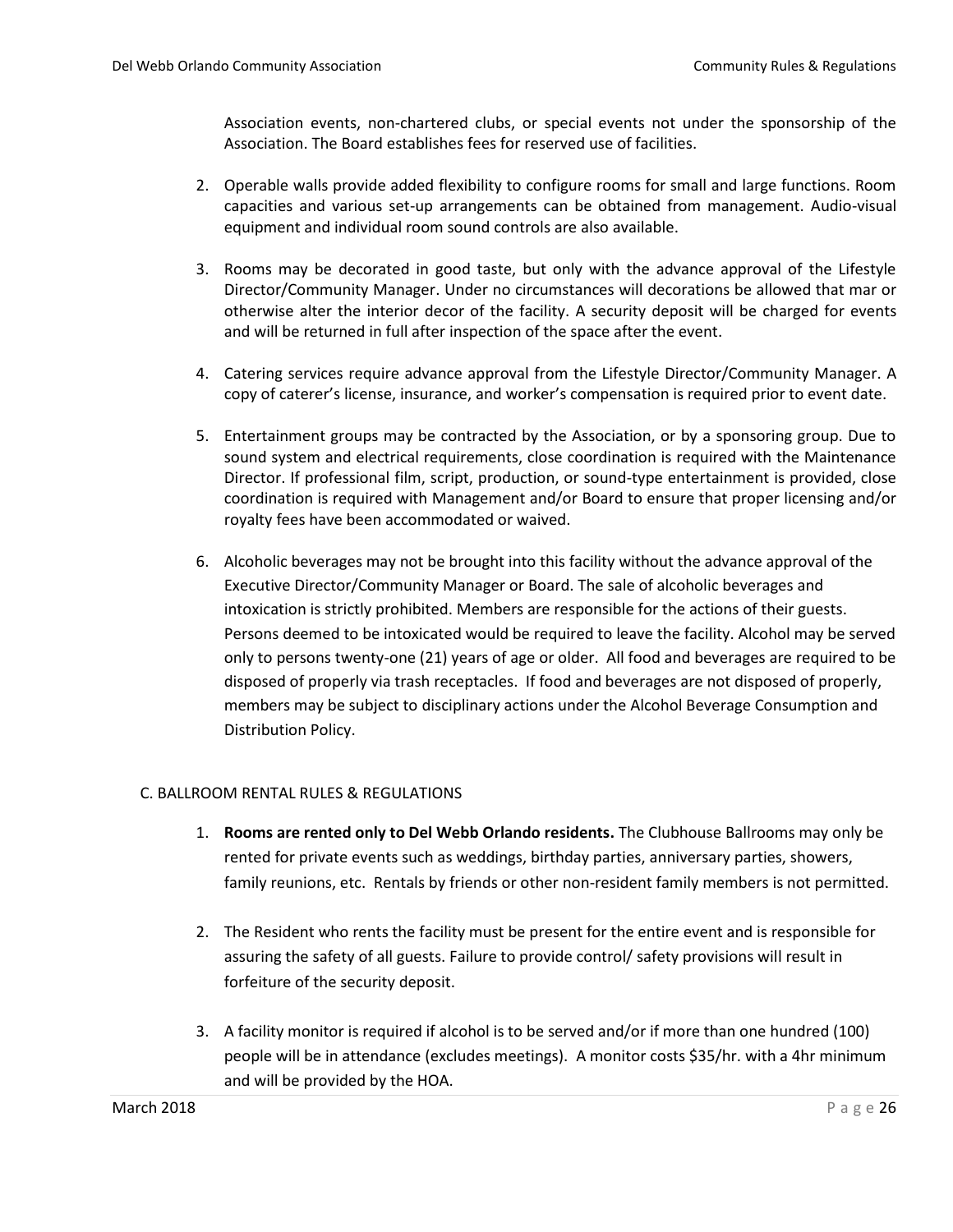- 4. No aircraft or boats of any kind are permitted on Del Webb Orlando property. This includes, airplanes, helicopters, hot air balloons, and boats of any kind. Skydiving and parasailing are also prohibited.
- 5. Due to fire code restrictions, the kitchen is a demonstration and warming kitchen only. There is to be no cooking except for stenos and warming trays.
- 6. No wall decorations are allowed. ONLY table decorations are permitted.
- 7. SMOKING IS ONLY PERMITTED IN DESIGNATED AREAS SERVICING THE MULTI-PURPOSE ROOMS/BALLROOM:
	- 1. Eastside of the Montecito Clubhouse next to event lawn
	- 2. Immediately outside Ballroom
- 8. No animals of any kind are permitted in the clubhouse and surrounding pool decks except service animals.
- 9. Exterior doors must be kept closed at all times. Exception: The gazebo may be used for marriage ceremonies. Furniture, if needed, must be rented and supervised by the Resident.
- 10. The ballroom and catering kitchen must be fully cleaned, and all rental items or personal property brought to the event must be removed immediately upon conclusion of the event. This includes trash, which must be placed in dumpster. The room will be inspected. Failure to comply will result in forfeiture of deposit.
- 11. All activities must be contained within rental room.
- 12. The HOA is not responsible for any personal or rental items left after the closing of your event.
- 13. The resident renting the ballroom for any event shall be responsible for any damage to both the interior and exterior of the ballroom.
- 14. No reservation will be considered valid without a duly executed reservation form and receipt of the required rental fees.
- 15. The room may not be rented for commercial use to conduct private business training sessions or sales meetings for private companies; nor for running businesses. Any seminar must go through the Lifestyle Director for approval.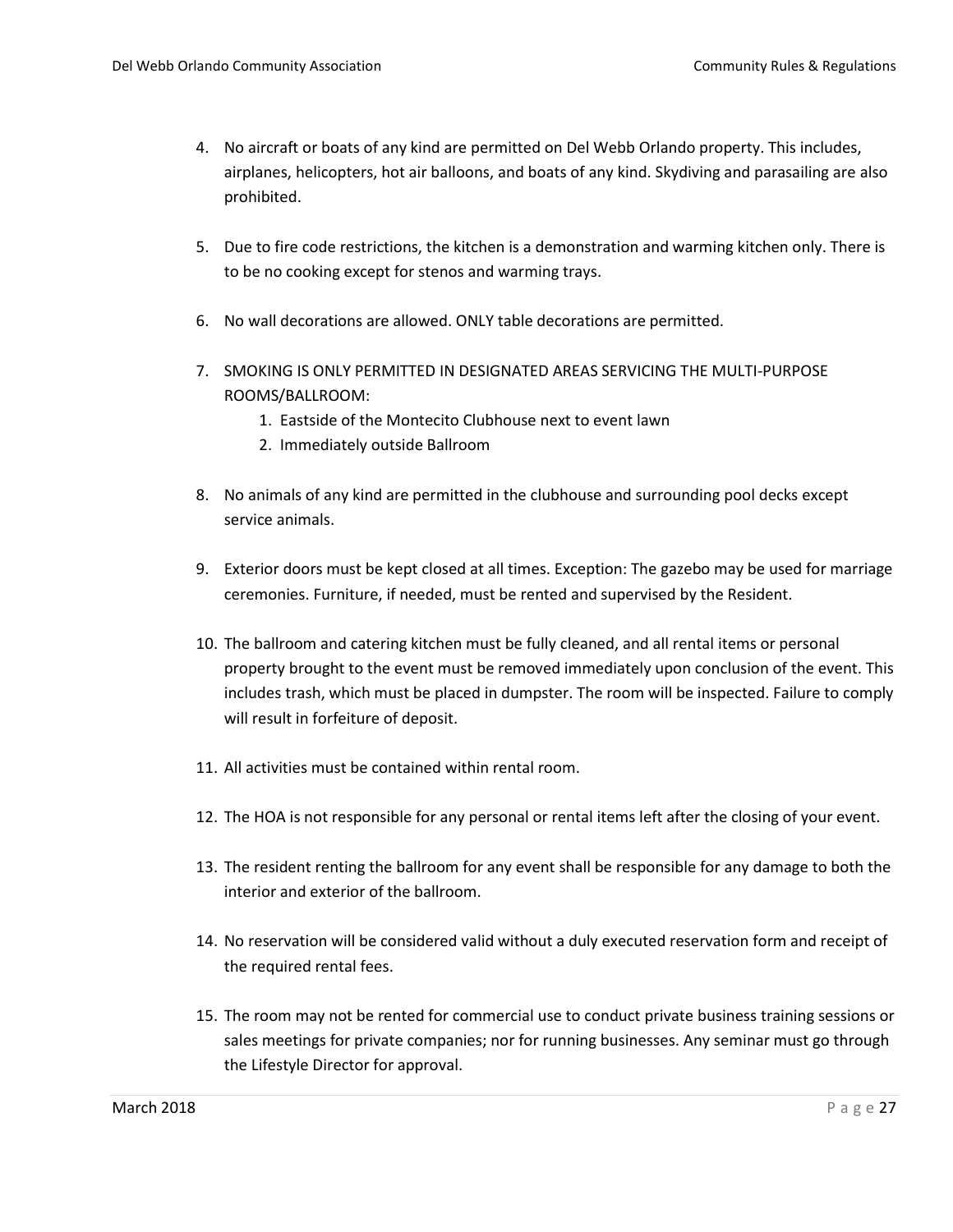- 16. No Montecito Clubhouse property, furniture, or common equipment of any kind shall be removed from the premises.
- 17. Guests under nineteen (19) years of age must be accompanied by an adult while on the Montecito Clubhouse premises.
- 18. Upon approval of application, only the ballrooms are to be used by guests of the event. The gathering hall, fitness center, wall street room, coffee lounge, billiards room, arts & crafts room, locker rooms, indoor pool, outdoor pool, sunset pavilion,  $2<sup>nd</sup>$  floor jogging track, aerobics room, and outdoor sports courts are common areas for residents to use simultaneously as events occur. It is suggested the guests remain in the ballroom and do not bring food or drinks into any of the common areas.
- D. SET-UP & DECORATIONS:
- 1. Members are responsible for their own set-up and decorations.
- 2. No Glitter, Silly String, Confetti, Candles, or Oil Lamps may be used.
- 3. No decorations are to be taped or nailed to the wall. Use of any material(s) that would damage Montecito Clubhouse property will result in a forfeiture of your deposit. If you are in doubt about any part of your set-up and/or decorations, please ask the Lifestyle Director.
- E. ALCOHOL POLICY:

Alcoholic beverages may not be brought into this facility without the advance approval of the Executive Director/Community Manager or Board. The sale of alcoholic beverages and intoxication is strictly prohibited. Members are responsible for the actions of their guests. Persons deemed to be intoxicated would be required to leave the facility. Alcohol may be served only to persons twenty-one (21) years of age or older. All food and beverages are required to be disposed of properly via trash receptacles. If food and beverages are not disposed of properly, members may be subject to disciplinary actions under the Alcohol Beverage Consumption and Distribution Policy.

*\*\* All functions with alcohol must be pre-approved by the Association or the Association Management Company, and the alcohol policy/permit must be signed at the time of room reservation.*

Alcohol may only be served in the Ballroom by a Caterer who meets the following requirements. The Caterer must hold a valid Florida Liquor License, as well as any required local license, and provide Association staff with proof of licensing. A certificate of insurance endorsing the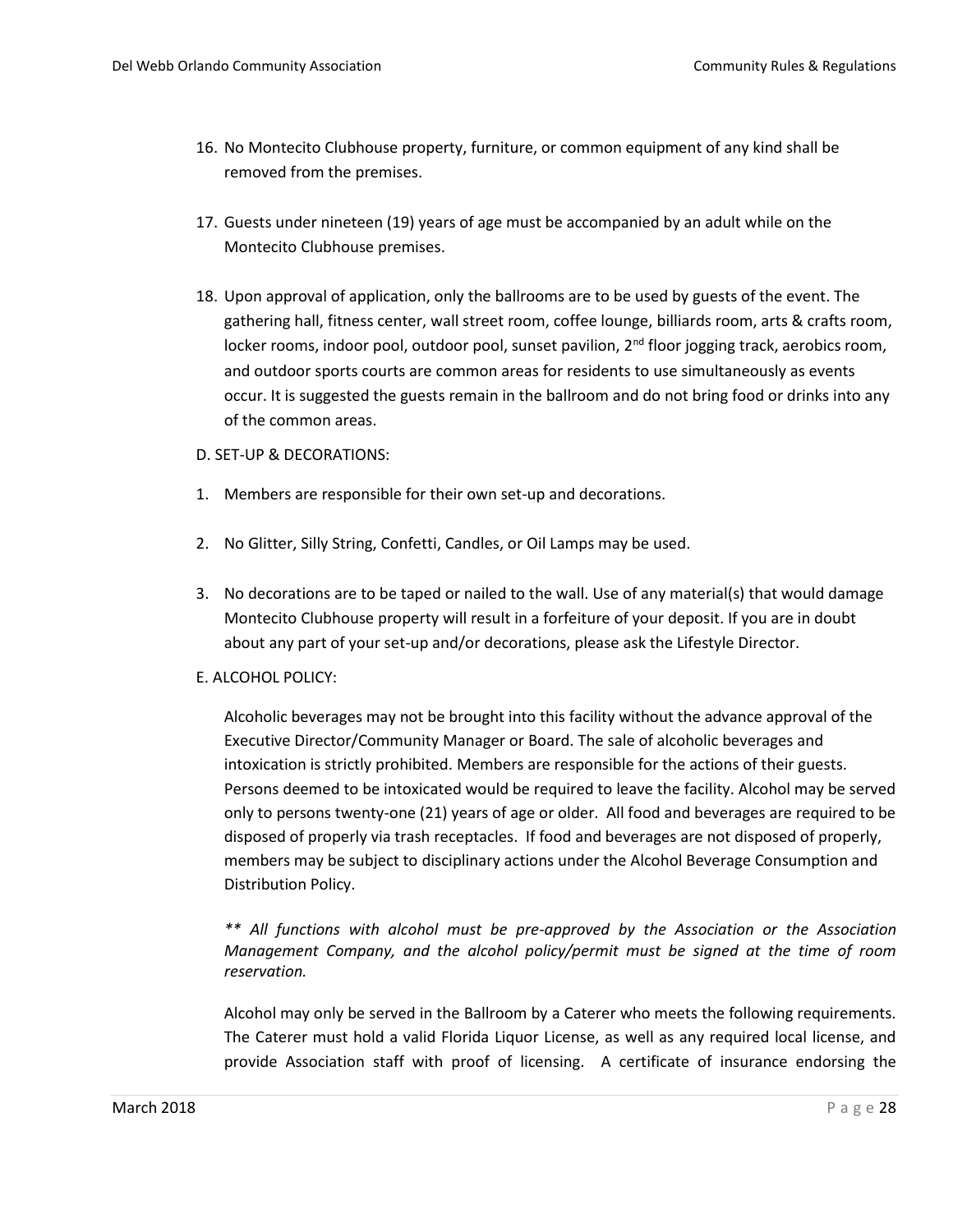Association, Del Webb / Pulte and their respective directors, officers, partners, members, managers, employees, volunteers and agents as additional insured must be provided from the Caterer's insurance provider at the time the room reservation is made. A minimum of one (1) million dollars in general liability and liquor liability coverage is required. A caterer may not pay a club a cut of the alcohol sales, nor may alcohol be given or raffled as a door prize.

- 1. No alcohol may be served or consumed at any time during the event in all other common areas owned by the Association including, but not limited to, Bocce Courts, Tennis Courts, Indoor Swimming Pool, Outdoor Swimming Pool, Pool-side Patio(s), Spa / Jacuzzi, Locker Rooms and the Fitness Center. Alcohol will be restricted to the room that is being rented only.
- 2. Del Webb Orlando Community Association reserves the right to revoke individual privileges in the event consumption is perceived to cause a threat or nuisance to a resident, staff member, or guest.
- 3. Florida law specifically prohibits the service of any alcohol beverages to any individual under the age of twenty-one (21) years. Florida law also prohibits the service of any alcohol beverage to any individual who appears to be in a state of intoxication.
- 4. Any alcohol that is sold or dispensed on Association property, whether in a public or private party setting, must be sold or dispensed by a licensed person. The undersigned understands and acknowledges that he or she remains responsible for his or her own actions, the actions of the member's guests and the propriety of the activity regardless of who serves alcohol on Association property.
- 5. Any open alcohol containers must be disposed of by licensed person at the conclusion of the event. All unopened alcohol must be removed from the facility at the conclusion of the event. No alcohol can be stored in any portion of Association property.
- 6. If you have not indicated on the first page of the rental contract that alcohol will be served, and alcohol is found to be present anywhere on the premises (including in cars), your entire party will be required to leave immediately, and your security deposit will NOT BE REFUNDED.
- 7. No alcoholic beverages are allowed in the hallways or anywhere else outside the rented room.
- 8. No alcoholic beverages are to be served during the last thirty (30) minutes of the event.
- F. RESIDENT ACCESS, INVITATIONS, GUEST LIST:
	- 1. The Lifestyle Director must have telephone access to the resident for event-day coordination. The attendant at the front gate must also have the telephone access to the resident to insure good will, safety, and traffic flow.
	- 2. An invitation must be given to the HOA for event awareness within one week of the scheduled event. A copy of the complete guest list (including vendors) must be provided at least 72 hours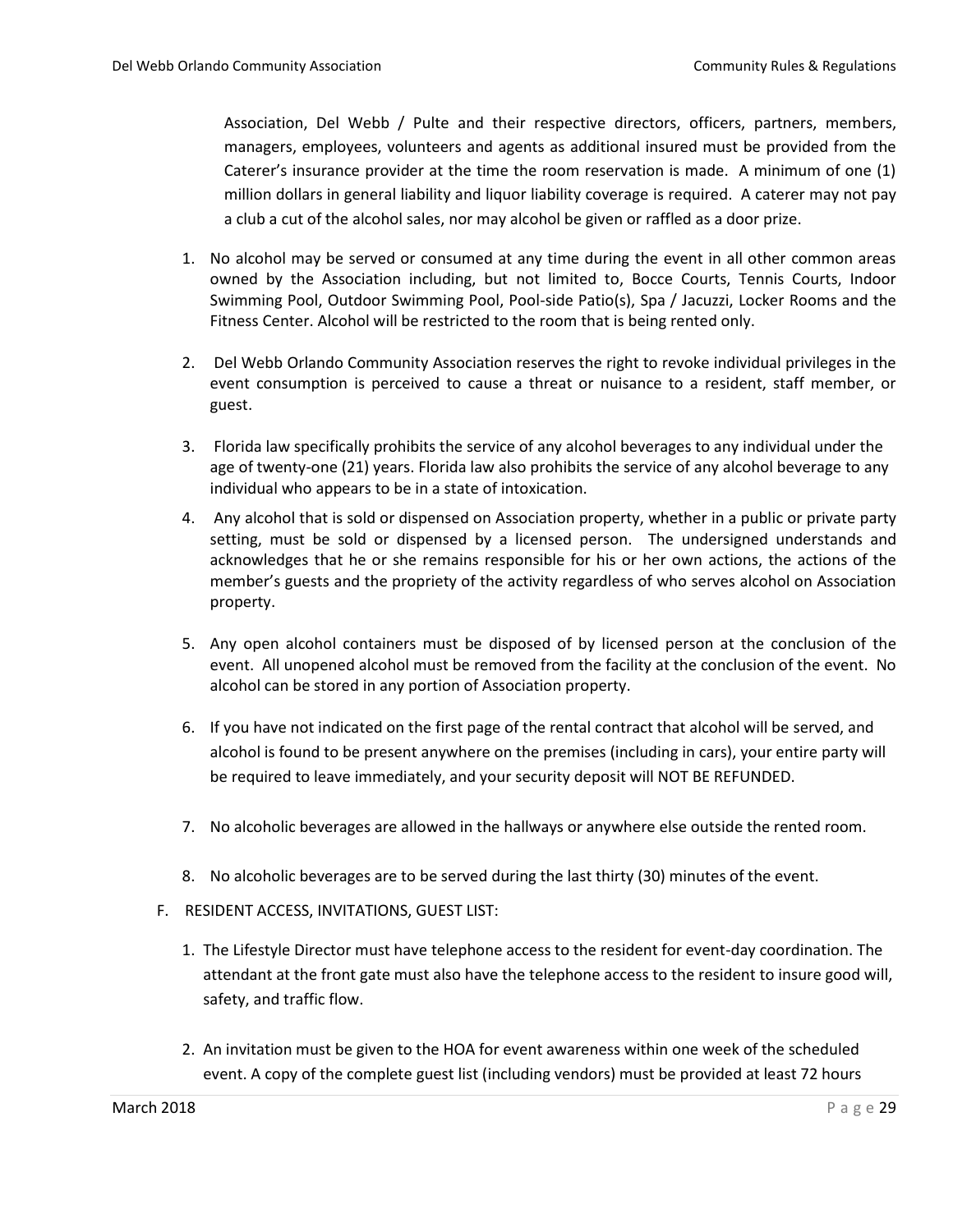prior to the event date. A copy of the list will be provided to the front gatehouse security and guests who are not listed on the guest list will be denied entry.

3. The room will only be reserved for the private rentals with a signed contract accompanied by the total rental fees, which includes the security deposit. All monies will be deposited within 48 hours. We DO NOT hold checks. Security deposit will be refunded in whole or in part within the two weeks after your function at the discretion of the management following cleaning, inspection, and determination that the rental did not result in damage**.**

### <span id="page-32-0"></span>*8.8. Wall Street Room/Computer Area*

- 1. Operational responsibility for this facility rests with the Community Association Management. This area is operated on a self-serve, honor basis for residents only. Individuals requiring assistance on the use of the computers, or other equipment should inquire at the reception desk. Inappropriate use of the computer equipment is considered unacceptable and will not be allowed. The Association has taken reasonable steps to prevent infection from Computer Viruses but makes no warranty that the computers are virus free. Users use these computers at their own risk.
- 2. No glass containers of any kind are permitted. All food and beverages are required to be disposed of properly via trash receptacles. If food and beverages are not disposed of properly, members may be subject to disciplinary actions under the Alcohol Beverage Consumption and Distribution Policy.

### <span id="page-32-1"></span>*8.9. Billiards Room*

- 1. Guests under the age of 16 are not permitted to use billiards tables.
- 2. An adult must accompany children at all times in the Billiards room.
- 3. Billiard Tables are available for open play during clubhouse opening hours. Residents are requested to be considerate of other residents and to limit their time on the tables to 1 hour during busy periods. In the event that a Billiards Chartered Club is formed, the club will be given priority access to the tables at certain times.
- 4. The Billiards Room is equipped with an audio system that allows users to switch channels and adjust volume of music sources. Users are requested to be considerate of other residents when adjusting the audio system.
- 5. No glass containers of any kind are permitted. Food or beverages are prohibited on billiards tables. All food and beverages are required to be disposed of properly via trash receptacles. If food and beverages are not disposed of properly, members may be subject to disciplinary actions under the Alcohol Beverage Consumption and Distribution Policy.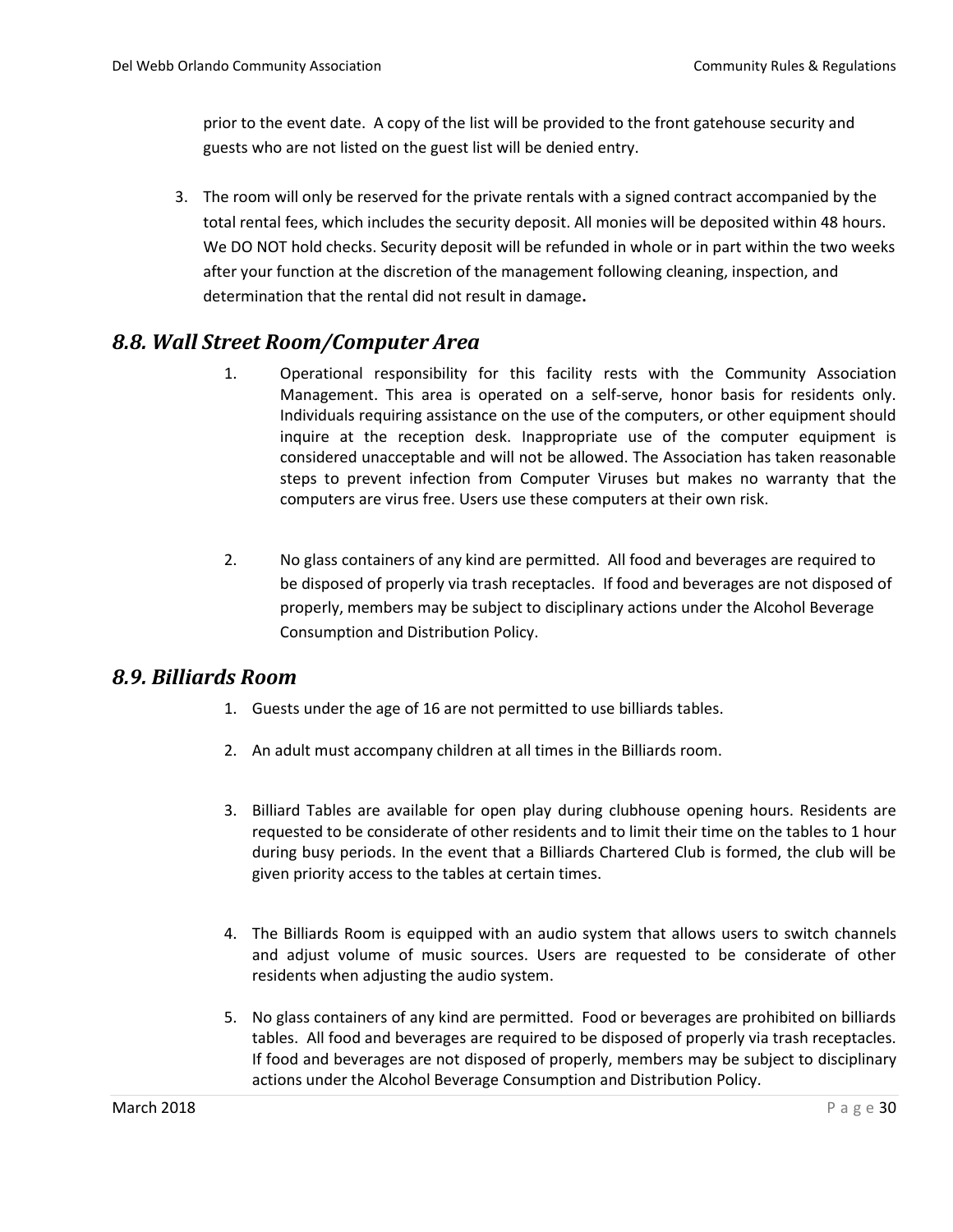### <span id="page-33-0"></span>*8.10. Coffee Lounge*

#### A. General:

- 1. Operational responsibility for this facility rests with Community Association Management. This area is operated on a self-serve, honor basis for residents only. Individuals requiring assistance on the use of coffee machines or other equipment should inquire at the reception desk. Residents are asked to be considerate of fellow residents when switching channels or adjusting the volume of the TVs in this area.
- 2. A basic set of books and reading materials is provided by the Association. At the discretion of the Board, the initial stock of reading materials may eventually be supported by material donations from residents.
- 3. Reference books, magazines, and newspapers must remain in the facility, and cannot be checked out, unless otherwise approved by management or Board.
- 4. Guests under the age of 19 years of age at all times must be accompanied by an adult.
- 5. No glass containers of any kind are permitted. All food and beverages are required to be disposed of properly via trash receptacles. If food and beverages are not disposed of properly, members may be subject to disciplinary actions under the Alcohol Beverage Consumption and Distribution Policy.

### <span id="page-33-1"></span>*8.11. Gathering Hall/Library*

A. General:

- 1. Operational responsibility for this facility rests with Community Association Management. This area is operated on a self-serve, honor basis for residents only. Individuals requiring assistance on the use of coffee machines or other equipment should inquire at the reception desk.
- 2. DVD's, and Blu-Ray discs that have been donated by fellow residents may be checked out at the reception desk. Residents can return checked out items at the reception desk. Please do not place items back on shelves.
- 3. Books that have been donated by fellow residents may be checked out by signing the notebook provided. Returned items should be placed in the return basket.
- 4. Guests under the age of 19 years of age must accompanied by an adult when checking out any material.
- 5. No glass containers of any kind are permitted. All food and beverages are required to be disposed of properly via trash receptacles. If food and beverages are not disposed of properly, members may be subject to disciplinary actions under the Alcohol Beverage Consumption and Distribution Policy.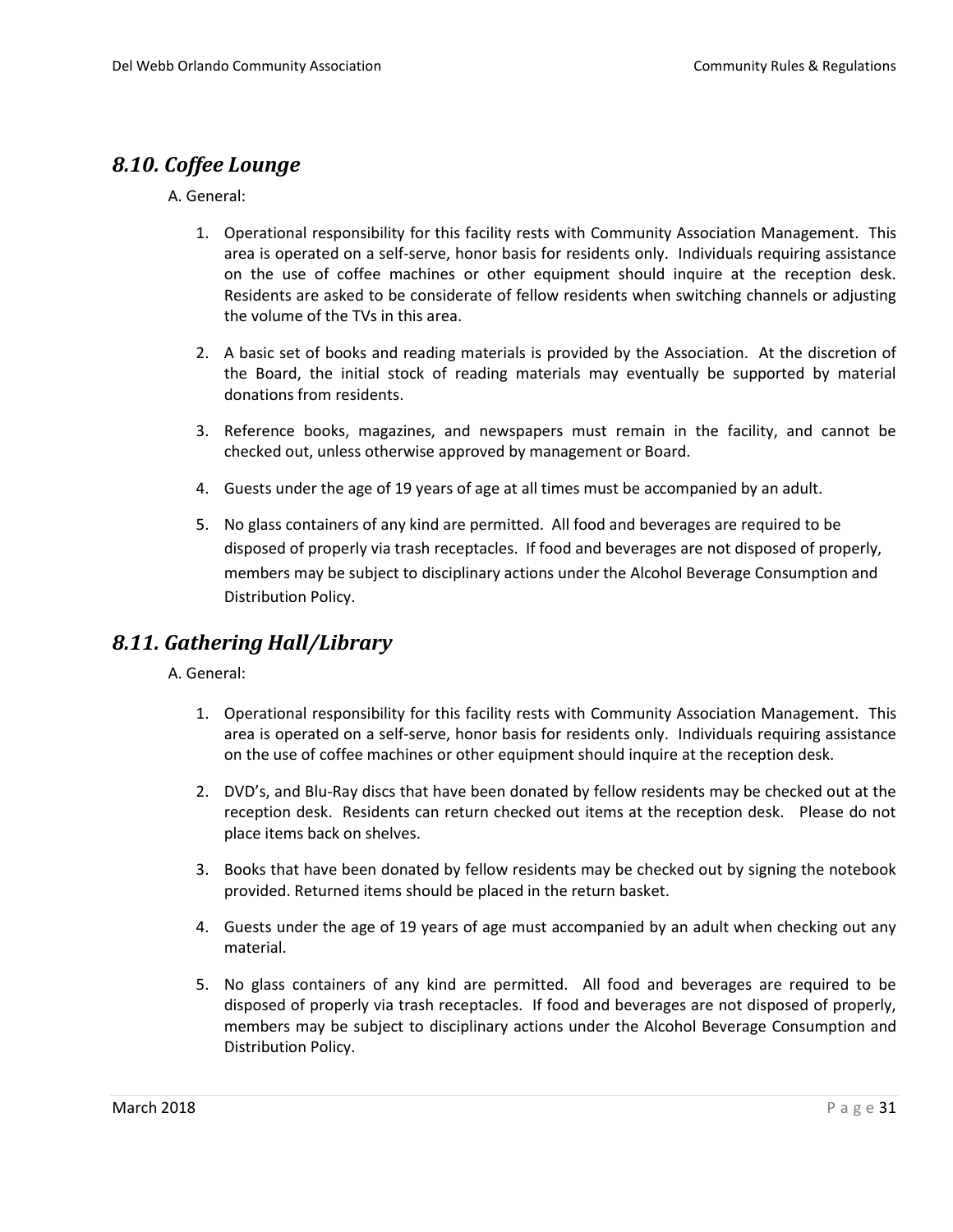### <span id="page-34-0"></span>*8.12. Demonstration/Catering Kitchen*

A. General:

- 1. Operational responsibility for the Demonstration/Catering Kitchen rest with Community Association Management Maintenance of the Demonstration/Catering Kitchen rests with the Association Maintenance Supervisor. Operating hours for all activities coincide with those of the Montecito Clubhouse.
- 2. Any and all use of kitchen equipment must be first approved by the Lifestyle Director/Community Manager.
- 3. Any storage of food or beverage must be first approved by the Lifestyle Director/Community Manager. Any items left over at closing will be discarded.
- 4. Residents are prohibited from the operational use of butane burners. In some unique cases approval might be granted by the Lifestyle Director/Community Manager.
- 5. Clubs or groups may utilize basic kitchen equipment for snack food and beverages during their meeting, however are prohibited to store any food or beverages overnight.
- 6. Cooking and baking glass containers are permitted.
- 7. Any and all alcoholic beverages are prohibited from being stored inside the kitchen without permission from management.

### <span id="page-34-1"></span>*8.13. Arts & Crafts Room*

A. General:

- 1. Operational and maintenance responsibility for the Arts & Crafts Room rest with Community Association Management. Operating hours for all activities coincide with those of the Montecito Clubhouse.
- 2. All setup, take-down and moving of tables and chairs will generally be accomplished by the Maintenance Department or volunteers of charter clubs.
- B. Arts & Crafts Rooms:
	- 1. Arts & Crafts Rooms may be reserved through the Lifestyle Director. Rooms will generally be provided at no fee to Association Chartered Clubs, for Neighborhood meetings and for resident activities sponsored through the Association. Fees are charged for all reservations made for non-Association affairs, non-chartered clubs, or special events not under the sponsorship of the Association. Fees for reserved use of facilities are established by the Board.
	- 2. Operable walls provide added flexibility to configure rooms for small and large functions. Room capacities and various set-up arrangements can be obtained from management.
	- 3. Any and all use of Arts & Crafts equipment must be first approved by the Lifestyle Director.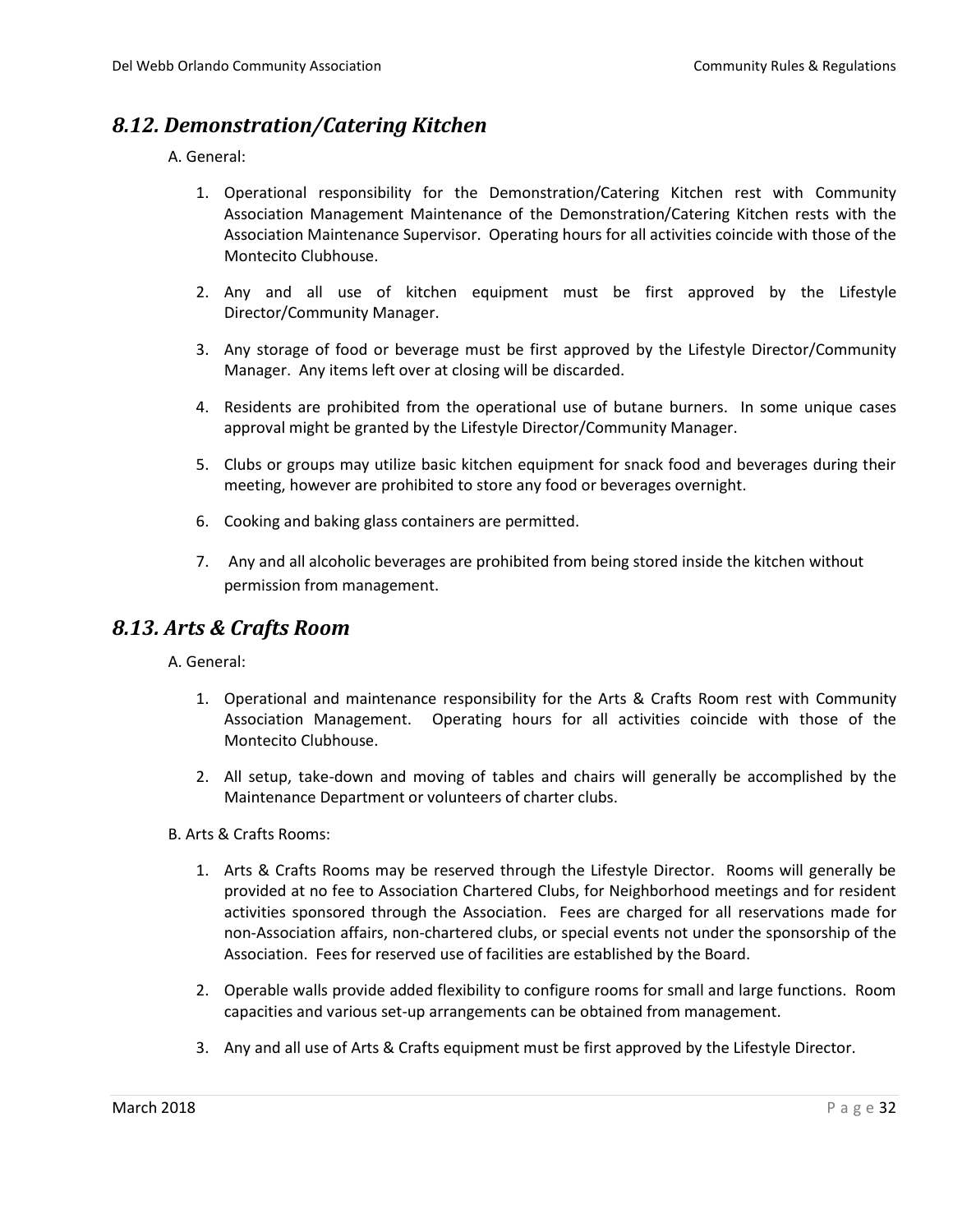- 4. Residents will be required to sign-in at the reception desk to receive a key, which unlocks all cabinets and storage closet in the Arts & Crafts Room. The resident who signs out the key is responsible for any and all equipment that is being used. All equipment must be returned to its rightful place with cabinets and storage closet locked up. Other residents may not take ownership or responsibility of the key that handles all the equipment. When finished, the key needs to be returned to the reception desk.
- 5. Glass containers required for specific craft projects are allowable.
- 6. All food and beverages are required to be disposed of properly via trash receptacles. If food and beverages are not disposed of properly, members may be subject to disciplinary actions under the Alcohol Beverage Consumption and Distribution Policy.
- 7. Guests under the age of 19 years of age must be accompanied by an adult.

### <span id="page-35-0"></span>*8.14. Pickle Ball and Tennis Courts*

- A. Outdoor Pickle Ball and Tennis Courts are available for recreational use and operational responsibility rests with the Lifestyle Director. When a court reservation system is not in use, use of the courts is on a first-come basis. As participation levels increase within the Community, additional rules or restrictions on duration of play may be designated. Maintenance of the facilities rests with the Association's maintenance Supervisor. A \$50.00 charge plus the cost to replace will be assessed if equipment is not returned by the close of business, if equipment is returned damaged, or if not all equipment is returned.
- B. Lights are available for nighttime play and will be controlled by an automatic timer. Generally, nighttime play will only be permitted during clubhouse operating hours. Additional rules may need to be developed to control nighttime play and the Association will introduce such rules at the appropriate time.
- C. Appropriate apparel is required to include upper body garments. Rubber-soled tennis shoes must be worn at all times. Hard-soled footwear or street shoes are not allowed.
- D. All residents must have their Association membership card with them while using the courts.
- E. Courts will be open daily during clubhouse operating hours and subject to weather and maintenance requirements.
- F. When the Association provides lessons, they will be open to the entire community and a fee may be charged. Individuals or chartered clubs may arrange personal lessons on their own time and at their own expense with Association's Private Coach only.
- G. All players play at their own risk. If players encounter excessive water or debris on the courts, they should not begin play, but notify the Administration Office for assistance. If a minor problem is encountered, squeegees are available at courtside. Please help keep your facilities in top playing condition.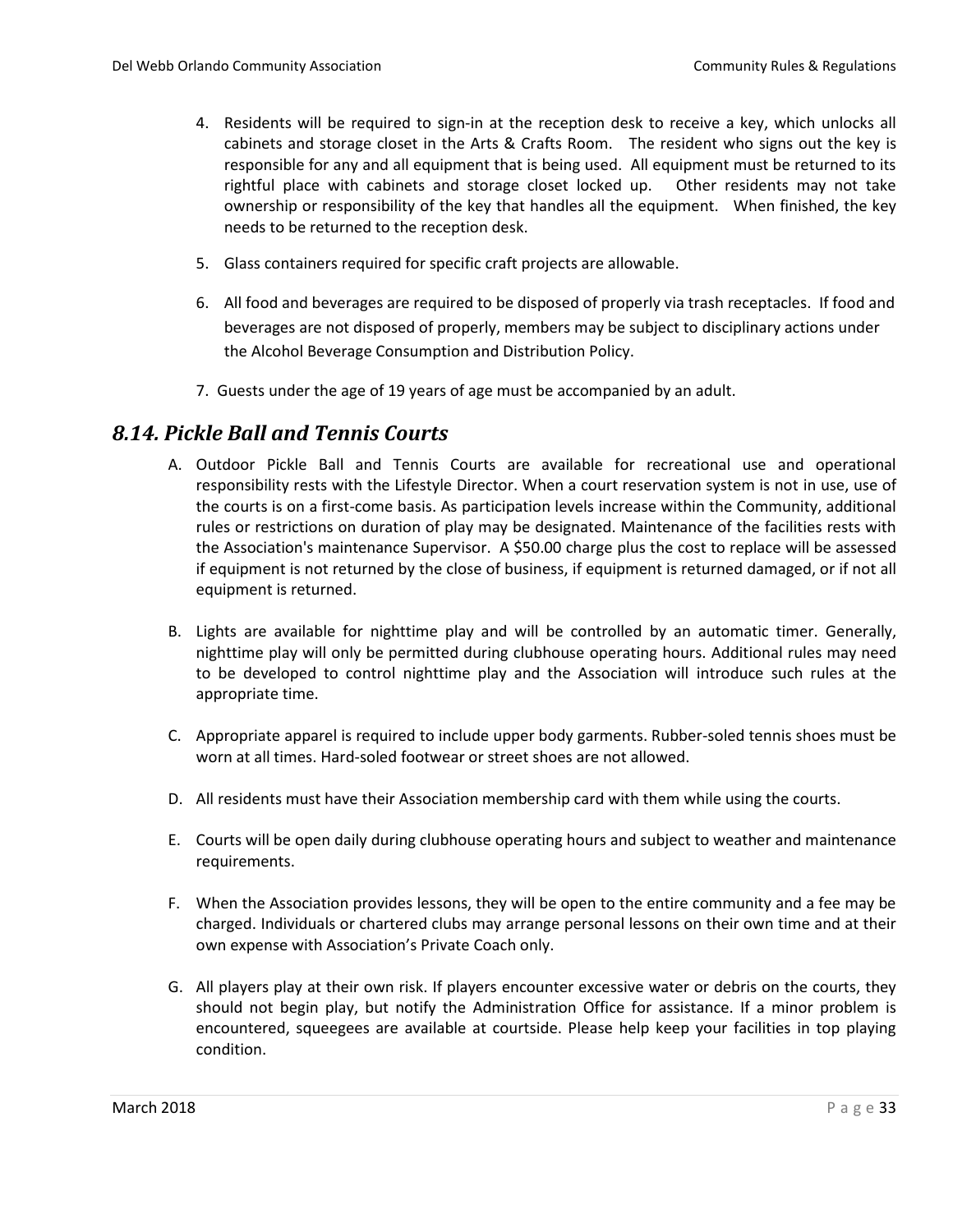- H. No glass containers of any kind are permitted. Food or beverages are prohibited on the sports courts. Food and beverages in non-glass containers, and a small personal cooler may be used. All food and beverages are required to be disposed of properly via trash receptacles. If food and beverages are not disposed of properly, members may be subject to disciplinary actions under the Alcohol Beverage Consumption and Distribution Policy.
- I. Guests under the age of 19 years of age must be accompanied by an adult.

### <span id="page-36-0"></span>*8.15. Bocce Courts*

- A. Outdoor bocce courts are available for recreational use. Operational and maintenance responsibility for the bocce courts rests with Community Association Management, and facility monitors are tasked with overseeing related policies and rules.
- B. Bocce courts will be open daily during clubhouse operating hours. Use is on a first-come basis. As participation levels increase within the community, additional rules and restrictions on duration of play may be designated.
- C. Upper and lower body garments must be worn at all times and soft-soled shoes are recommended.
- D. Dedicated time for Bocce ball play is granted to the Bocce Chartered Club. Open playtime will otherwise be assigned but will be suspended during the designated club play periods.
- E. Guests under the age of 19 must be accompanied by an adult.
- F. Checkout equipment is available at the reception desk. A charge (see Fee schedule) plus the cost to replace will be assessed if equipment is not returned by the close of business, if equipment is returned damaged, or if not all equipment is returned.
- G. When playing the game, individuals should walk back and forth on the concrete walkways between the courts, rather than on the carpeted play surface. Please help to keep your facilities in top playing condition.
- H. Access boards allow entry onto the courts by the physically challenged. If unsure as to how the access board operates, assistance should be requested from the Lifestyle Director/Community Manager.
- I. No glass containers of any kind are permitted. Food or beverages are prohibited on the sports courts. Food and beverages in non-glass containers, and a small personal cooler may be used. All food and beverages are required to be disposed of properly via trash receptacles. If food and beverages are not disposed of properly, members may be subject to disciplinary actions under the Alcohol Beverage Consumption and Distribution Policy.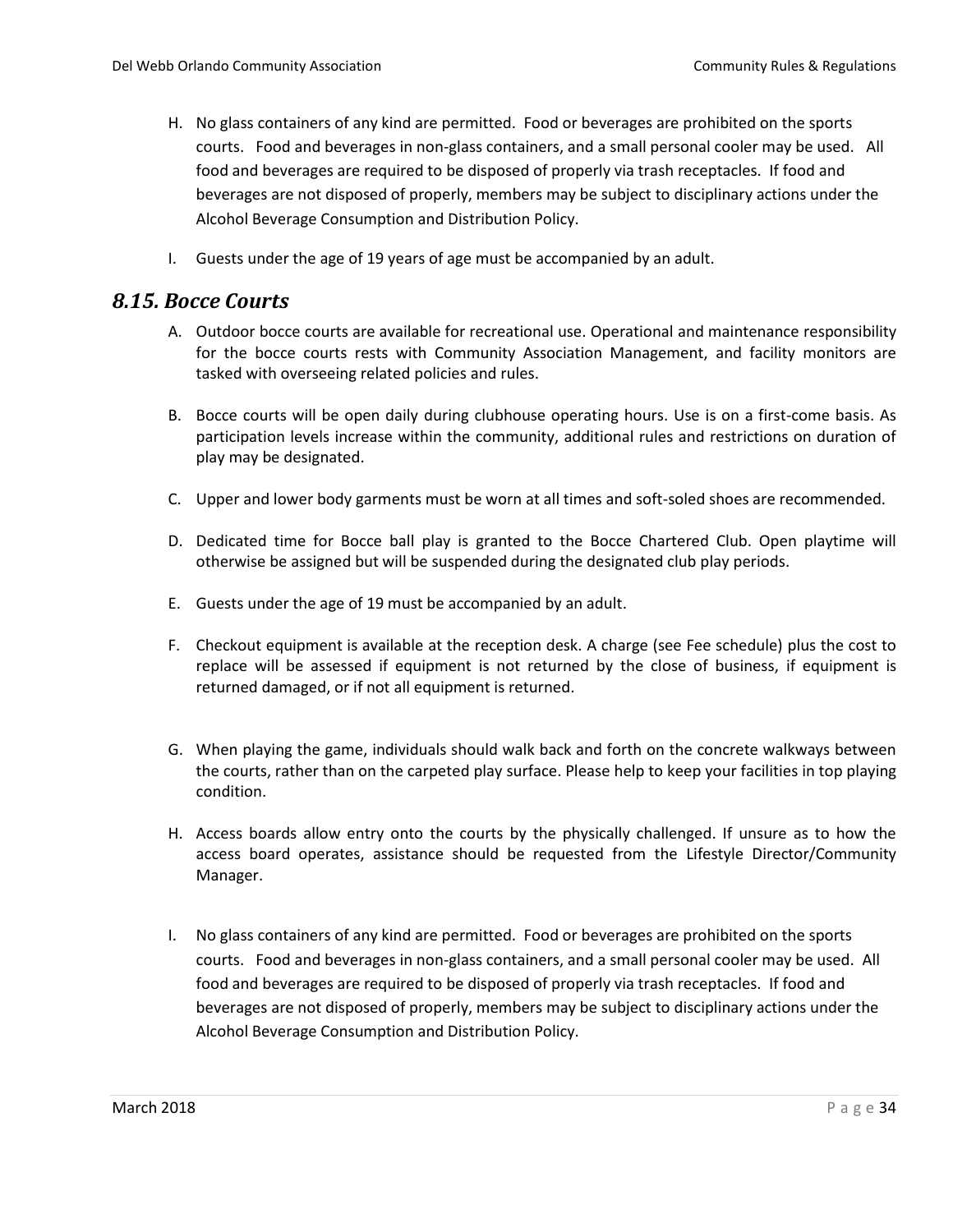J. All residents must have their Association membership card with them while using the courts

### <span id="page-37-0"></span>*8.16. Basketball Court*

- A. General: The Basketball Court is available for recreational use and operational and maintenance responsibility rests with Community Association Management. When a court reservation system is not in use, use of the court is on a first-come basis. As participation levels increase within the Community, additional rules or restrictions on duration of play may be designated a charge plus the cost to replace will be assessed if equipment is not returned by the close of business, if equipment is returned damaged, or if not all equipment is returned.
- B. Appropriate apparel is required to include upper body garments. Rubber-soled tennis shoes must be worn at all times. Hard-soled footwear or street shoes are not allowed.
- C. All residents must have their Association membership card with them while using the courts.
- D. Courts will be open daily during clubhouse operating hours and subject to weather and maintenance requirements.
- E. All players play at their own risk. If players encounter excessive water or debris on the courts, they should not begin play, but notify the Administration Office for assistance. Please help keep your facilities in top playing condition.
- F. No glass containers of any kind are permitted. Food or beverages are prohibited on the sports courts. Food and beverages in non-glass containers, and a small personal cooler may be used. All food and beverages are required to be disposed of properly via trash receptacles. If food and beverages are not disposed of properly, members may be subject to disciplinary actions under the Alcohol Beverage Consumption and Distribution Policy.
- G. Guests under the age of 19 must be accompanied by an adult.

### <span id="page-37-1"></span>*8.17 Sunset Pavilion*

A. General:

- 1. Fishing is not allowed from the Sunset Pavilion or any of the clubhouse deck or walled area surrounding the lake.
- 2. No glass containers of any kind are permitted. Food, beverages in non-glass containers, and a small personal cooler may be used. All food and beverages are required to be disposed of properly via trash receptacles. If food and beverages are not disposed of properly, members may be subject to disciplinary actions under the Alcohol Beverage Consumption and Distribution Policy.
- 3. Guests under the age of 19 must be accompanied by an adult 19 years or older.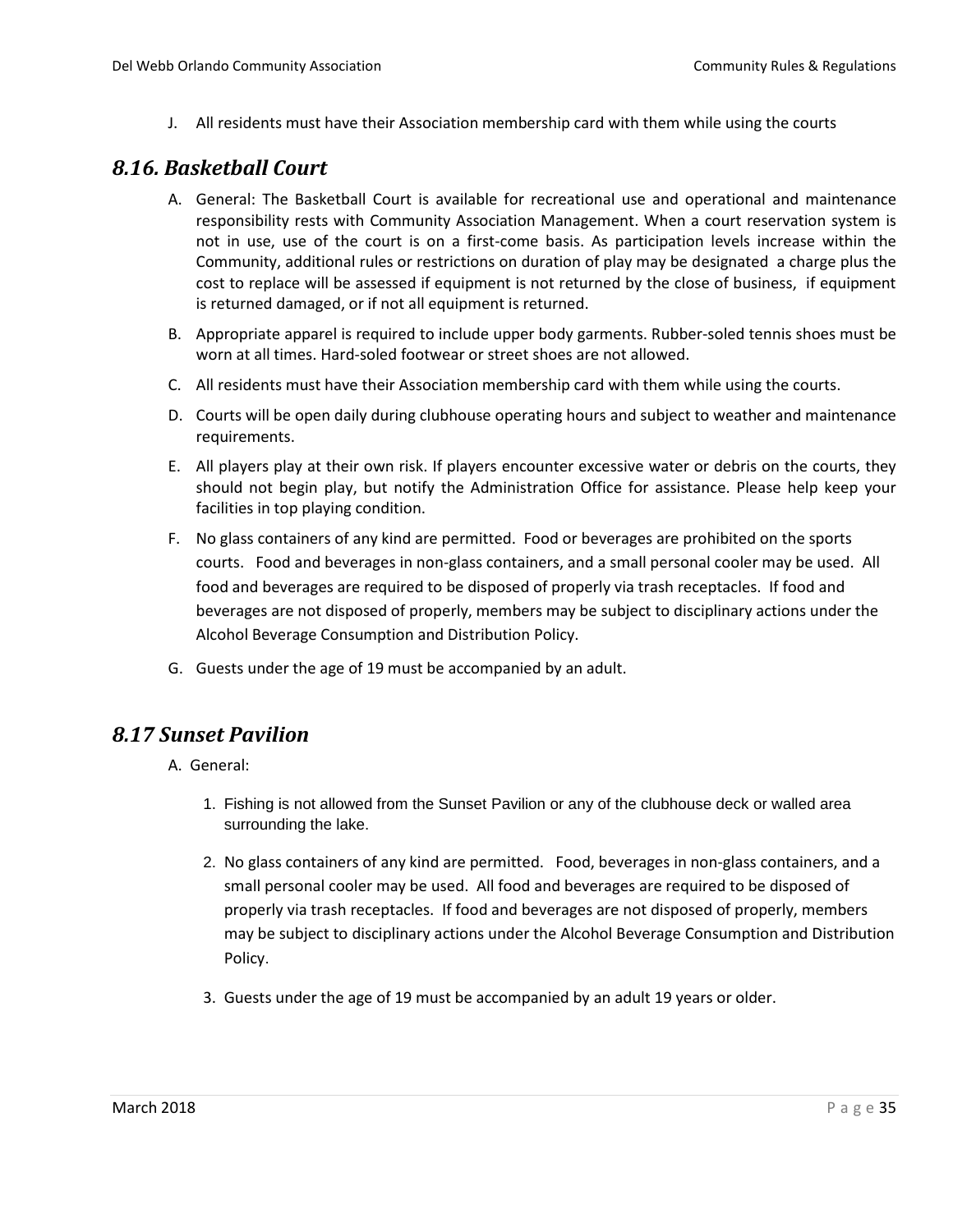### *8.18 The Fire Pit*

The fire pit is reserved for Association events. Individual use is not permitted without specific authorization from the Lifestyle Director/Community Manager.

### <span id="page-38-0"></span>*8.19 Lake Facilities/Fishing Camp*

A. The Lake is available for the year-round use and enjoyment of residents and their guests.

- 1. Private boat launching is strictly prohibited
- 2. No inflatable or motorized boats or rafts shall be permitted on the Lake.
- 3. Swimming is strictly prohibited at the Lake
- 4. All guests under the age of 19 must be accompanied by a responsible adult 19 years of age or older.
- B. Fishing Camp
	- 1. Fishing is permitted on a "catching and release" basis only. Residents and their guests are permitted to fish from the Fishing Camp's pier or perimeter banks
	- 2. Residents and their guests are required to comply with all state Florida and Federal regulations and licensing obligations. Acquisition of appropriate licenses is the responsibility of each resident and guest.
	- 3. Fishing is not allowed from any of the decks or piers of the Montecito or other common areas adjacent to the clubhouse
	- 4. Guests under the age of 19 must be accompanied by an adult 19 years or older.

### <span id="page-38-1"></span>*8.20 Tot Playground*

The Tot Playground is available for use and enjoyment of residents, guests and family members. Adults must supervise small children and exercise caution to minimize potential for injury. Use of the tot playground is at participants own risk.

### <span id="page-38-2"></span>*8.21 Dog Park*

General:

Del Webb Orlando Community Association has developed additional rules that pertain to the use of the Dog Park. These rules are available at the front desk at the Montecito clubhouse. Residents wishing to use the dog park are required to register their pet with the Association and separately agree to the dog park rules. Additionally, all residents should note:

1. No glass containers of any kind are permitted. Food, beverages in non-glass containers, and a small personal cooler may be used. Rolling coolers of any kind are prohibited at the dog park.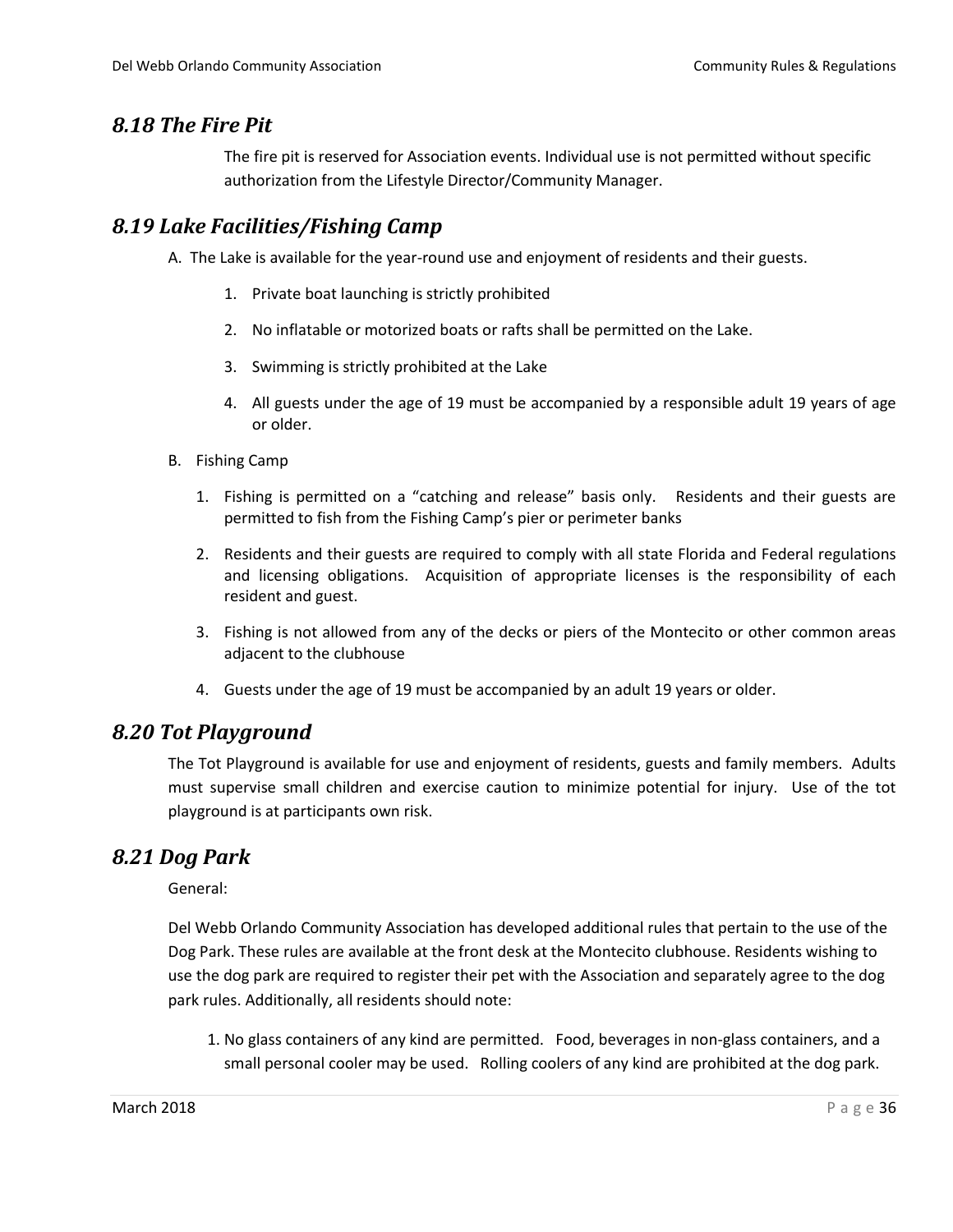All food and beverages are required to be disposed of properly via trash receptacles. If food and beverages are not disposed of properly, members may be subject to disciplinary actions under the Alcohol Beverage Consumption and Distribution Policy.

- 2. Pet Waste Any Member/ Guest that does not pick up after their pets will be subject to disciplinary action up to and including. suspension of privileges, fines, or privileges revoked. This rule will be strictly enforced.
- 3. Guests under the age of 19 must be accompanied by an adult 19 years or older.

## <span id="page-39-0"></span>**9. OUTDOOR AND NATURAL AREAS**

### <span id="page-39-1"></span>*9.1. Outdoor Areas:*

There are various outdoor areas throughout the community that can be used for self-directed or passive recreation activities; e.g., bike paths, walking trails, courtyards, and open areas adjacent to Association facilities. All areas are unsupervised, and caution should be exercised when using them. Where bike paths along streets are marked, riders should stay within the lanes and observe common bike safety rules.

#### <span id="page-39-2"></span>**A) Safety in Outdoor Areas**

It should be recognized that from time to time, residents may observe or encounter wildlife that could pose a threat to personal safety. Alligators and Snakes represent a particular risk and residents are advised to stay clear of wildlife at all times.

### <span id="page-39-3"></span>*9.2. Enjoyment and Protection of Wildlife:*

The lakes, ponds, streams, and other bodies of water within the properties are primarily aesthetic and intended for limited uses such as recreational fishing. All fishing within Del Webb Orlando is catch and release only. Walking or crossing personal property is considered Trespassing and therefore prohibited.

Lakes surrounded by private property may only be accessed by residents whose property abuts the lake, and their guests. Residents whose property abuts a lake may fish in the area directly between their property and the lake. As previously stated, walking or crossing personal property is considered trespassing and therefore prohibited.

Releasing wildlife of any kind including but not limited to fish, turtles, non-native species and placing any kind of plant life (living or dead), yard debris, or trash of any kind in any body of water is strictly prohibited.

### **Feeding of wildlife is prohibited.**

Office Use: Resident/Guest

## <span id="page-39-4"></span>**10. Informed Consent, Release & Waiver Agreement**

Thank you for using the Del Webb Orlando Community Association Facilities. Community Association management requests your understanding and cooperation in maintaining both your and our safety and health by reading and signing the following Informed Consent Agreement.

March 2018 **P** a g e 37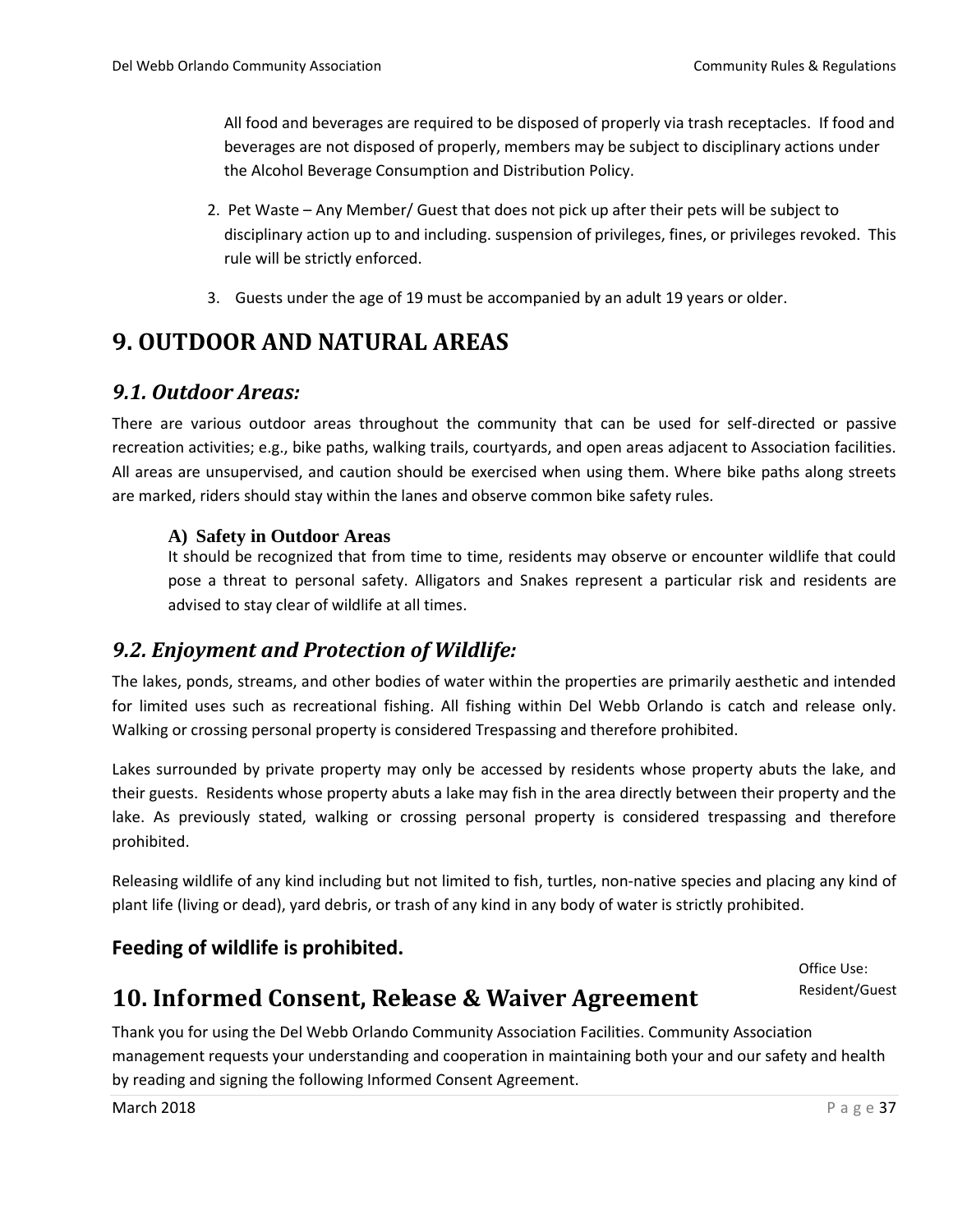I, \_\_\_\_\_\_\_\_\_\_\_\_\_\_\_\_\_\_\_\_\_\_\_\_\_, declare that I intend to use some or all of the facilities offered by Del Webb Orlando (the "Community Association"), including but not limited to, the fitness center, swimming pool, tennis, bocce, craft and other workshops and meeting rooms and to participate in events sponsored from time to time by the Community Association (the "events"). All of these activities and programs are collectively referred to as the "facilities". In consideration for being allowed to use the facilities and participate in the events (Collectively, the "activities"), I declare as follows:

- 1. I understand that each individual (myself included) has a different capacity for participating in such activities and services. I assume full responsibility during and after my participation for my choices to use or apply, at my own risk, any portion of the information or instruction I receive. I have read and agree to comply with the written rules and regulations for use of the facilities.
- 2. I understand that part of the risk involved in undertaking any activity or program is relative to my own state of fitness or health (physical, mental or emotional) and to the awareness, care and skill with which I conduct myself in that activity or program. I acknowledge that my choice to participate in any activity or program at Del Webb Orlando brings with it my assumption of those risks or results stemming from this choice, and the fitness, health, awareness, care and skill that I possess and use.
- 3. I understand that participating in the activities may involve risk, including economic loss, health, disabilities or death, and I willfully and voluntarily assume those risks.
- 4. I accept personal responsibility to always act in a safe manner and to abide by the rules and regulations of the Community Association whenever I participate in these activities. I agree to immediately inform a representative of the Community Association whenever I participate in these activities. I agree to immediately inform a representative of the Community Association, and to stop participating in the activities, if I observe any unsafe condition or broken equipment, or if I experience any pain, discomfort or other symptoms that I may suffer during or after participating in the activities. I understand that I may stop or delay my participation in any activity or program if I so desire and that I may also be requested to stop and rest by an Association employee who observes any symptoms of distress or abnormal response, and I agree to comply with such directions.
- 5. I understand that I am responsible for obtaining appropriate insurance coverage when participating in the activities and that the Community Association will not provide to me any insurance coverage.
- 6. I declare myself to be physically sound and suffering from no condition, impairment, disease, infirmity or other illness that would prevent my participation in any of the activities and programs of the facilities, or use of equipment or machinery except as hereinafter stated. I understand that I have been strongly advised to obtain my doctor's approval before participating in the activities, especially any exercise, aerobics or fitness activities.
- 7. By signing this document, I acknowledge that I have voluntarily chosen to participate in the activities. I assume all risks for my health and, on behalf of myself, my heirs, beneficiaries, dependents and personal representatives, release and hold harmless Pulte Home Corporation, all of its subsidiary corporations including, but not limited to the Community Association and their respective directors, officers,